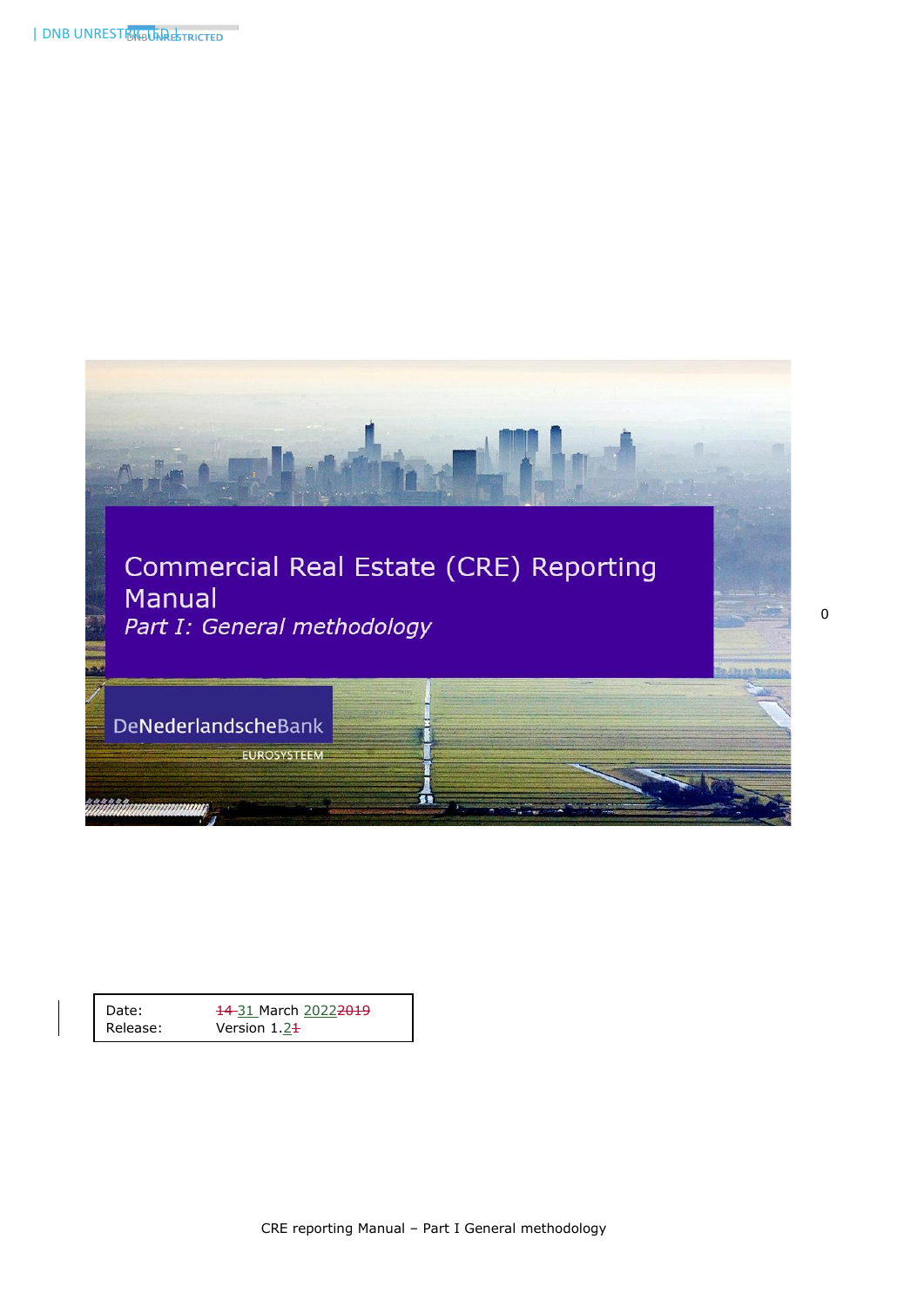# Table of Contents

| <u>1.</u>    | <b>Motivation for CRE reporting</b>                                           | 4443                        |
|--------------|-------------------------------------------------------------------------------|-----------------------------|
| 1.1          | Introduction                                                                  | 4443                        |
| 1.2          | Background                                                                    | 4443                        |
| 1.3          | Legal basis                                                                   | 4443                        |
| 1.4          | Delineation of commercial real estate                                         | 4443                        |
|              |                                                                               |                             |
| 2.           | <b>Reporting agents and observed agents</b>                                   | 6665                        |
| 2.1          | General concepts                                                              | 6665                        |
| 2.1.1        | The concept of a credit institution                                           | 6665                        |
| 2.1.2        | The concept of an institutional unit                                          | 6665                        |
| 2.1.3        | Institutional units of credit institutions                                    | 7776                        |
|              | 2.1.3.1 The domestic part of credit institutions                              | 7776                        |
|              | 2.1.3.2 Foreign branches of credit institutions                               | 8776                        |
| 2.1.4        | Subsidiaries of credit institutions                                           | 9998                        |
| 2.2          | Reporting and observed agents in CRE reporting                                | 10 <del>10109</del>         |
| 2.2.1        | The distinction between the reporting population and the reference population |                             |
|              |                                                                               | 10 <del>10109</del>         |
| 2.2.2        | Reporting agents                                                              | 10 <del>10109</del>         |
| 2.2.3        | Observed agents                                                               | 11 <del>111110</del>        |
| 2.3          | Use of thresholds to determine CRE reference population                       | 12 <del>121211</del>        |
| 2.4          | Reporting obligations of reporting agents                                     | 12 <del>121211</del>        |
| 2.4.1        | Changes in the population of reporting agents                                 | 12 <del>121211</del>        |
| 2.4.2        | Reporting standard to be applied by reporting agents                          | 12 <del>121211</del>        |
| 2.4.3        | Relevant accounting standards                                                 | 12 <del>121211</del>        |
| 2.4.4        | Counterparty identifiers related to reporting and observed agents 12121211    |                             |
| 2.4.5        | Overview of total CRE exposures                                               | 12 <del>121211</del>        |
| <u>3.</u>    | <b>Counterparties in CRE reporting</b>                                        | 14 <del>141412</del>        |
| 3.1          | Identification of counterparties relevant in CRE reporting                    | 14 <del>141412</del>        |
| 3.2          | Counterparties involved in instruments                                        | 15 <del>151513</del>        |
| 3.2.1        | Debtor                                                                        | 15 <del>151513</del>        |
|              | 3.2.1.1 Type of debtor in CRE reporting                                       | 16161614                    |
| 3.2.2        | Creditor                                                                      | 16161614                    |
|              | 3.2.2.1 Observed agent acting as creditor                                     | 17471715                    |
| 3.2.3        | Servicer                                                                      | 17 <del>171715</del>        |
| 3.2.4        | Originator                                                                    | 18181816                    |
| 3.2.5        | Protection provider                                                           | 18181816                    |
|              |                                                                               |                             |
| 4.           | <u>Instruments covered in CRE reporting</u>                                   | 21 <del>212118</del>        |
| 4.1          | Identification of instruments in the context of CRE reporting                 | 21 <del>212118</del>        |
| 4.2          | The notion of contract and instrument                                         | 22 <del>222219</del>        |
| 4.2.1        | Contract                                                                      | 22 <del>222219</del>        |
| 4.2.2        | Instrument                                                                    | 22 <del>222219</del>        |
|              | 4.1.2.1 Credit limits and outstanding balances                                | 22 <del>222220</del>        |
| 4.2.3        | Type of instrument                                                            | 23 <del>232320</del>        |
| 4.3          | Acting as creditor or servicer                                                | 24 <del>232421</del>        |
| 4.4          | Activities of an observed agent                                               | 26 <del>232623</del>        |
| 4.4.1        | The activity of the observed agent as creditor                                | <u> 26<del>232623</del></u> |
| <u>4.4.2</u> | The activity of the observed agent as servicer                                | 27 <del>232724</del>        |
| 4.5          | Instruments relevant for the activity as creditor                             | 27 <del>232724</del>        |
| 4.5.1        | Instruments that are assets of the observed agent                             | 27 <del>232724</del>        |
| 4.5.2        | Instruments not recognised under the relevant accounting standard27232724     |                             |
| 4.6          | Instruments relevant for the activity as servicer but not as creditor27232724 |                             |
| 4.6.1        | Not reporting serviced instruments to avoid double reporting                  | 28 <del>232825</del>        |
|              |                                                                               |                             |

4.6.2 [Securitised or otherwise transferred instruments except synthetic securitisations](#page-28-1) [28232825](#page-28-1)

| 4.7 | Other instrument-related aspects for consideration                               | 28 <del>232825</del> |
|-----|----------------------------------------------------------------------------------|----------------------|
|     | 4.7.1 Instruments recorded on the liabilities side of the balance sheet 28232825 |                      |
|     | 4.7.2 Instruments that are not eligible                                          | 29 <del>232926</del> |

1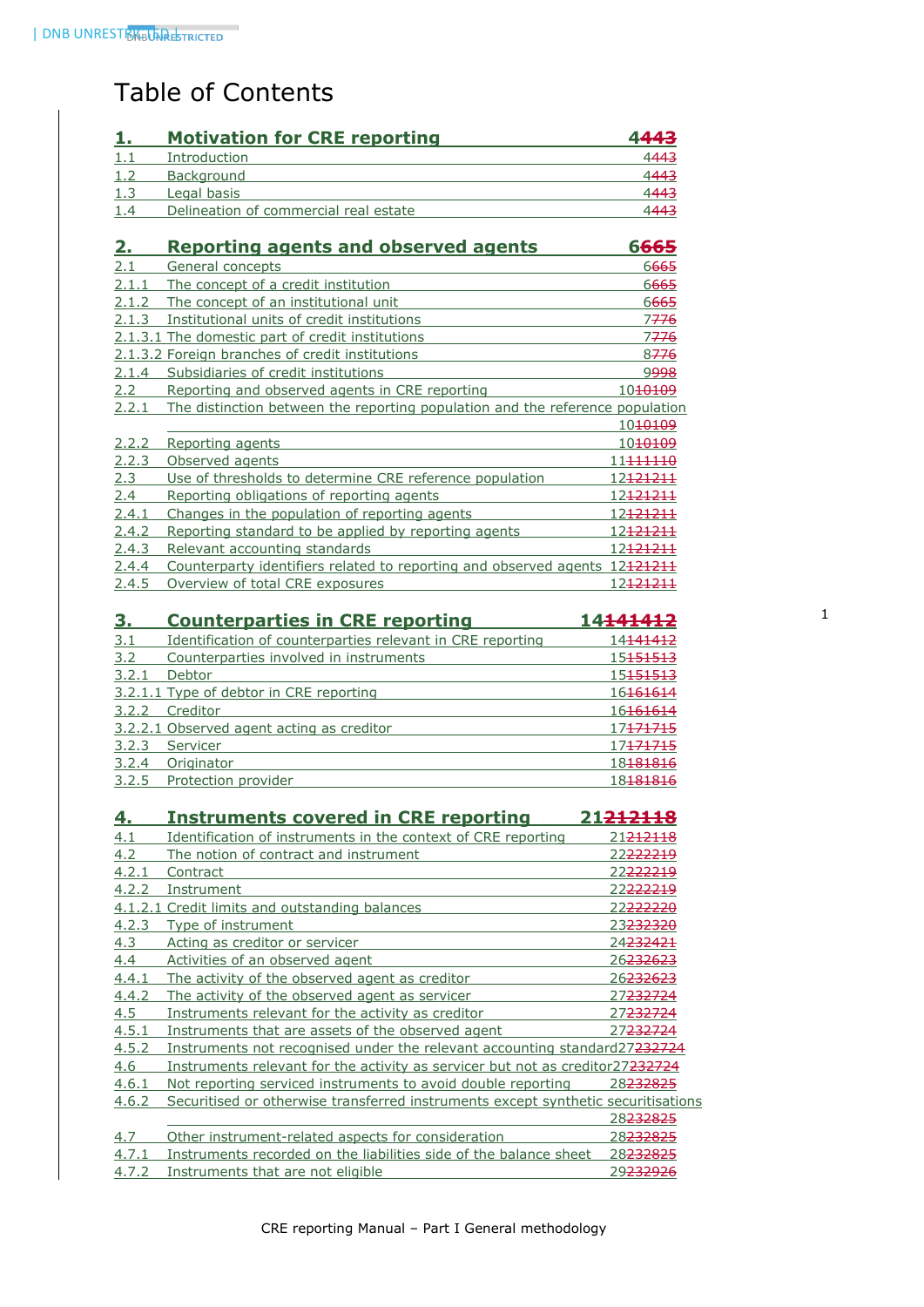| 4.7.3 Instruments comprising off-balance sheet amounts                                   | 29 <del>232926</del> |
|------------------------------------------------------------------------------------------|----------------------|
| 4.6.3.1 The off-balance sheet amount in relation to credit limits                        | 29 <del>232926</del> |
| 4.6.3.2 Criteria for reporting instruments in the case of a credit cross-limit structure |                      |
|                                                                                          | 30 <del>233027</del> |
| 4.6.3.3 The off-balance sheet amount in relation to building deposits                    | 31 <del>233128</del> |
| 4.7.4 The commencement of the reporting of an instrument                                 | 31 <del>233128</del> |

# **5. [Criteria triggering the reporting obligation](#page-32-0) 32233228**

| 5.1 | Criteria triggering reporting as of a reporting reference date                 | 32 <del>233228</del> |
|-----|--------------------------------------------------------------------------------|----------------------|
| 5.2 | Eligible instruments for CRE reporting                                         | 34 <del>233429</del> |
|     | 5.2.1 Written-off loans and other instruments that are not recognised 36233631 |                      |

| 6.  | <b>Other general aspects</b>                            | 37 <del>233732</del> |
|-----|---------------------------------------------------------|----------------------|
| 6.1 | Collection strategy and relation with AnaCredit and RRE | 37 <del>233732</del> |
| 6.2 | Planning for CRE reporting                              | 37 <del>233732</del> |
| 6.3 | Currency conversion                                     | 37 <del>233833</del> |

# **7. [Annex: attribute list](#page-38-0) 38234034**

|      | <b>Motivation for CRE reporting-</b>               |  |
|------|----------------------------------------------------|--|
|      |                                                    |  |
| $+1$ | Introduction                                       |  |
|      | मापाणपपपपण                                         |  |
| $+2$ | <b>Background</b>                                  |  |
|      | <del>background</del>                              |  |
| $+3$ | Logal bacic                                        |  |
|      | <del>Leydi Ddsis</del>                             |  |
|      | Delineation of commercial real estate              |  |
|      | <del>Demication or conflict cldi Tedi estate</del> |  |

| z.               | <u>Reporting agents and observed agents</u>                                          |          |
|------------------|--------------------------------------------------------------------------------------|----------|
|                  |                                                                                      |          |
| <del>2.1</del>   | <del>General concepts</del>                                                          |          |
|                  | <u>The concept of a credit institution</u>                                           |          |
|                  | The concept of an institutional unit                                                 | 5        |
|                  | <b>Institutional units of credit institutions</b>                                    |          |
|                  | <del>.3.1 The domestic part of credit institutions</del>                             |          |
|                  | .3.2 Foreign branches of credit institutions                                         | 6        |
|                  | Subsidiaries of credit institutions                                                  |          |
| <del>2.2</del>   | Reporting and observed agents in CRE reporting                                       | ₽        |
|                  | <u>The distinction between the reporting population and the reference population</u> |          |
|                  |                                                                                      | ۅ        |
|                  | Reporting agents                                                                     | م        |
|                  | Observed agents                                                                      |          |
|                  | Reporting obligations of reporting agents                                            |          |
|                  | Changes in the population of reporting agents                                        |          |
|                  | Reporting standard to be applied by reporting agents                                 |          |
|                  | Relevant accounting standards                                                        |          |
|                  | Counterparty identifiers related to reporting and observed agents                    | $\pm\pm$ |
|                  |                                                                                      |          |
|                  |                                                                                      |          |
| З.               | <u> Counterparties in CRE reporting</u>                                              | 12       |
| <del>3.1</del>   | Identification of counterparties relevant in CRE reporting                           | 12       |
| <del>3.2</del>   | Counterparties involved in instruments                                               | 13       |
| <del>3.2.1</del> | <del>Debtor</del>                                                                    |          |
|                  | 3.2.1.1 Type of debtor in CRE reporting                                              |          |
| <del>3.2.2</del> | <del>- Creditor</del>                                                                | 14       |
|                  | <del>3.2.2.1 Observed agent acting as creditor</del>                                 |          |
| <del>3.2.3</del> | <b>Servicer</b>                                                                      |          |
| <u>3.2.4</u>     | <del>Originator</del>                                                                | 16       |
| 3.2.5            | - <del>Protection provider</del>                                                     | 16       |

|                                       | <b>Instruments covered in CRE reporting</b>                                                                                           |               |
|---------------------------------------|---------------------------------------------------------------------------------------------------------------------------------------|---------------|
| 4.1                                   | Identification of instruments in the context of CDE reporting<br><del>ruenancadon or mad uments in the context or CRE reporting</del> |               |
| 4.2                                   | The notion of contract and instrument<br><u> INC HUNDHUI CUNNICH CHU IIIPADHICH</u>                                                   | <del>20</del> |
| $\Lambda$ $\Omega$ $\Lambda$<br>T.Z.I | $C$ ontract<br>प्रणापवर                                                                                                               | <del>20</del> |
| ר ר ג<br>$T_{1}$ $T_{2}$              | Inctrumont<br><del>mou umant</del>                                                                                                    | <del>20</del> |
|                                       | 4.1.2.1 Credit limits and outstanding balances<br><del>4.1.2.1 Creak limits and outstanding balances</del>                            | <del>20</del> |
|                                       | 122 Type of instrument<br><del>ווטווויוט טפרי די כה גד</del>                                                                          |               |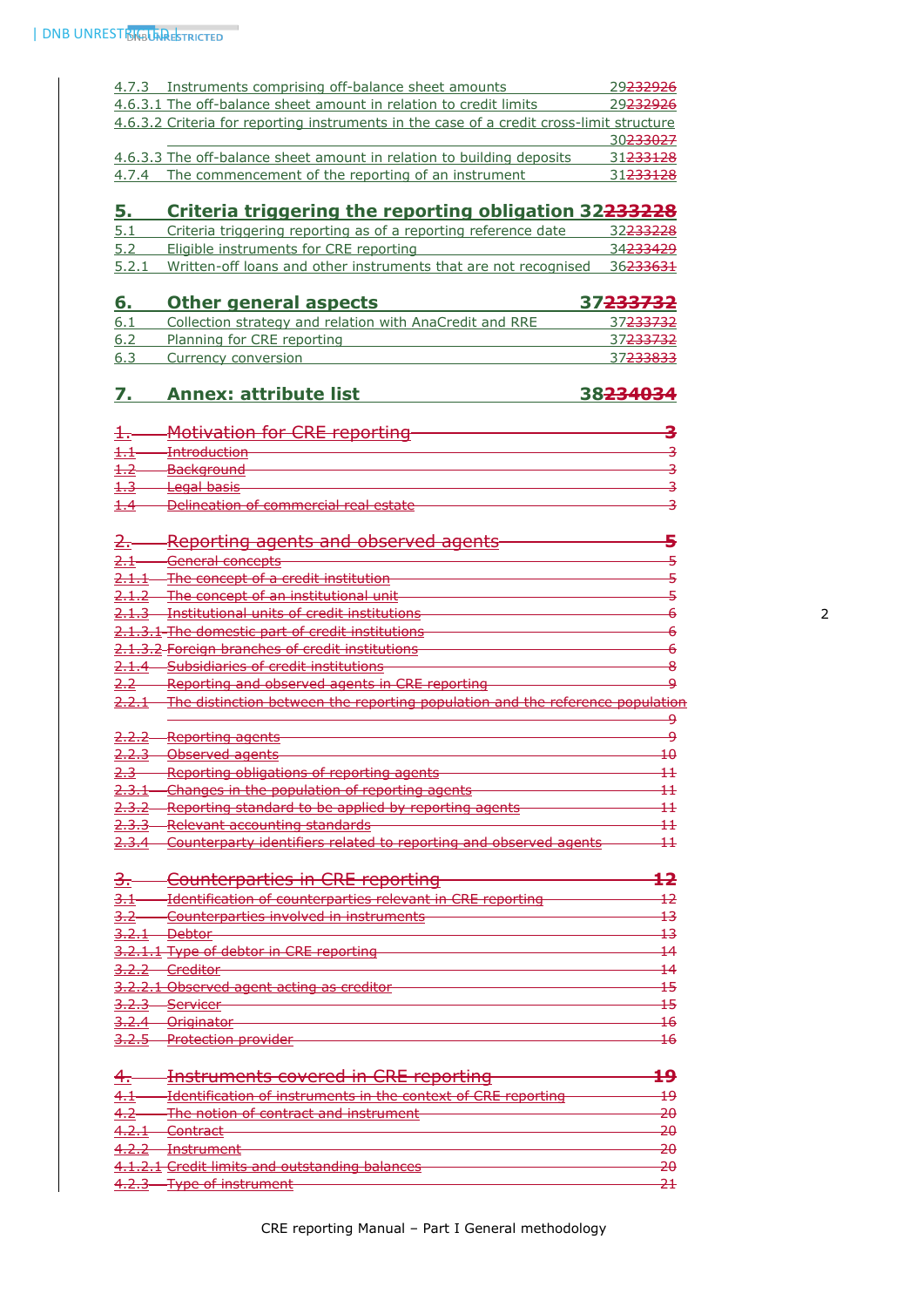| <del>4.3</del> | Acting as creditor or servicer                                                             | جج                    |
|----------------|--------------------------------------------------------------------------------------------|-----------------------|
|                | Activities of an observed agent                                                            | 24                    |
|                | The activity of the observed agent as creditor                                             | 24                    |
|                | The activity of the observed agent as servicer                                             | 25                    |
|                | Instruments relevant for the activity as creditor                                          | 25                    |
| 4.5.1          | Instruments that are assets of the observed agent                                          | 25                    |
|                | Instruments not recognised under the relevant accounting standard                          | 25                    |
| <del>4.6</del> | Instruments relevant for the activity as servicer but not as creditor                      | 25                    |
|                | Not reporting serviced instruments to avoid double reporting                               | 26                    |
| 4.6.2          | Securitised or otherwise transferred instruments except synthetic sec                      | <del>itisations</del> |
|                |                                                                                            | <del>26</del>         |
|                | Other instrument related aspects for consideration                                         | <del>26</del>         |
|                | Instruments recorded on the liabilities side of the balance sheet                          | <del>26</del>         |
|                | Instruments that are not eligible                                                          | 27                    |
|                | Instruments comprising off balance sheet amounts                                           | 27                    |
|                | 4.6.3.1 The off-balance sheet amount in relation to credit limits                          | 27                    |
|                | 4.6.3.2 Criteria for reporting instruments in the case of a credit cross limit structure28 |                       |
|                | 4.6.3.3 The off balance sheet amount in relation to building deposits                      | -29                   |
|                | -The commencement of the reporting of an instrument                                        | مج                    |
| Б.             | <u>Criteria triggering the reporting obligation-</u>                                       | <del>30</del>         |
| <del>5.1</del> | Criteria triggering reporting as of a reporting reference date                             | <del>30</del>         |
|                | Eligible instruments for CRE reporting                                                     | 31                    |
|                | Written off loans and other instruments that are not recognised                            | 33                    |
| <del>6.</del>  | <u>Other general aspects</u> -                                                             |                       |
| <del>6.1</del> | Collection strategy and relation with AnaCredit and RRE                                    | 34                    |
| 6.2            | Planning for CRE reporting                                                                 | 34                    |
| <del>6.3</del> | <del>Currency conversion</del>                                                             | 35                    |
|                | <u> Annex: attribute list</u>                                                              |                       |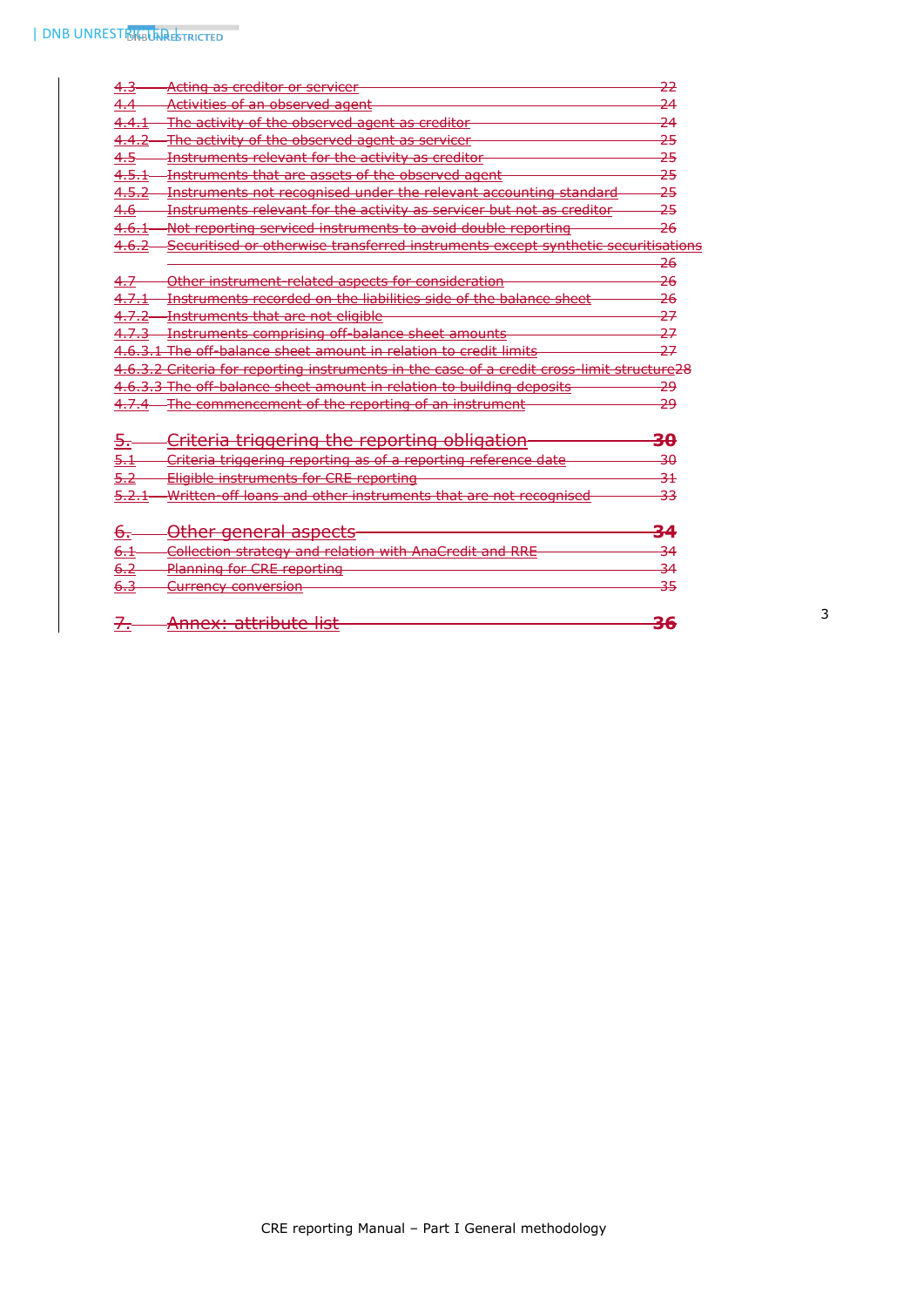# <span id="page-4-0"></span>**1. Motivation for CRE reporting**

# <span id="page-4-1"></span>**1.1 Introduction**

This Manual presents detailed information and guidance concerning the commercial real estate (CRE) reporting requirements set out by De Nederlandsche Bank (DNB). The Manual explains the methodology underpinning data collection and the data model, and includes guidance on the preferred approach that may be taken by reporting institutions in cases where there is room for different interpretations.

# <span id="page-4-2"></span>**1.2 Background**

Over the last years, commercial real estate (CRE) financing has been identified as an activity that can create risks for the financial sector at large and for individual institutions. De Nederlandsche Bank (DNB) has highlighted and analyzed the risks of the commercial real estate market on various occasions, including the commercial real estate Asset Quality Review (AQR) in 2013 and the OFS reports (e.g. autumn 2015).

As of this moment (Until April 2018), there is was no structural report that specifically focuses on CRE financing by Dutch banks. Therefore, DNB lackeds valuable insights into the market and the risks for these kinds of loans. In 2016, DNB started an ad-hoc CRE loan level data (LLD) survey to fill these data gaps. This CRE-LLD survey, which has taken place every six months, has delivered valuable information on the commercial real estate portfolios held by Dutch banks and has enabled DNB to monitor the developments in this market more closely.

Moreover, the European Systemic Risk Board (ESRB) has issued a Recommendation on closing real estate data gaps in 2016, henceforth referred to as the ESRB Recommendation<sup>1</sup>. The ESRB recommends national macro prudential authorities to monitor risks in both the residential and the commercial real estate sector through a set of indicators. To construct these indicators, new data need to be collected<sup>2</sup>. DNB is the macro\_prudential authority in the Netherlands.

To make data on the commercial real estate portfolios held by Dutch banks structurally available in a comparable manner, the CRE reporting was introduced in 2019. DNB is setting up a new regular loan level data reporting every six months. The methodology used by DNB for the new CRE reporting is based on a logical data model (LDM) and a data delivery agreement (DDA). This same approach has also been followed for the Dutch implementation of AnaCredit and the residential real estate (RRE) reporting.

The CRE reporting is scheduled to start in March August 2019, when data on the last quarter of 2018 (Q4 2018) should be reported (with reference date December 31, 2018). More information on the planning for the CRE reporting is discussed in Section 6.2.

# <span id="page-4-3"></span>**1.3 Legal basis**

The legal basis for CRE reporting lies in the Bankwet 1998 (Article 9d) and Uitvoeringsbesluit Bankwet 1998 (Article 1 and 2). These pieces of legislation ensure that DNB is empowered to collect data from financial institutions to further the stability of the financial system; an official task of DNB as a central bank. DNB is also allowed to share these data with other parts of its organization, notably those tasked with the supervision of banks.

# <span id="page-4-4"></span>**1.4 Delineation of commercial real estate<sup>3</sup>**

Commercial real estate for the sake of CRE reporting is largely delineated as in the ESRB Recommendation, with a few exceptions. According to the recommendation, commercial real estate is defined as (bold emphasis indicates important identifying characteristics)

"**any** income-producing **real estate**, either **existing** or **under development**, and excludes:

<sup>1</sup>  $^1$  Recommendation of the European Systemic Risk Board of 31 October 2016 on closing real estate data gaps (ESRB/2016/14)<u>.</u><br><sup>2</sup> The related Residential Real Estate (RRE) reporting to DNB aims to make data available for monitoring

residential real estate risks. See https://www.dnb.nl/statistiek.

<sup>&</sup>lt;mark>rapportages/banken/residential-real-estate-rre/index.jsp</mark><br><sup>3</sup> A new version of the CRE definition has been adopted by the ESRB. DNB will adopt this broader definition in a future CRE model release. Reporting banks will be consulted about the implementation of this definition in due course.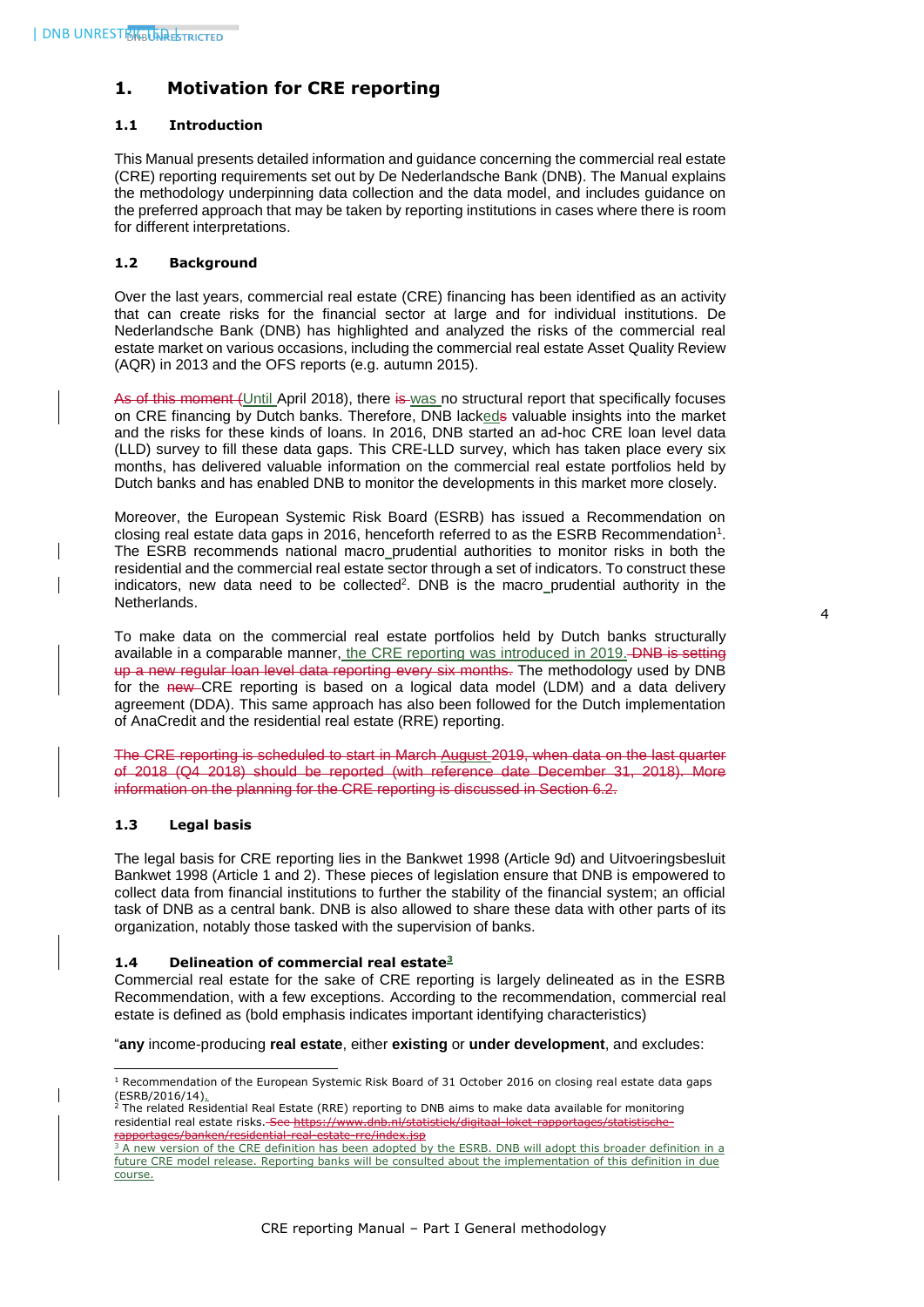- (a) **social** housing;
- (b) property **owned by end-users**;
- (c) **buy-to-let housing<sup>4</sup>**

If a property has a **mixed CRE and RRE use**, it should be considered as **different properties** (based for example on the surface areas dedicated to each use) whenever it is feasible to make such breakdown; otherwise, the property can be classified according to its **dominant use.**" 5

DNB follows this definition as close as possible for CRE reporting, with the following adjustment:

The exact treatment of real estate under construction (or development) is unclear in the definition above. DNB considers any real estate under construction (and to be sold later) to be in scope for CRE reporting, except when it is a dwelling that is to be sold to an end-user (e.g. a household).

Chart 1 below shows which real estate properties should be regarded as commercial for the sake of CRE reporting. In the chart all boxes shaded in blue correspond to the definition of commercial real estate used by DNB, However, in order to simplify the implementation of the new real estate DNB reporting frameworks, properties shaded in light blue are to be included in RRE reporting instead of CRE reporting. Note that Section 4 of this manual delineates which instruments related to CRE should be reported.

| <b>Activities</b><br><b>Assets</b>       | <b>Residential properties</b>                                                                                        |                                                         | <b>Non-residential properties</b>                                                                                                                                      |                                     |
|------------------------------------------|----------------------------------------------------------------------------------------------------------------------|---------------------------------------------------------|------------------------------------------------------------------------------------------------------------------------------------------------------------------------|-------------------------------------|
| Selling and<br>renting of real<br>estate | <b>Rental housing</b><br><b>Residential properties</b><br>rented at market rents                                     | of which:<br>Owned by<br>households<br>(buy-to-<br>let) | <b>Investment</b><br>properties<br>Non-residential properties<br>sold at market values of<br>rented at market rents                                                    | of which:<br>Owned by<br>households |
| <b>Construction of</b><br>buildings      | <b>Residential</b><br>buildings under<br>construction<br>on own account for<br>sale or on a fee or<br>contract basis | of which:<br>For use by<br>owner-<br>occupiers          | <b>Non-residential</b><br>buildings under<br>construction<br>on own account for sale or<br>on a fee or contract basis                                                  | of which:<br>Owned by<br>households |
| Own use                                  | <b>Owner-occupied housing</b><br>Residential properties used as<br>residences (dwellings)                            |                                                         | <b>Corporate properties</b><br>Non-residential properties used in the<br>production of goods and services (other than<br>real estate) sold at market prices            |                                     |
| Non-market                               | <b>Social housing</b><br>Residential properties rented below<br>market rents                                         |                                                         | <b>Other non-residential properties</b><br>Non-residential properties used in the<br>production of goods and services sold below<br>market prices or provided for free |                                     |

| Chart 1. Delineation of commercial real estate (CRE) for the sake of CRE reporting |  |
|------------------------------------------------------------------------------------|--|
|                                                                                    |  |

Several clarifications regarding the identification of CRE:

1

- Real estate is income producing when it is either meant to be sold or rented out and thus generating an income.
- Real estate property under construction is also in scope. Real estate is under construction when building activities are taking place or meant to take place on the property.
- Residential<sup>6</sup> construction projects are often financed by the prospective owneroccupier, in which case the loan collateralized by the (future) property is made to a household. Such loans are excluded from CRE reporting.

<sup>4</sup> Buy-to-let housing means any residential real estate directly owned by households with the primary aim to be rented out to tenants. Instruments related to buy-to-let activities are to be reported in RRE reporting. More information about the reporting requirements for these loans can be found in the DNB RRE Reporting Manuals. <sup>5</sup> For more background on this definition, see also Mehrhoff (2017)[, What is 'commercial property'?,](https://www.bis.org/ifc/publ/ifcb46e.pdf) IFC Bulletin no 46, December, Bank for International Settlements and Eurostat (2017), Commercial property price [indicators: sources, methods and issues.](http://ec.europa.eu/eurostat/documents/7870049/8545612/KS-FT-16-001-EN-N.pdf/9e4bbc9b-8c6f-44a9-b686-1083a7a8fa0f)

<sup>6</sup> A dwelling or residential real estate is generally defined as a self-contained unit of accommodation used by one or more households as a home. As defined in ESA 2010, dwellings are "buildings that are used entirely or primarily as residences, including any associated structures, such as garages, and all permanent fixtures customarily installed in residences."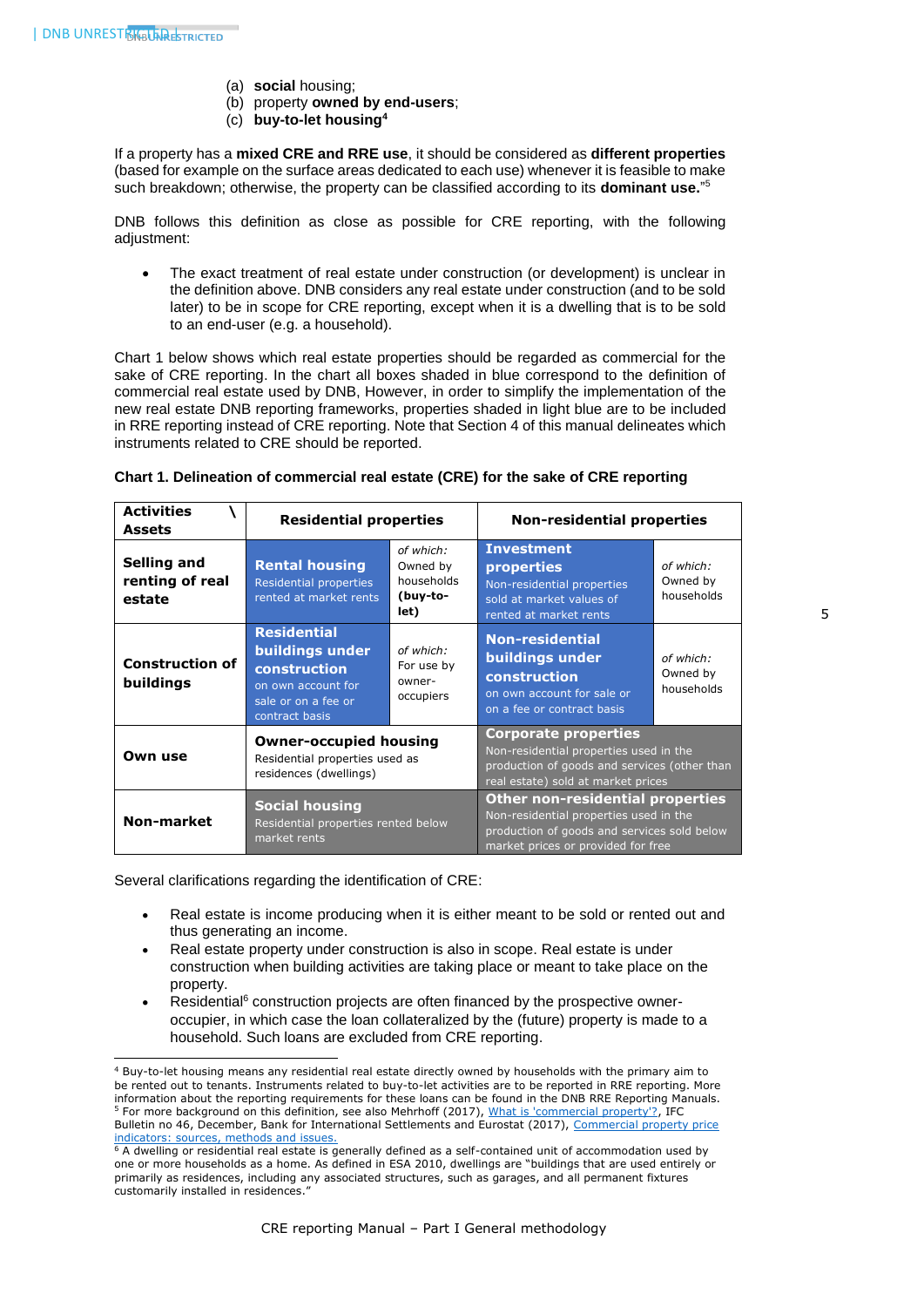- Non-residential properties owned by households are regarded as CRE. However, to keep as a clear a distinction as possible between the real estate reports all real estate collateral (residential and non-residential) owned by households is in scope of RRE reporting, instead of CRE reporting.
- Real estate collateral that is owner-occupied is not in scope of CRE reporting.
	- o Loans collateralized by owner-occupied residential real estate are in scope of RRE reporting.
	- o Real estate collateral other than housing (e.g. offices, industrial, retail real estate), but owner-occupied, is considered as corporate real estate and is also not in scope of CRE reporting. Generally, loans collateralized by such real estate are in scope of AnaCredit.

# <span id="page-6-0"></span>**2. Reporting agents and observed agents**

The first section of this chapter discusses the scope of reporting in terms of entities subject to reporting, which form the reporting population. The second section addresses the scope of reporting in terms of the reference population and provides a detailed description of institutional units and observed agents. Finally, the third section describes the reporting obligations of reporting agents, where the meaning of reporting on an individual basis and the use of special reporting values are explained.

# <span id="page-6-2"></span><span id="page-6-1"></span>**2.1 General concepts**

#### **2.1.1 The concept of a credit institution**

A credit institution has the same meaning as defined in Article 4(1)(1) of Regulation (EU) No 575/2013 (hereinafter referred to as "the CRR"). Article 4(1)(1) of the CRR defines a credit institution as "an undertaking the business of which is to take deposits or other repayable funds from the public and to grant credits for its own account". Subsidiaries of credit institutions which meet the above-mentioned definition of a credit institution are credit institutions in their own right.

### <span id="page-6-3"></span>**2.1.2 The concept of an institutional unit**

In line with the organisation of AnaCredit reporting, the CRE reporting uses the concept of an institutional unit. An institutional unit has the same meaning as defined in paragraphs 2.12 and 2.13 of Annex A to Regulation (EU) No 549/2013 of the European Parliament and of the Council (hereinafter referred to as "ESA 2010).

Box 1 - Paragraph 2.12 of Annex A to Regulation (EU) No 549/2013

Definition: an institutional unit is an economic entity characterised by decisionmaking autonomy in the exercise of its principal function. A resident unit is regarded as constituting an institutional unit in the economic territory where it has its center of predominant economic interest if it has decision-making autonomy and either keeps a complete set of accounts, or is able to compile a complete set of accounts.

To have autonomy of decision in respect of its principal function, an entity must be:

- (a) entitled to own goods and assets in its own right; it will be able to exchange the ownership of goods and assets in transactions with other institutional units;
- (b) able to take economic decisions and engage in economic activities for which it is responsible and accountable at law;
- (c) able to incur liabilities on its own behalf, to take on other obligations or further commitments and to enter into contracts; and
- (d) able to draw up a complete set of accounts, comprised of accounting records covering all its transactions carried out during the accounting period, as well as a balance sheet of assets and liabilities.

Accordingly, an institutional unit may consist of a single branch office or several branch offices in different locations of the same country. There may only be one institutional unit in any given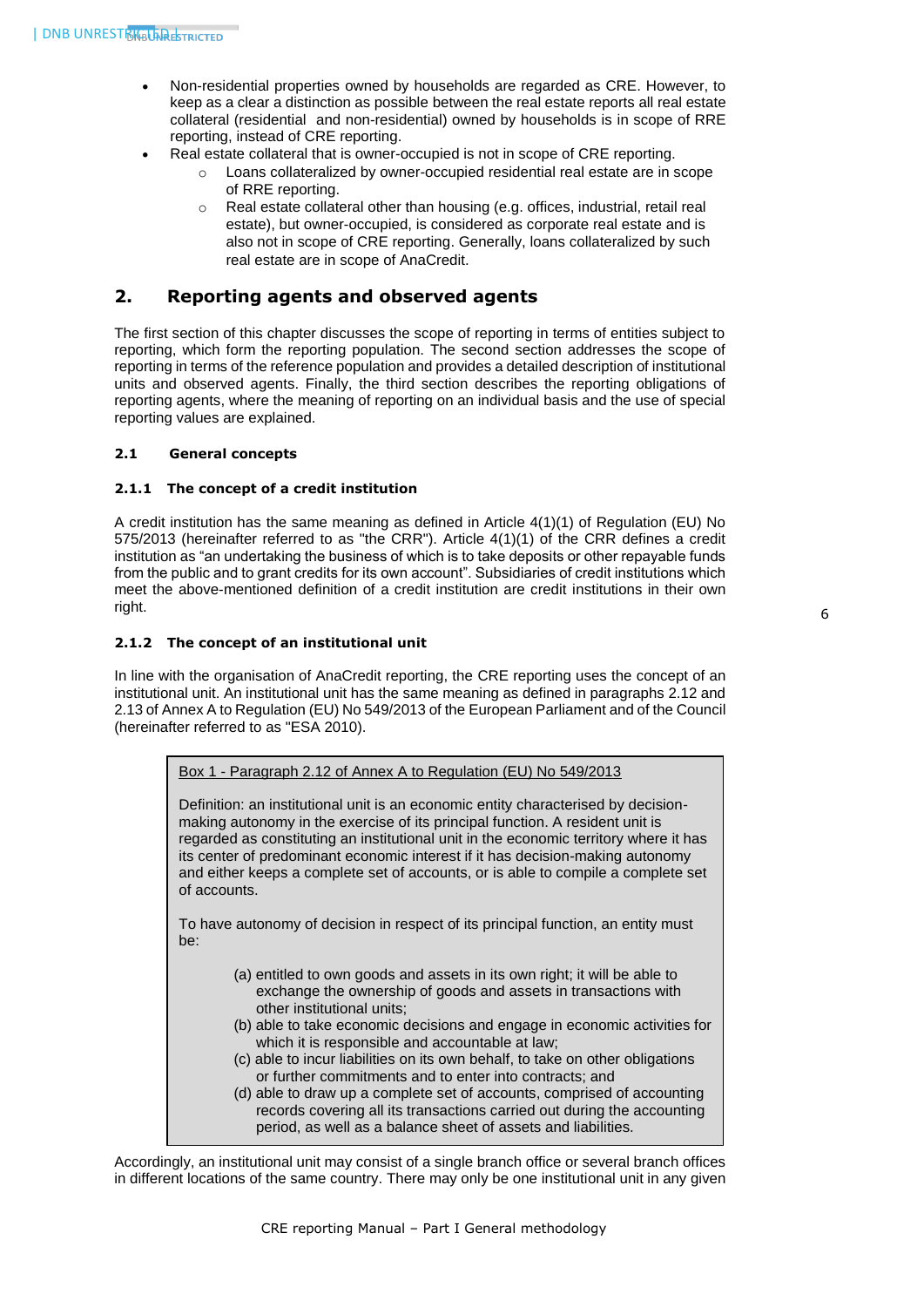country. The term institutional unit is a central concept of CRE reporting, all counterparties required to be reported for CRE reporting are defined as institutional units.

#### <span id="page-7-0"></span>**2.1.3 Institutional units of credit institutions**

A credit institution consists of one or more institutional units. A distinction is made between the domestic part of a credit institution and its foreign branches. A credit institution always comprises the domestic part of a credit institution. If a credit institution also conducts business in countries other than the country in which it is established, the credit institution also comprises foreign branches.

#### <span id="page-7-1"></span>**2.1.3.1 The domestic part of credit institutions**

The headquarters and all branch offices of a credit institution which are located in the same country in which the credit institution is established are jointly referred to as the domestic part of the credit institution. The domestic part of a credit institution is one institutional unit which consists of the headquarters and the domestic branch offices.

In the context of CRE reporting, the counterparty identifier of the domestic part of a credit institution uniquely identifies the head office undertaking of the credit institution. The domestic part of a credit institution is the only institutional unit of the credit institution in the country where the credit institution is established. Box 2 presents an example in which a credit institution consists only of the domestic part.



The concept of the domestic part of a credit institution is illustrated using the example of a credit institution with several branch offices in the Netherlands. The credit institution is established in the Netherlands and has no branch offices outside the Netherlands. A credit institution consists of the headquarters in the Netherlands (i.e. the chief administrative office) and several branch offices in different locations in the Netherlands. The headquarters together with all the branch offices form one institutional unit (i.e. the domestic part), which coincides with the credit institution.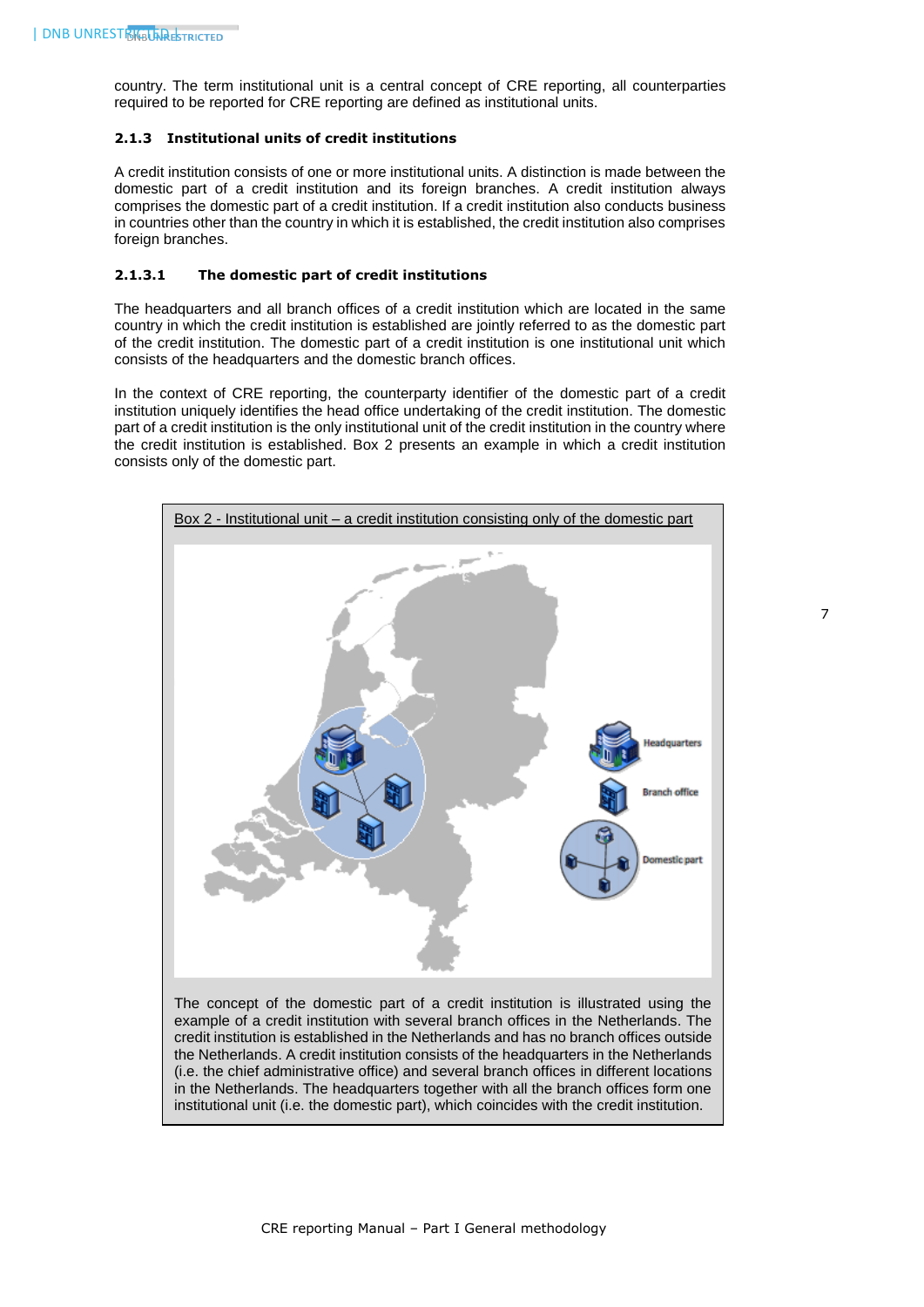# <span id="page-8-0"></span>**2.1.3.2 Foreign branches of credit institutions**

A foreign branch is an institutional unit which is a legally dependent part of a legal entity resident in a different country to that where the legal entity is incorporated. Accordingly, a foreign branch of a credit institution is an institutional unit of a credit institution which is a legally dependent part of the credit institution and is located in a country other than the country in which the credit institution is established.

Foreign branches of credit institutions are not credit institutions in their own right. A foreign branch of a credit institution is not a legal entity but a legally dependent part of a legal entity. Furthermore, a foreign branch is defined in accordance with the concept of a "single branch" referred to in Article 2(3) of Regulation (EC) No 2533/98. Accordingly, a credit institution can have only one foreign branch in a given country.

Please note that any number of branch offices (i.e. individual places of business as defined under Article 4(1)(17) of the CRR) set up in the same country by a credit institution with its headquarters in another country should be regarded as a single foreign branch.



A foreign branch forms only one institutional unit. There can be no more than one foreign branch of a credit institution in a given country.

If a credit institution headquartered outside the Netherlands conducts its business in the Netherlands through both a branch office and a subsidiary, the subsidiary does not belong to the foreign branch of the credit institution. In other words, a foreign branch and a subsidiary of the same credit institution, both conducting banking business in the same country, are two separate entities.

Box 4 presents an example of a credit institution which consists of the domestic part and a foreign branch by means of which the credit institution conducts its business in two different countries.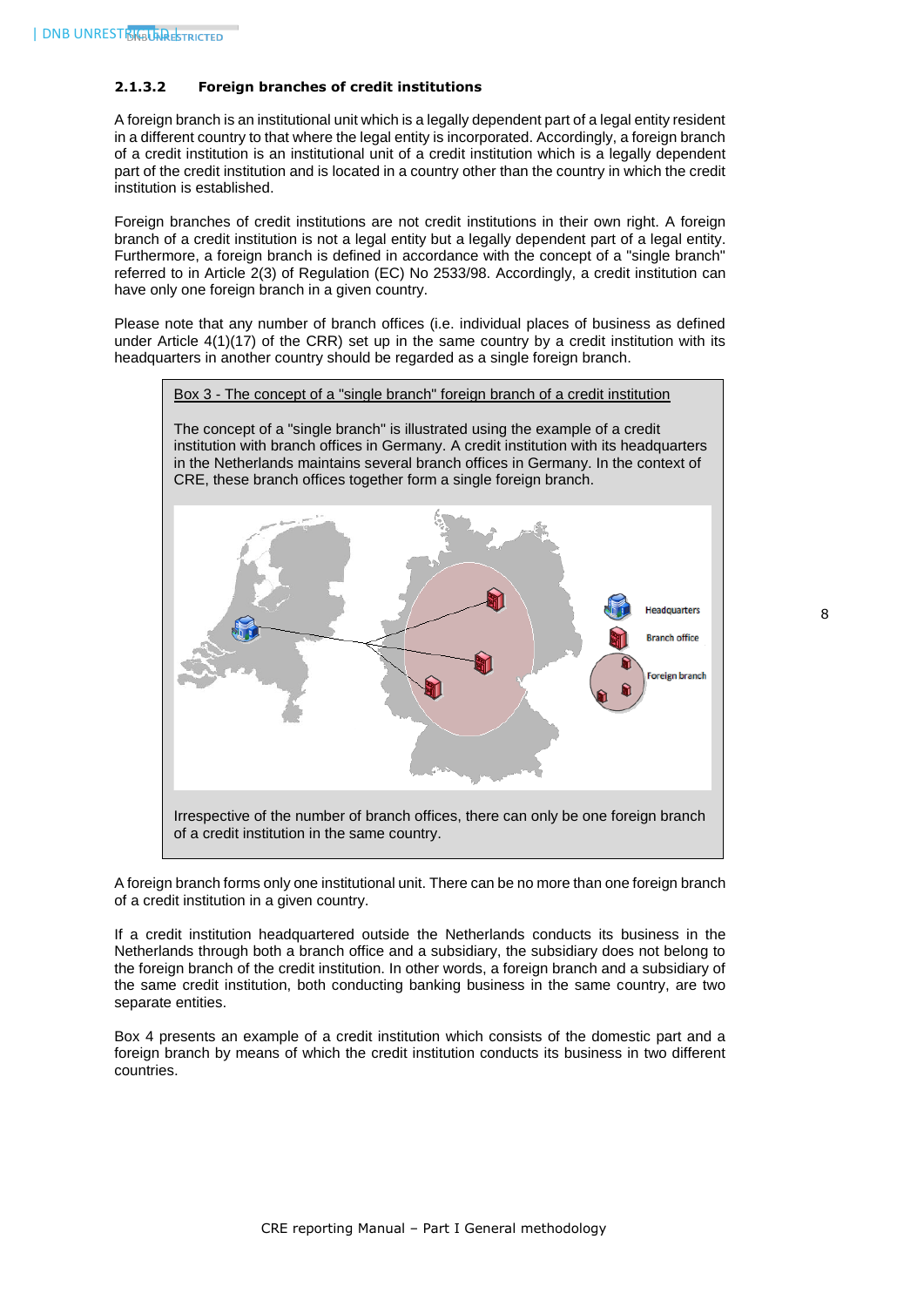Box 4 - Institutional unit – a credit institution consisting of the domestic part and a foreign branch

The concept of the domestic part (of a credit institution) versus a foreign branch is illustrated using the example of a credit institution comprising headquarters located in the Netherlands and several branch offices in different locations in the Netherlands and Germany.



# <span id="page-9-0"></span>**2.1.4 Subsidiaries of credit institutions**

A subsidiary of a (parent) credit institution does not form an institutional unit of the parent credit institution. A subsidiary is a legal entity in its own right with its own institutional units.

As subsidiaries form a legal entity in its own right, the concept of "single branch" cannot be extended to them. Therefore, if a credit institution has two or more subsidiaries in a country, these subsidiaries are separate entities and together do not form an institutional unit.

Box 5 below presents an example of a credit institution which consists of the domestic part and a foreign branch. In addition, the credit institution also has two domestic subsidiaries and two foreign subsidiaries.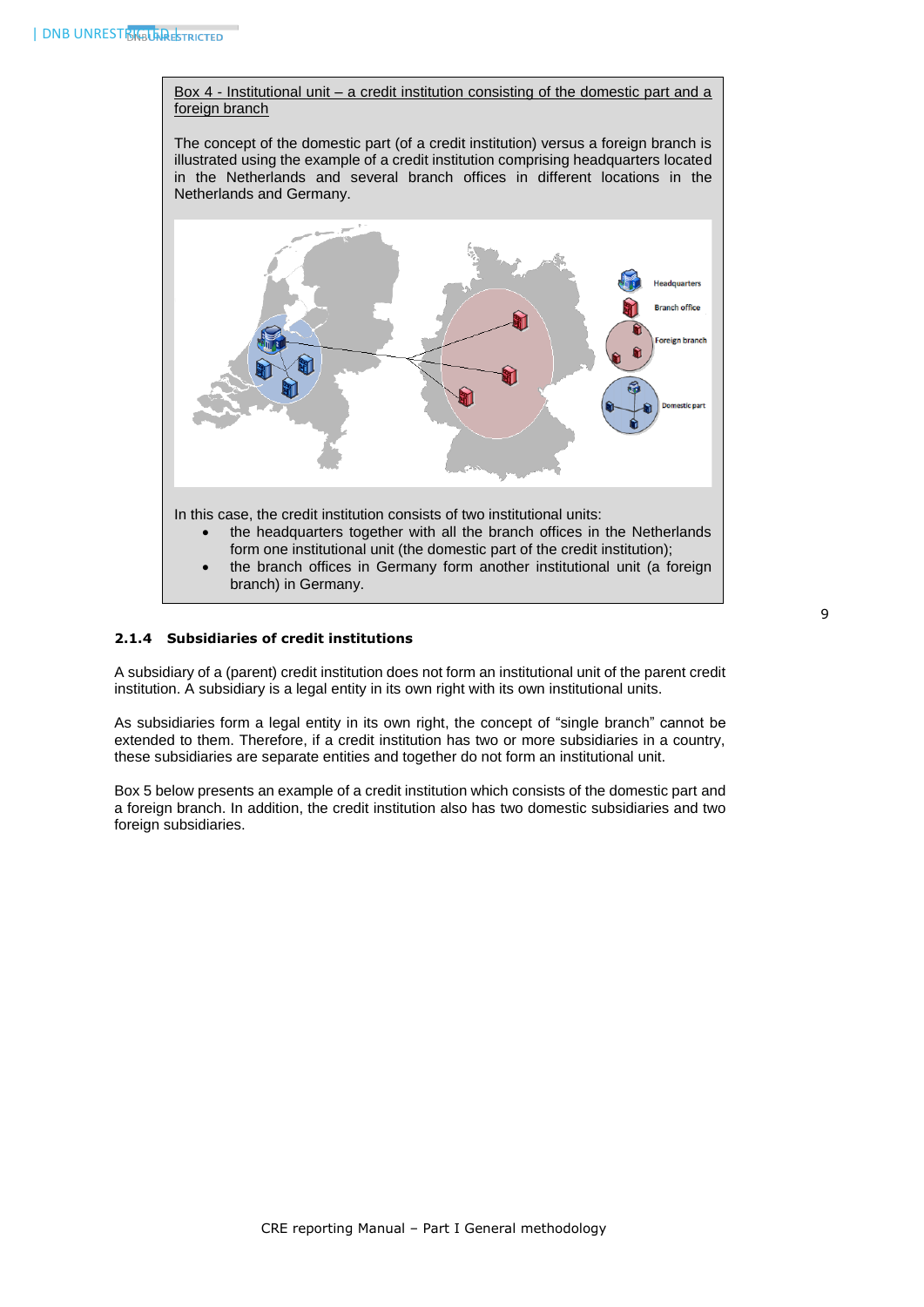

The concept of local and foreign subsidiaries of a credit institution is illustrated using the example of a credit institution comprising:

- headquarters located in the Netherlands,
- several branch offices in different locations in the Netherlands and Germany.

The credit institutions also has subsidiaries located in the Netherlands and Germany.



In this case, the credit institution consists of two institutional units:

- the headquarters together with all the branch offices in the Netherlands form one institutional unit (the domestic part of the credit institution);
- the branch offices in Germany form another institutional unit (a foreign branch) in Germany.

In addition, the domestic and foreign subsidiaries of the credit institution are independent legal entities.

# <span id="page-10-0"></span>**2.2 Reporting and observed agents in CRE reporting**

#### <span id="page-10-1"></span>**2.2.1 The distinction between the reporting population and the reference population**

The CRE data model distinguishes between the population of reporting agents (the reporting population) and observed agents (the reference population). In theory, the distinction between these two types of agents facilitates the identification of commercial real estate instruments granted by the domestic part of the credit institution, by the foreign branches of the credit institutions in specific countries and by the domestic and foreign subsidiaries of the credit institution.

# <span id="page-10-2"></span>**2.2.2 Reporting agents**

1

The CRE reporting requirements are to be fulfilled by a selected group of reporting agents resident in the Netherlands and overseas<sup>7</sup>. The following entities are subject to the CRE reporting requirements:

<sup>&</sup>lt;sup>7</sup> The definite list of reporting agents will be shared with the involved banks.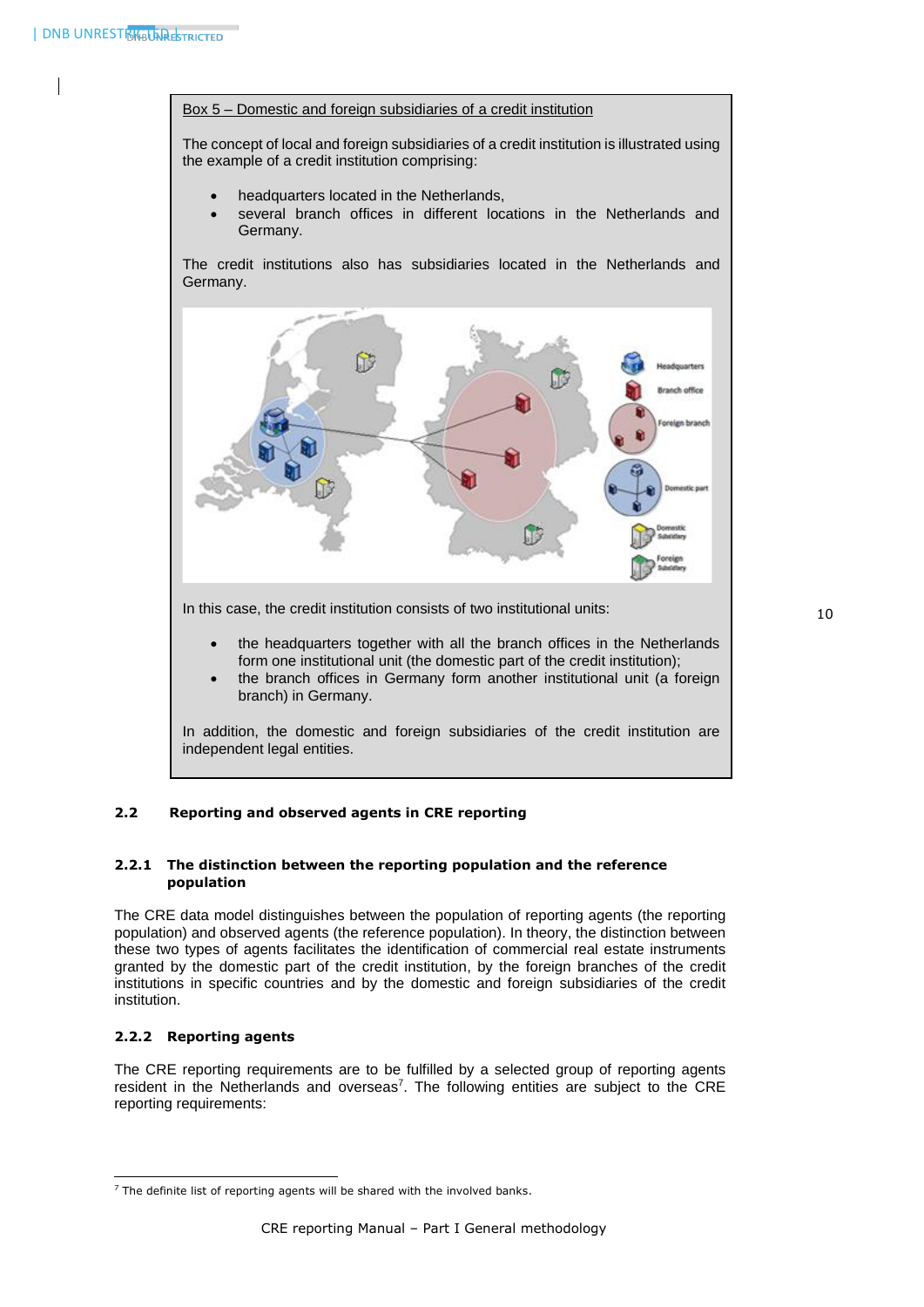- a) credit institutions under Article 4(1)(1) of the CRR resident in the Netherlands (i.e. a credit institution which has its legal entity (i.e. headquarters) established in the Netherlands);
- b) domestic subsidiaries<del>, which are themselves credit institutions,</del> of credit institutions resident in the Netherlands under Article 4(1)(1) of the CRR;
- c) foreign subsidiaries, which are themselves credit institutions, of credit institutions resident in the Netherlands under Article  $4(1)(1)$  of the CRR<sup>8</sup>.

Credit institutions that are resident in the Netherlands are referred to as resident credit institutions. Resident credit institutions and their domestic and foreign subsidiaries, which are themselves credit institutions, are obliged to report regardless of whether or not they are supervised under Directive 2013/36/EU of the European Parliament and of the Council (hereinafter referred to as "the CRD IV").

Resident credit institutions and their domestic and foreign subsidiaries that are subject to CRE reporting are jointly referred to as reporting agents. All reporting agents are jointly referred to as the reporting population.

In comparison to the current scope of AnaCredit and the Rresidential Rreal eEstate reporting (RRE), foreign subsidiaries, which are credit institutions, of resident credit institutions are CRE reporting agents and report data on their own activity as creditor or servicer.

Moreover, the scope of the new CRE reporting **is not only limited** to subsidiaries which are themselves credit institutions, but it also includes other financial corporations.

In order to reduce the burden on reporting agents, DNB has decided to introduce a threshold to determine whether or not subsidiaries and branches of resident credit institutions are subject to CRE reporting. Reporting agents have been informed about the value of the threshold and how this has been applied.

11

As only credit institutions or subsidiaries of credit institutions, which are themselves credit institutions, will be subject to the CRE reporting requirements, other financial institutions (e.g. insurance corporations and pension funds) are currently out of scope of CRE reporting. However, in a subsequent phase of CRE reporting other financial institutions might be included in CRE reporting in order to increase the coverage of the market for commercial real estate instruments.

# <span id="page-11-0"></span>**2.2.3 Observed agents**

An observed agent is an institutional unit whose activity as creditor or servicer is reported by the reporting agent. The observed agent is:

- a) the domestic part of the reporting agent, i.e. the institutional unit resident in the same country as the reporting agent of which it forms part; or
- b) a reporting agent's foreign branch, resident in an AnaCredit reporting Member State; or
- c) a reporting agent's foreign branch, non-resident in an AnaCredit reporting Member State<sup>9</sup>.

In comparison to the current scope of the implementation of AnaCredit in the Netherlands, reporting agent's foreign branches, non-resident in an AnaCredit reporting Member State are also considered observed agents for CRE reporting. In order to reduce the burden on reporting agents, DNB has decided to introduce a threshold to determine whether or not data on a reporting agent's foreign branch, non-resident in an AnaCredit reporting Member State has to

<sup>-</sup><sup>8</sup> Up to and including reporting period Q3 2019 foreign subsidiaries are exempt from CRE reporting obligations. More information on the planning of the CRE reporting is provided in Section 6.2.

<sup>9</sup> Up to and including reporting period Q3 2019 reporting agents are exempt from reporting data on the activities of their foreign branches which are not resident in an AnaCredit reporting Member State. More information on the planning of the CRE reporting is provided in Section 6.2.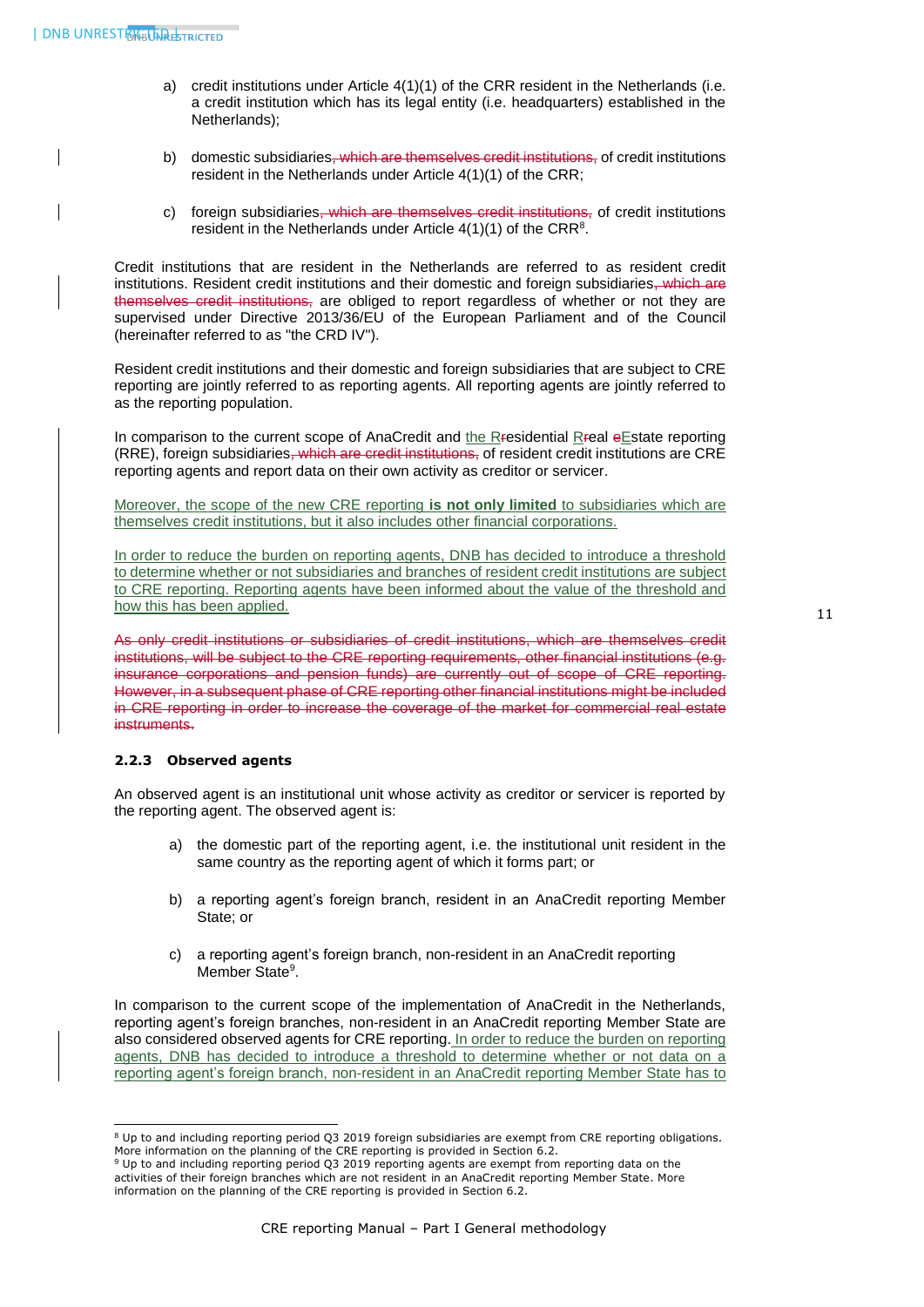be submitted for CRE reporting. Reporting agents have been informed about the value of the threshold and how this has been applied.

Each reporting agent must report granular data relating to commercial real estate instruments granted or serviced by the reporting agent's observed agents. All observed agents combined are referred to as the reference population.

An observed agent is always related to a reporting agent. Depending on the reporting agent itself, there may be just one or several observed agent(s) affiliated with the reporting agent. The number of observed agents that a reporting agent has, is exactly the same as the number of institutional units of the reporting agent falling in the perimeter of the reports.

#### <span id="page-12-0"></span>**2.3 Use of thresholds to determine CRE reference population**

Taking into consideration the reporting burden associated with the implementation of the new CRE reporting, DNB has decided to introduce thresholds to determine the CRE reference population (i.e. reporting agents and observed agents together). Data reported for reference period Q2 2018 has been used to apply the thresholds. Reporting agents have been informed about the CRE reference population after the application of the reporting thresholds. No changes to the thresholds, nor to the reference population have been made ever since,

The reference population derived in January 2019 after the application of the thres be valid up to and including reference period Q4 2021. In the course of 2020 DNB will evaluate whether or not the use of thresholds is still needed as of reference period Q1 2022. Any future changes in the methodology to determine the CRE reference population will be communicated to the reporting agents no later than January 2021 due course.

#### <span id="page-12-2"></span><span id="page-12-1"></span>**2.32.4 Reporting obligations of reporting agents**

#### **2.3.12.4.1 Changes in the population of reporting agents**

A change in the population of reporting agents occurs whenever a credit institution is established or ceases to exist (i.e. as the result of a merger or takeover, the split of an existing credit institution, the establishment of a brand new credit institution, a change in status from a deposit-taking corporation to a credit institution, or the liquidation of a credit institution or foreign branch).

#### <span id="page-12-3"></span>**2.3.22.4.2 Reporting standard to be applied by reporting agents**

When fulfilling the reporting obligations, reporting agents should comply with certain reporting standards regarding e.g. deadlines, data quality, special values to be reported and technical specifications. These standards will be made available in a separate document, the Data Delivery Agreement.

#### <span id="page-12-4"></span>**2.3.32.4.3 Relevant accounting standards**

In case the observed agent's legal entity is subject to Regulation (EU) 2015/534 on reporting of supervisory financial information (ECB/2015/13), the data are reported in accordance with either International Financial Reporting Standards (IFRS) or national generally accepted accounting principles (GAAP) – depending on which standards are applied by the legal entity to report its individual FINREP templates to the supervisor. The same accounting standards should be applied to CRE reporting.

# <span id="page-12-5"></span>**2.3.42.4.4 Counterparty identifiers related to reporting and observed agents**

CRE reporting requires that the reporting agent which reports the data as well as the observed agent whose activity as creditor or servicer is reported, be uniquely identifiable. For this reason, all the data reported include the identifier of the reporting agent and the observed agent.

# <span id="page-12-6"></span>**2.4.5 Overview of total CRE exposures**

The ultimate parent of CRE reporting agents is required to submit to DNB a complete overview of total CRE exposures at each quarter-end. This overview should have a full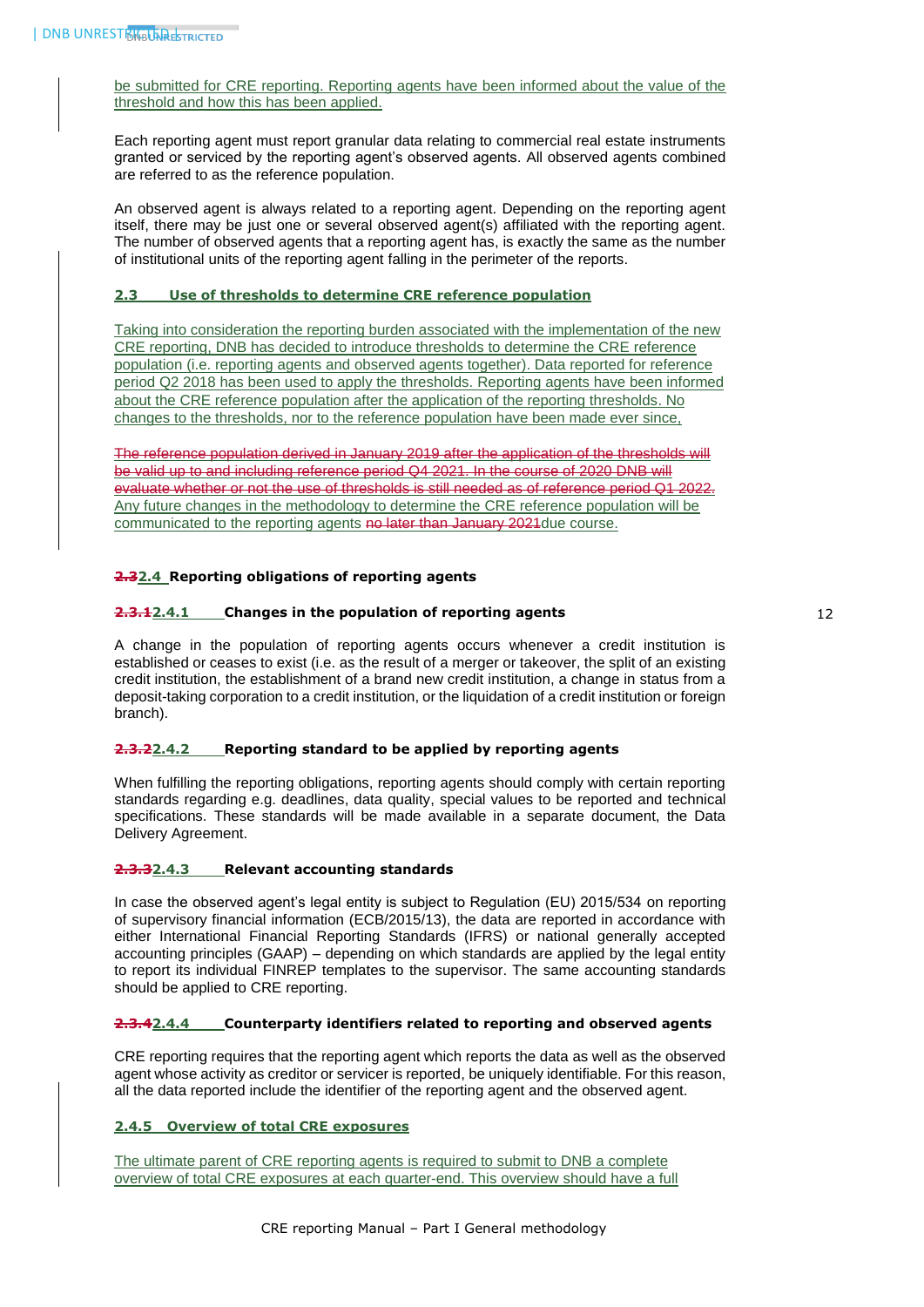breakdown by type of entity presenting the individual exposures of branches and subsidiaries, both domestic and foreign.

The overview is to be submitted as an accompanying document via the CRE mailbox [cre@dnb.nl.](mailto:cre@dnb.nl) The deadline for submitting the file is the same as the deadline of the CRE report.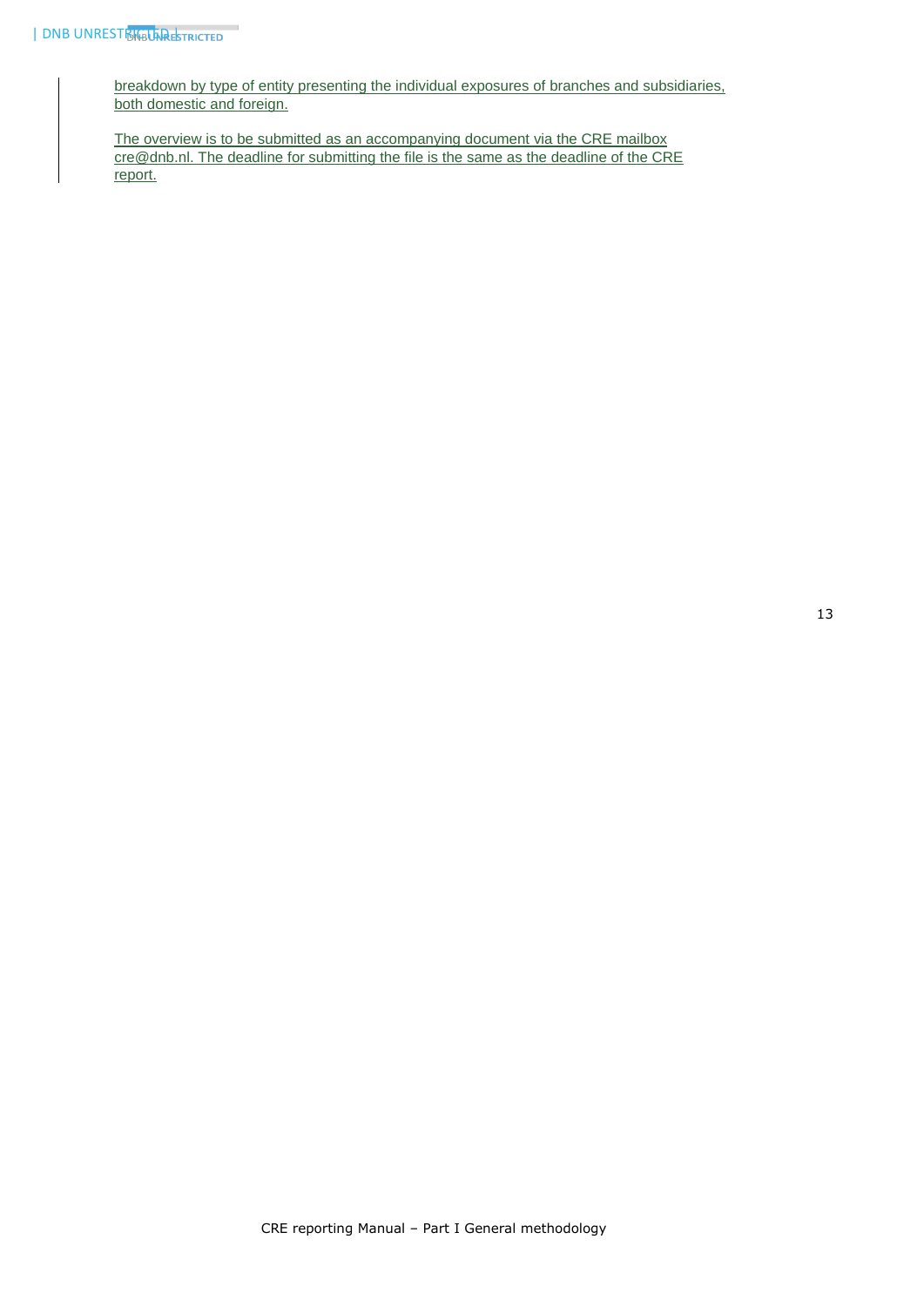1

# <span id="page-14-0"></span>**3. Counterparties in CRE reporting**

This section describes counterparties in the context of CRE reporting and provides definitions of both counterparties directly involved in instruments and counterparties acting as protection providers.

#### <span id="page-14-1"></span>**3.1 Identification of counterparties relevant in CRE reporting**

In the context of CRE reporting, 'counterparty' means an institutional unit that has a relation to an instrument and/or to a protection received. In the CRE reporting, an institutional unit can be either a legal entity or a quasi-corporation $10$ . All counterparties which take one or several of the following roles are relevant counterparties and should be registered in the CRE report:

- the debtor of the instrument;
- the creditor of the instrument;
- the servicer of the instrument;
- the originator of the instrument on the condition that the instrument is subject to securitization;
- the protection provider of the instrument (on the condition that a protection has been received related to the instrument);
- the head office undertaking of (a foreign branch that is) a debtor of the instrument or a protection provider that provides protection to the instrument;
- the immediate parent undertaking of any debtor of the instrument, or of any protection provider that provides protection to the instrument;
- the ultimate parent undertaking of any debtor of the instrument, or of any protection provider that provides protection to the instrument.

While a counterparty may take one or more of these roles in relation to one or more instruments as at a given reporting reference date, each counterparty and its reference data should only be registered in the CRE report once as at the reporting reference date. See Box 6 below for an illustration of multiple counterparty roles.

<sup>&</sup>lt;sup>10</sup> According to ESA 2010 quasi-corporations "are entities which keep a complete set of accounts and have no legal status. They have an economic and financial behaviour that is different from that of their owners and similar to that of corporations. They are deemed to have autonomy of decision and are considered as distinct institutional units."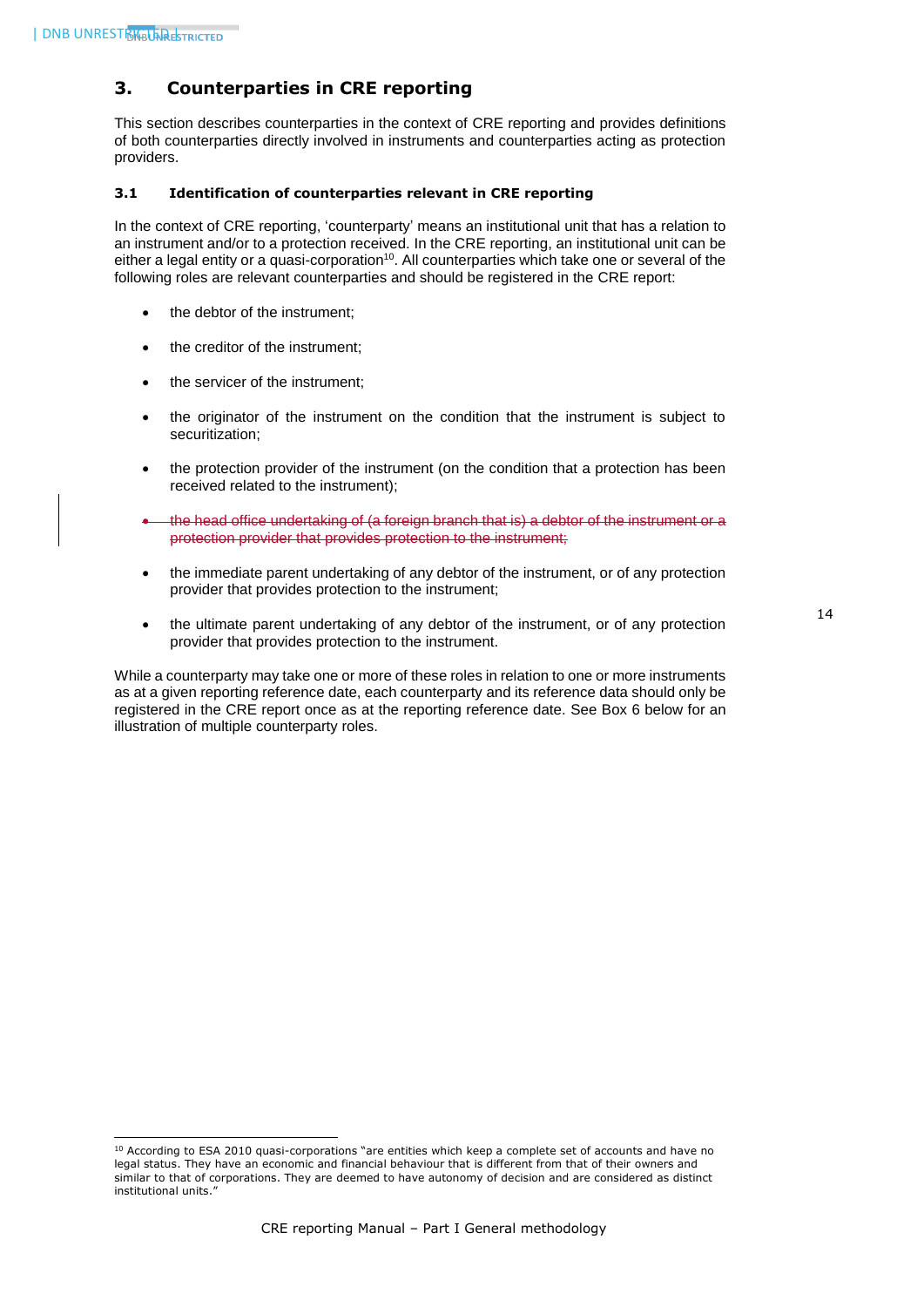#### Box 6 – Illustration of multiple counterparty roles

A counterparty can act as debtor or protection provider for multiple instruments. Moreover, an instrument can also have multiple counterparties. This can lead to multiple debtor-instrument-protection relationships. The example below shows the relatively simple case of two debtors, two protection providers and two protections. We can see that the counterparties take both the role of the debtor and the role of protection provider.

This example also contains joint liability: the counterparties are jointly liable for both instruments, and the protections, which are jointly owned by the counterparties, are also pledged as collateral for both instruments. For an illustration and distinction of debtor and protection provider, see Box 8 below.



# <span id="page-15-1"></span><span id="page-15-0"></span>**3.2 Counterparties involved in instruments**

#### **3.2.1 Debtor**

The debtor iscan be defined as the counterparty which has the unconditional obligation to make repayments arising under the instrument. Consequently, the debtor is the counterparty that generated the credit risk of an instrument for the creditor.

Accordingly, any counterparty which is unconditionally obliged to make payments under an instrument qualifies as a debtor.

In general, the (original) creditor has provided funds to the debtor or has confirmed to the debtor in legally binding terms that it will make funds available to the debtor under the assumption (enforced by contract) that the debtor will return equivalent funds (and interest payments).

An instrument may have one or more debtors from which the creditor has the right to receive a payment or a series of payments.

If there are several debtors of the same instrument, a plurality of debtors occurs. More specifically, a plurality of debtors occurs when two or more counterparties have the unconditional obligation to make repayments arising under the same instrument, irrespective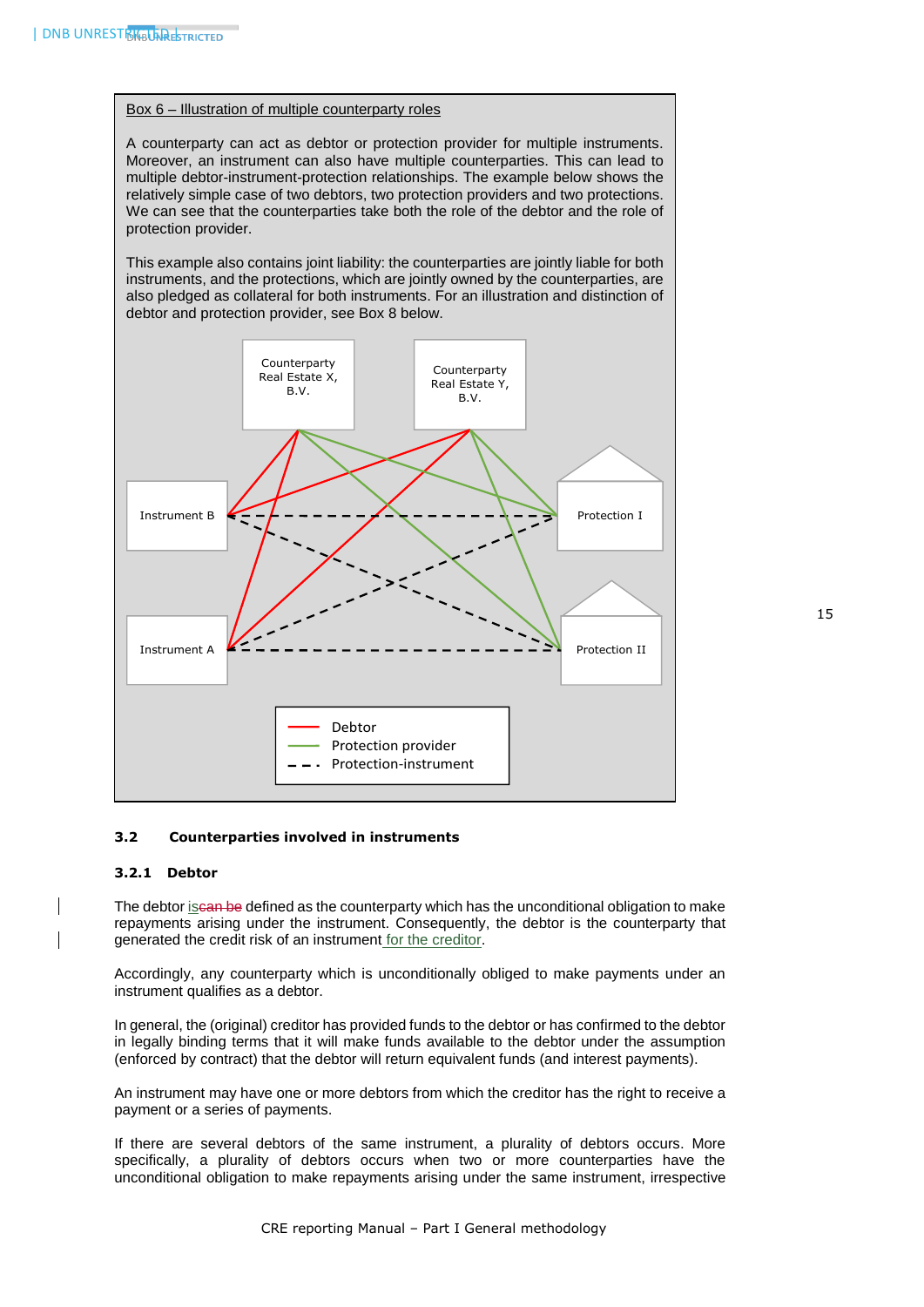of whether each debtor is (a) fully or (b) partially liable for the instrument. In the context of CRE reporting, debtors are fully or partially liable debtors when they unite, by contract, in making repayment arising under the same contract. Whether a case of fully or partially liable debtors is present depends on the terms in the contract regulating the obligation. In the case of a plurality of debtors, all the debtors should be identified.

### <span id="page-16-0"></span>**3.2.1.1 Type of debtor in CRE reporting**

Whether or not an instrument held or serviced by the observed agent is subject to CRE reporting partly depends on the type of debtor of the instrument<sup>11</sup>. Instruments in which debtors are not classified as households according to the definition of ESA sector 'households' (S.14) are subject to CRE reporting. The households sector (S.14) consists of individuals or group of individuals as consumers and as entrepreneurs producing market goods and non-financial and financial services (market producers), provided that this production of goods and services is not by separate entities treated as quasi-corporations. It also includes individuals or groups of individuals as producers of goods and non-financial services for exclusively own final use $^{\rm 12}$ .

Regarding partnerships, an exception has to be made for large independently operating corporations without an independent legal status (i.e. quasi-corporations), for example large shipping companies. This kind of partnerships should be included in the scope of CRE reporting because they have an economic and financial behavior that is different from that of their owners and similar to that of corporations. A typical characteristic of such partnerships is that one or all of their partners are not natural persons but legal persons themselves (e.g. a BV or NV). Therefore, in CRE reporting instruments where the only debtor, or at least one of the debtors, is 1) a legal entity or part of legal entity and/or 2) a quasi-corporation are subject to reporting<sup>1314</sup>.

Over time, the debtor of an instrument might change. For example, when the original debtor of the instrument defaults on the instrument, the guarantor of the instrument (protection provider) must step in and take over the obligations related to the instrument. In that case, the claim of the creditor changes to a different counterparty: the former protection provider now becomes the debtor of the instrument. Box 8 below illustrates this situation.

Furthermore, a change in the debtor of an instrument also occurs when a debtor ceases to exist (e.g. takeover, merger, bankruptcy), and the instrument is taken over by another counterparty. In these cases, the reporting agent should reassess whether the instrument is eligible for reporting under the CRE framework. The purpose of the loan, the type of debtor, but also other criteria (see Section 4) should be taken into account in this process.

#### <span id="page-16-1"></span>**3.2.2 Creditor**

-

A creditor in CRE reporting is the counterparty bearing the credit risk of an instrument other than a protection provider, i.e. the creditor is the counterparty that has the right to receive a payment - irrespective of whether the creditor collects the repayments directly or collection is carried out by a third party - which the debtor is unconditionally obliged to make under the instrument, and irrespective of whether or not the lack of payment is mitigated by any protection.

Generally, creditors lend funds to debtors that lead to the creation of the instrument, irrespective of whether the creditor originated the instrument or acquired its economic ownership. Counterparties that acquire the economic ownership of an instrument from a third party become the creditor of the instrument from acquisition even though they have not directly lent funds to the debtor.

For each instrument reported in the CRE reports, a creditor should be explicitly identified and reported. The role of the creditor is illustrated in Box 6, which describes the basic mechanics of traditional securitisations and the consequences for reporting on the creditor.

<sup>&</sup>lt;sup>11</sup> The reporting obligation also depends on whether or not the instrument is linked to income-producing real estate as defined in Section 1.4.

 $12$  The abovementioned definition is in line with the definition of the sector 2251 (private households) in the BSI reporting (F9001). This means that besides natural persons, also sole proprietors and partnerships are to be excluded from CRE reporting.

<sup>&</sup>lt;sup>13</sup> This delineation of reporting obligations corresponds with the sectoral scope used for AnaCredit.

<sup>&</sup>lt;sup>14</sup> This implies that when an instrument has multiple debtors and one or more of the debtors, but not all, are natural persons and/or partnerships, this instrument is in scope of CRE reporting.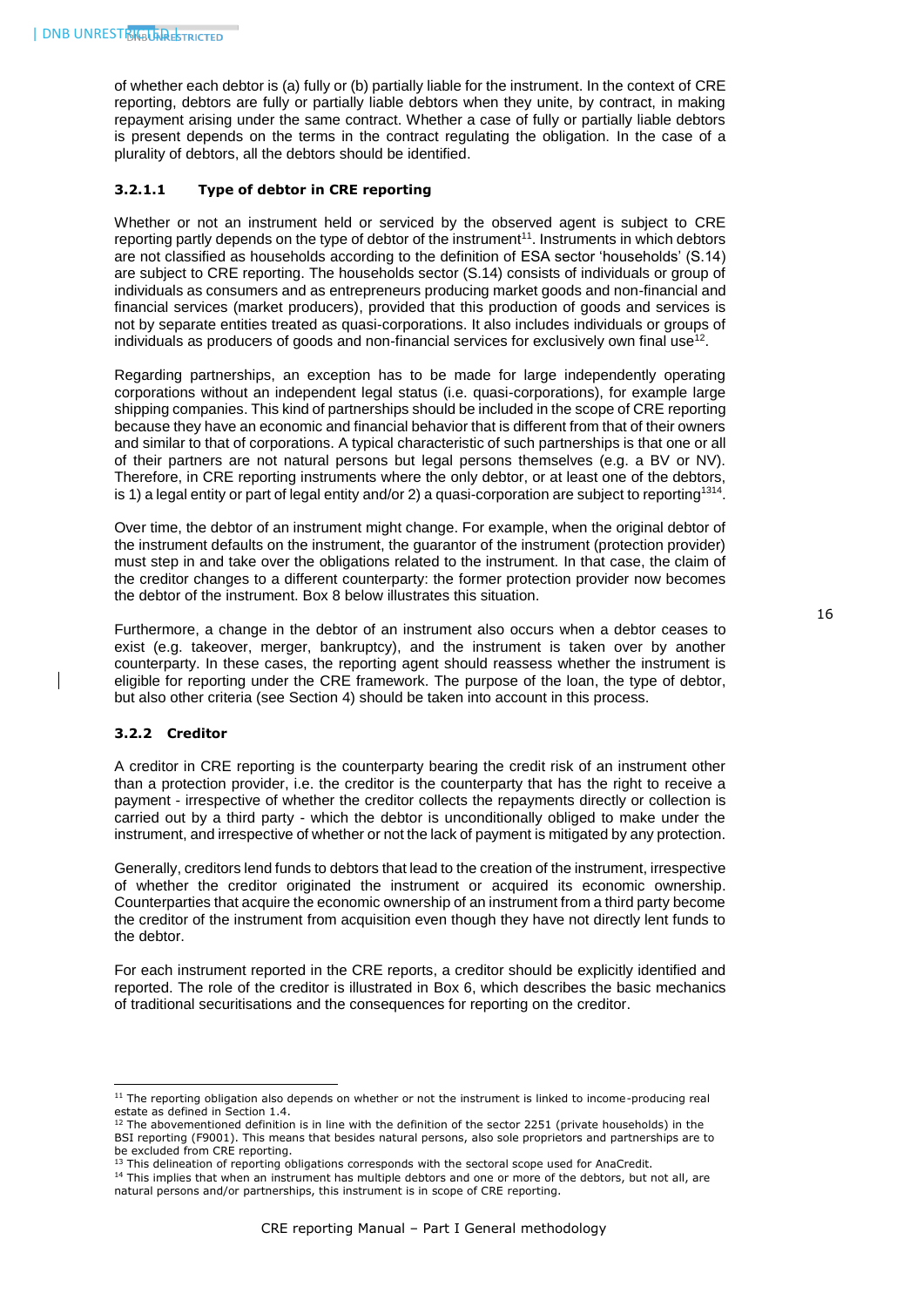For each instrument reported in the CRE reports, a creditor should be explicitly identified and reported. The role of the creditor is illustrated in Box 7, which describes the basic mechanics of traditional securitisations and the consequences for reporting on the creditor.

#### Box 7 – Creditors vis-à-vis traditional securitisation transactions

A traditional securitisation is a transfer of an instrument (or pool of instruments, or part thereof) to a financial vehicle corporation (FVC) or special purpose vehicle (SPV), either by:

- 1) the transfer of legal title or beneficial interest of the instruments from the originator or
- 2) sub-participation where one or more sub-participants agree to fund an instrument in return for the right to receive the principal and interest repayments for the instrument.

These are securitisations where the transferee acquires the economic ownership of the instrument, in other words the legal title or the risk and rewards of the transferred instruments.

In these securitisations, from the moment of the onward transfer, the transferor (i.e. the original creditor) ceases to be the creditor of the instrument and the transferee (i.e. the counterparty that acquires the instrument) becomes the new creditor.

When the original creditor only transfers part of the economic ownership of an instrument, this counterparty remains the creditor to that part of the instrument that it retains. In addition, because this transaction implies a true sale of the part of the instrument that has been transferred, the transferee holds a new instrument in the amount of the transferred part of the original instrument, where the transferee is the creditor to this new instrument (i.e. the transferee acquires its economic ownership).

# <span id="page-17-0"></span>**3.2.2.1 Observed agent acting as creditor**

Instruments that are held by the observed agent are all those instruments of which the observed agent is the creditor. All such instruments are considered to give rise to credit risk for the observed agent. In other words, the following three expressions are deemed to have the same meaning and are used interchangeably:

- instruments held by the observed agent;
- instruments in which the observed agent is the creditor;
- instruments that give rise to credit risk for the observed agent.

Please note that holding an instrument does not imply that the instrument held is an asset of the holder of the instrument (see Section 4 for more information).

# <span id="page-17-1"></span>**3.2.3 Servicer**

A servicer is defined as the counterparty responsible for the administrative and financial management of an instrument. Please note that the role of servicer is defined more broadly than within the meaning of Regulation (EU) No 1071/2013 (ECB/2013/33), (hereinafter referred to as the "BSI Regulation"), where it is restricted to managing instruments underlying a securitisation or instruments that have otherwise been transferred in terms of the collection of principal and interest from the debtor. In other words, the term servicer in the sense of the BSI Regulation is subsumed in the CRE definition. The CRE requirements stipulate that the servicer should be identified for each instrument registered in CRE reporting.

Most commonly, the roles of creditor and servicer are assumed by the same counterparty, i.e. the creditor that holds an instrument is also responsible for its administrative and financial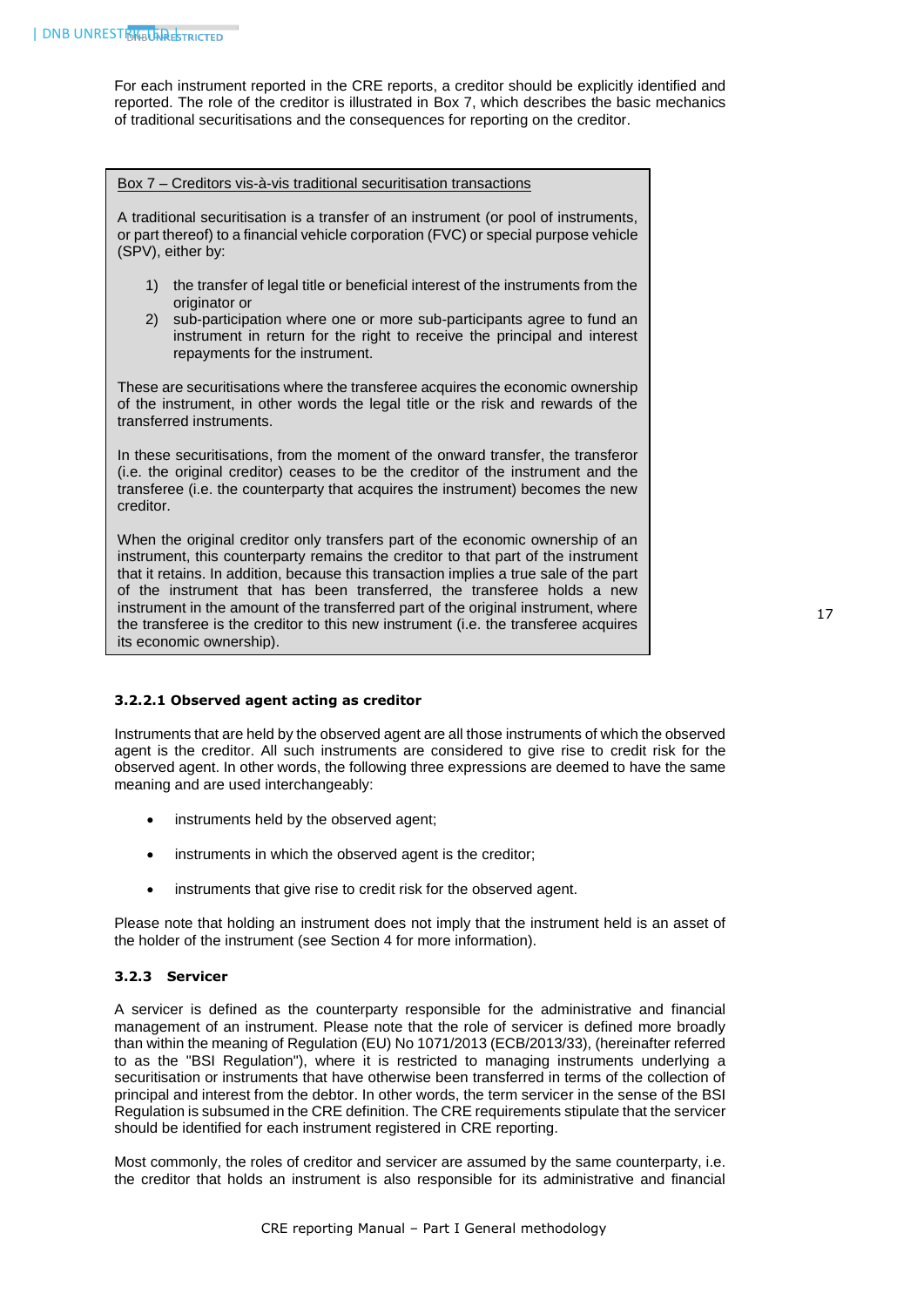management. However, there are specific cases where the counterparties taking on these two roles need not coincide. For instance, by selling or otherwise transferring the economic ownership of an instrument rather than holding it, the previous owner of the instrument generally ceases to be the creditor of the instruments but retains servicing rights. In this case the servicer and the creditor are different counterparties and should both be registered in the RRE reports from the moment of transfer onwards.

Also companies to which the administrative and financial management of an instrument has been outsourced, should be regarded as servicers.

### <span id="page-18-0"></span>**3.2.4 Originator**

In the case of instruments reported in the CRE reports which are subject to securitisation within the meaning of the Regulation (EU) No 1075/2013 (hereinafter referred to as "the FVC Regulation"), the CRE reporting stipulates that the counterparty acting as the originator of such a securitisation transaction should be identified. Pursuant to the FVC Regulation, the originator is the transferor of an instrument or pool of instruments, and/or the credit risk of the instrument or pool of instruments to the securitisation structure.

Furthermore, in accordance with the FVC Regulation, a securitisation is a transaction in which an FVC issues financing instruments to investors, and one or more of the following takes place:

- a) an instrument or pool of instruments, or part thereof, is transferred to the FVC either by the transfer of legal title or beneficial interest of those instruments from the originator or through sub-participation;
- b) the credit risk of an instrument or pool of instruments, or part thereof, is transferred through the use of credit derivatives, guarantees or any similar mechanism to the investors.

Whether or not an instrument is subject to securitization should be indicated accordingly in the data attribute "securitised instrument indicator" in the financial dataset.

Consequently, for such instruments which are subject to securitisation, the counterparty which is the originator in the securitisation transaction should be identified. Conversely, if an instrument is not subject to securitisation, no originator needs to be identified, even when the economic ownership of the instrument has been otherwise transferred to a third party which becomes a new creditor and the transferor remains the servicer.

Please note that securitised instruments are typically still serviced by the originator. If this is the case, the originator is also the servicer and the same counterparty thus needs to be registered as both as originator and servicer.

# <span id="page-18-1"></span>**3.2.5 Protection provider**

The term protection provider is defined as the counterparty that grants protection against a contractually agreed negative credit event and that bears the credit risk of the negative credit event.

In the context of CRE reporting, every protection received is granted by a protection provider. For example, if commercial real estate serves as protection, the owner of the commercial real estate is the protection provider. In the case a guarantee is given by e.g. the parent company of the debtor to secure an instrument (a loan), the parent company is the protection provider.

Please note that the protection provider can differ from the counterparty that issues the protection. For example, in the case securities are used as protection, the protection provider is not the issuer of the securities but the counterparty which uses the securities as protection (usually the holder of the securities). Although sometimes the issuer and protection provider coincide: in the case of guarantees the issuer of the guarantee is also regarded as the protection provider.

A protection provider is distinguished from a debtor, in case the debtor does not pledge any protection (e.g. real estate) herself. The distinction between the debtor and the protection provider vis-à-vis an instrument is based on who bears the unconditional obligation to make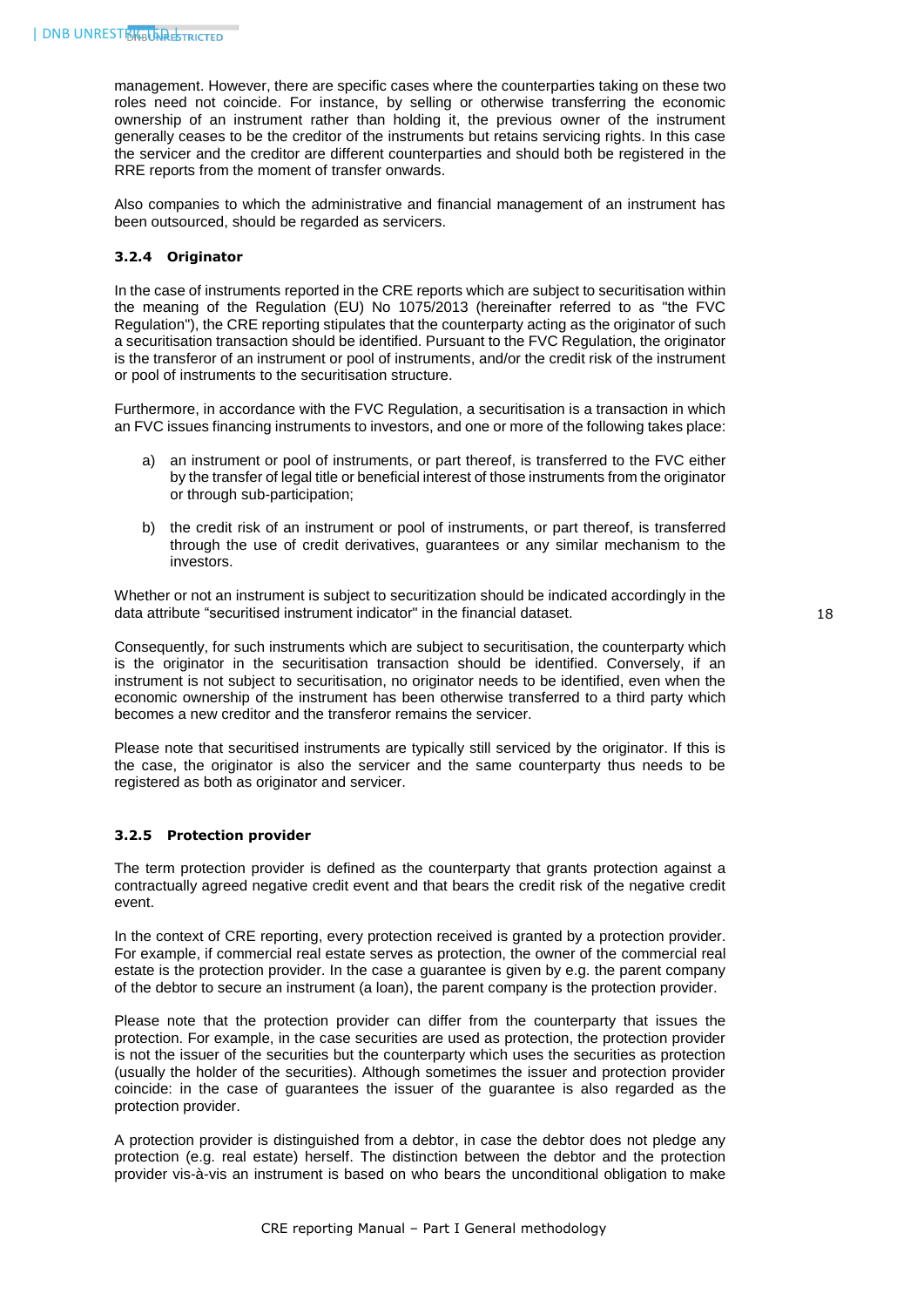payments under the instrument. In particular, the debtor is the counterparty that is unconditionally obliged to pay. Any counterparty that is conditionally obliged to make payments or to otherwise cede (pledged) protection to the creditor (i.e. upon the occurrence of a certain negative credit event) is the protection provider. Note that debtors can also be protection providers in the case of real estate lending. For instance, in the case of a commercial real estate instrument the debtor is the counterparty to which the instrument is granted and which is unconditionally obliged to pay it back. If this counterparty has also pledged commercial real estate as protection, it is also the protection provider (see Box 6).

The distinction between a debtor and a protection provider is further illustrated in Box 8 below.

#### Box 8 – Debtor or protection provider

For the purpose of CRE, the distinction between the debtor of the instrument and the protection provider that provides a protection item securing the instrument is generally based on who bears the unconditional obligation to make payments under the instrument.

In particular, the debtor is the counterparty that is unconditionally obliged to make payments, whereas any counterparty that is obliged only upon the occurrence of a certain negative credit event is the protection provider.

In particular, for an instrument secured by a guarantee whereby a guarantor agrees to pay to the creditor if the debtor defaults, the guarantor is considered to be a protection provider as it is only obliged to provide payment upon the default of the debtor, which is not an unconditional obligation.

However, the credit relationship is recorded between the creditor and the debtor until such time as the guarantee is called. After the guarantee is called the guarantor has an unconditional obligation to the creditor and therefore assumes the role of debtor.

A protection provider is clearly distinguished from a creditor. More specifically, the distinction between a creditor and a protection provider is that under a credit contract a creditor has the right to receive a payment (or series of payments) from a debtor, while a protection provider promises to fulfil the obligations of the debtor in case the debtor fails to do so. The protection provider either makes payments or otherwise transfers (pledged) assets to the creditor subsequent to a contractually agreed negative credit event taking place. While the protection provider may often have the right to recover those funds from the debtor and is entitled to assignment of the creditor's right against the debtor, the creditor exercises this right in the first place. The distinction between the role of creditor and protection provider is illustrated by comparing the basic mechanisms of traditional and synthetic securitisation in Box 9 below.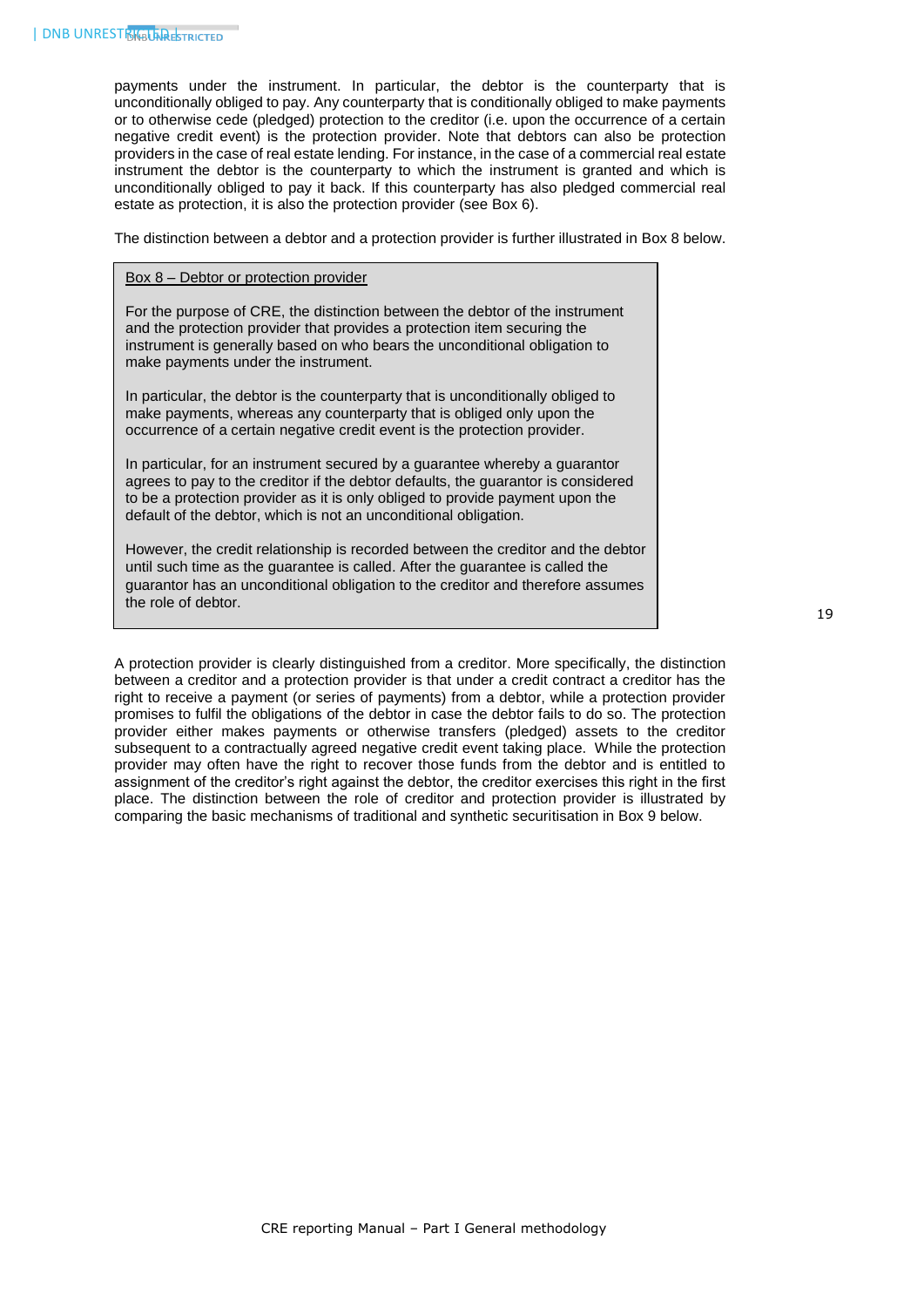#### Box 9 – Creditor and protection providers in securitisation transactions

With regard to instruments that are subject to securitisation, a broad distinction is made between:

(a) Traditional securitisations

In the case of traditional securitisations that are true sales, the transferee becomes the new creditor of the part of the instruments over which it has acquired economic ownership.

(b) Synthetic securitisations, i.e. transfer of the credit risk of an instrument (or pool of instruments, or part thereof), through the use of credit derivatives, guarantees or any similar mechanism to the investors in the financing instruments issued by an FVC. FVCs in this category may not fund the instruments whose credit risk is being transferred.

In the case of synthetic securitisations, the counterparty that assumes the credit risk of an instrument through the use of credit derivatives, guarantees or any similar mechanism is not a creditor but a protection provider. Consequently, if the creditor transfers the instrument to a third party through the use of a guarantee, the transferor is the originator of the instrument and remains the creditor, while the third party becomes a protection provider of the instrument.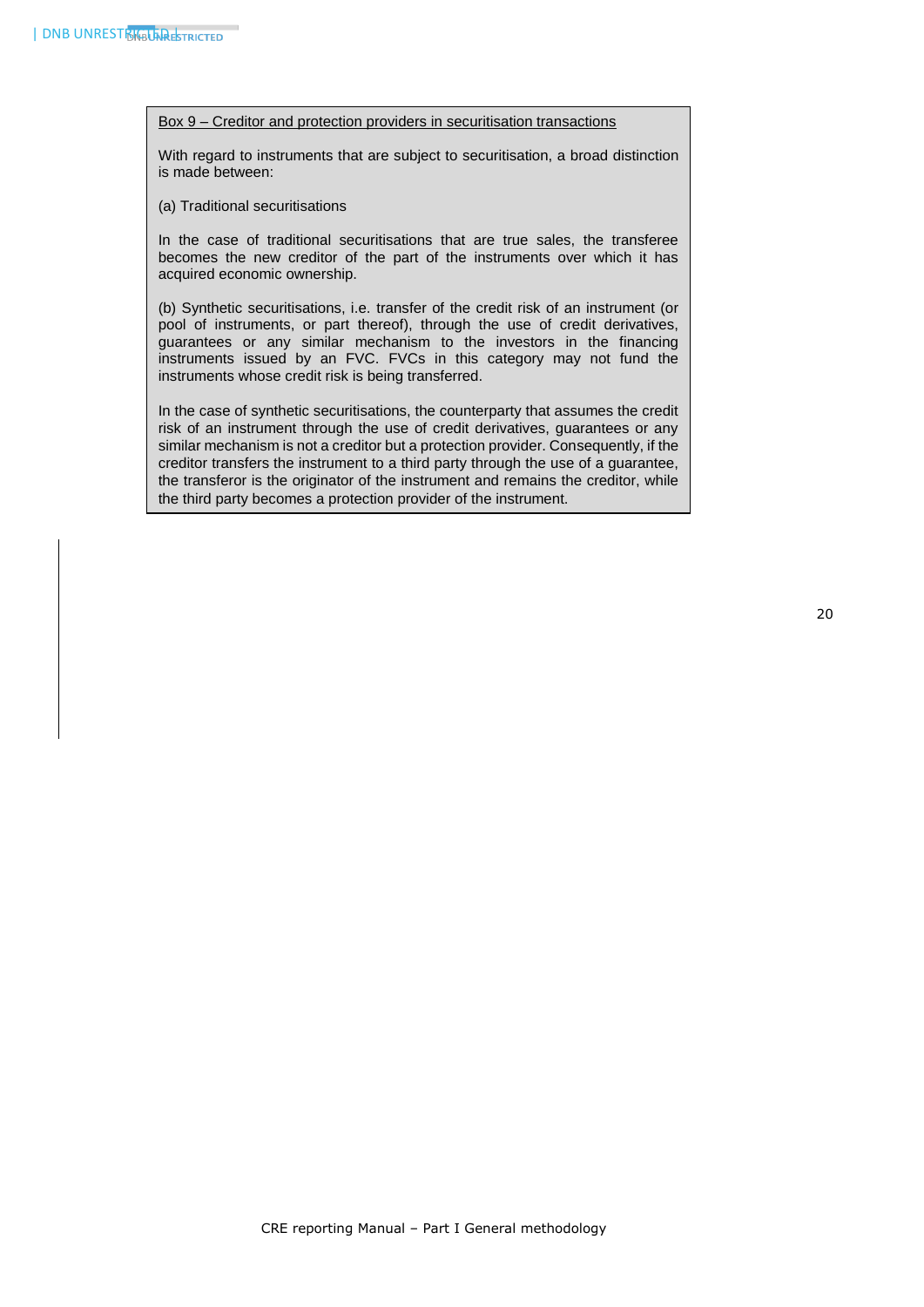# <span id="page-21-0"></span>**4. Instruments covered in CRE reporting**

The purpose of this section is to provide a general notion of what an instrument is. In addition general reporting guidelines are discussed concerning identification of instruments subject to CRE reporting.

Instruments held by observed agents and instruments that are serviced by observed agents are considered in the context of CRE reporting, provided that they fulfil the criteria triggering the reporting obligations which will be discussed in detail in Section 5.

With a view to identifying the instruments subject to CRE reporting, this section focuses only on the counterparty roles creditor, servicer and debtor. These counterparty roles are indispensable for determining the reporting obligation vis-à-vis an instrument. It does not refer to other roles that are generally relevant for CRE reporting. For a complete list of the roles of counterparties please refer to Section 3.1.

#### <span id="page-21-1"></span>**4.1 Identification of instruments in the context of CRE reporting**

In general, for CRE reporting the main criterion to assess whether an instrument is to be reported is the purpose of the instrument as defined in Section 1.4. However, the nature of the collateral used as protection for an instrument also indicates if the instrument must be reported.

Regarding the purpose of the instrument<sup>15</sup> a distinction is being made between:

- a) Instruments used for the purpose of investing<sup>16</sup> in income-producing<sup>17</sup> commercial real estate.
- b) Instruments used for all other purposes, not included in a.

Amongst the instruments classified in b, a distinction can be made based on the presence of collateral linked to the instrument:

- I. Instruments without protection received (so called unsecured instruments).
- II. Instruments with protection received.

Further, a new distinction can be drawn between the secured instruments classified in II on the basis of the type of collateral used as protection for the instrument:

- i. Instruments for which commercial real estate has been pledged as a protection item.
- ii. Instruments for which all other types of collateral have been pledged as protection items except for commercial real estate.

All in all, following the distinctions of instruments made above, the instruments that qualify for CRE reporting are those that classify in a, I and i. Chart 2 below illustrates the identification of instruments in the context of CRE reporting.

#### **Chart 2. Instruments in the context of CRE reporting**

1

<sup>&</sup>lt;sup>15</sup> Note that this includes both instruments with and without protection received (so-called unsecured instruments). Although in the ESRB Recommendation on closing real estate data gaps (ESRB/2016/14) the protection received relating to the instrument is the overriding principle, unsecured loans relating to the investment in commercial real estate should also be reported.

<sup>&</sup>lt;sup>16</sup> Investing means purchasing, building or refurbishing commercial real estate.

<sup>&</sup>lt;sup>17</sup> Income-producing real estate means all immovable properties with income generated by their rents or profits from their sale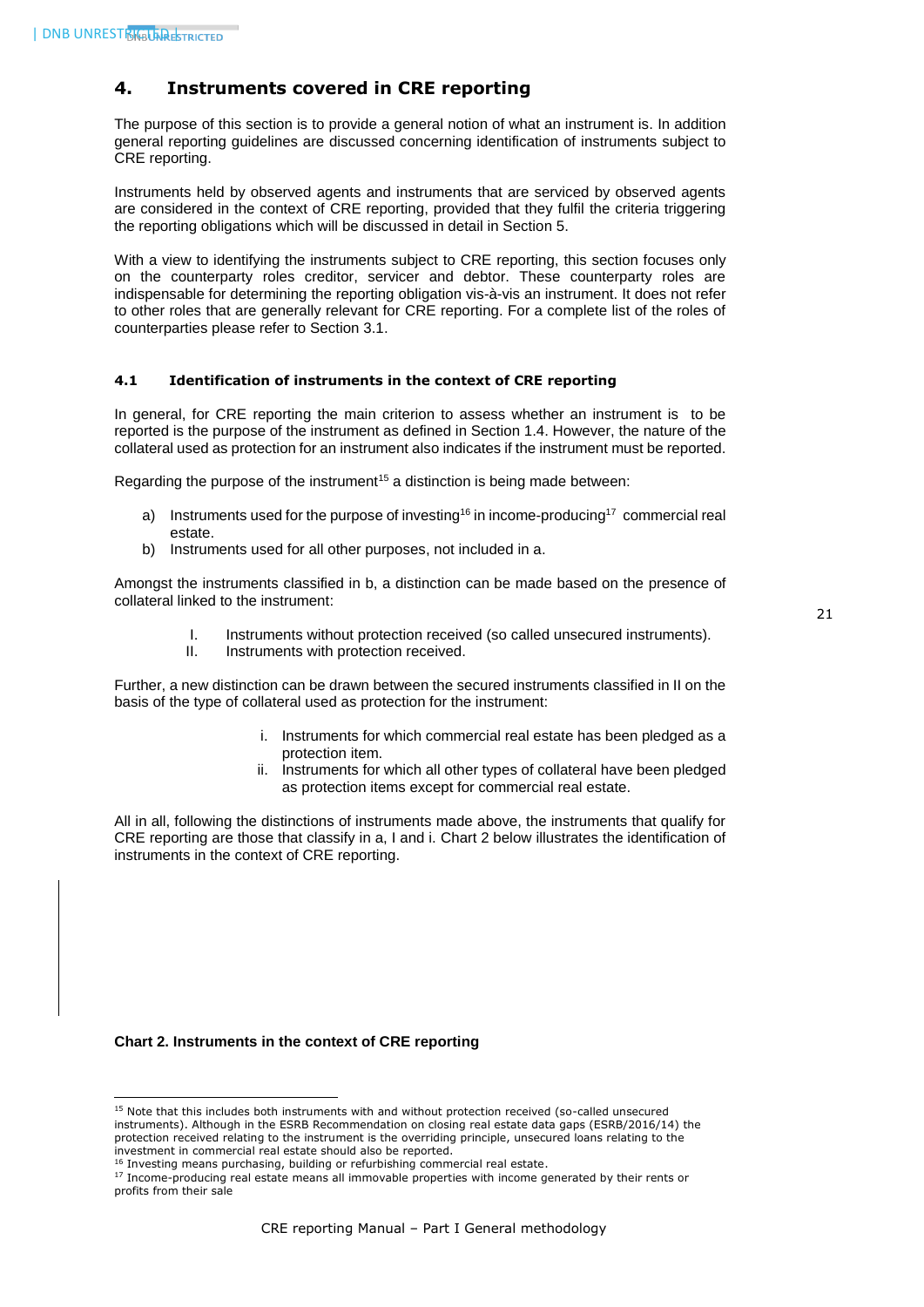

#### <span id="page-22-1"></span><span id="page-22-0"></span>**4.2 The notion of contract and instrument**

#### **4.2.1 Contract**

A contract is a legally binding agreement between two or more parties under which one or more instruments are created. In the context of CRE reporting, a contract is a credit agreement between two or more counterparties, with one or more counterparties acting as debtors and one or more counterparties acting as creditors, under which the creditors provide the debtors with funds and the debtors commit to pay them back.

In general, one credit contract can give rise to multiple instruments. Moreover, one credit contract can consist of multiple credit facilities, and each credit facility can consist of multiple instruments. Please note that the concept 'credit facility' is not a separate concept in the CRE data model. Each contract can give rise to one or more instruments, and an instrument can only be related to one contract.

#### <span id="page-22-2"></span>**4.2.2 Instrument**

In CRE reporting, credit is understood as any form of financial accommodation supplied by one or more creditors to one or more debtors under a credit contract. In this connection, an instrument is a specific instance of credit arising under a contract, with specified characteristics, enabling the debtor(s) to receive from the creditor(s) funds to an amount or value regulated in the contract. Ergo, the relation between the concept instrument and the concept creditor can be characterized as a many-to-many relationship, i.e. one instrument can have multiple creditors and one creditor can have multiple instruments. The same is true for the relationship between the instrument and the debtor, i.e. one instrument can have multiple debtors and one debtor can have multiple instruments.

CRE reporting considers instruments in the way they are typically managed by credit institutions, i.e. banking products with outstanding balances and credit limits. A credit contract may be managed as a whole, but may have different characteristics for each instrument.

From the perspective of a credit institution, instruments may have a credit balance where the credit institution owes funds to the counterparty; or a debit balance where the counterparty (debtor) owes funds to the credit institution.

#### <span id="page-22-3"></span>**4.1.2.1 Credit limits and outstanding balances**

A credit limit, in respect of a specific moment in time, is the maximum debit balance allowed on an account at any given moment under the terms of the credit agreement.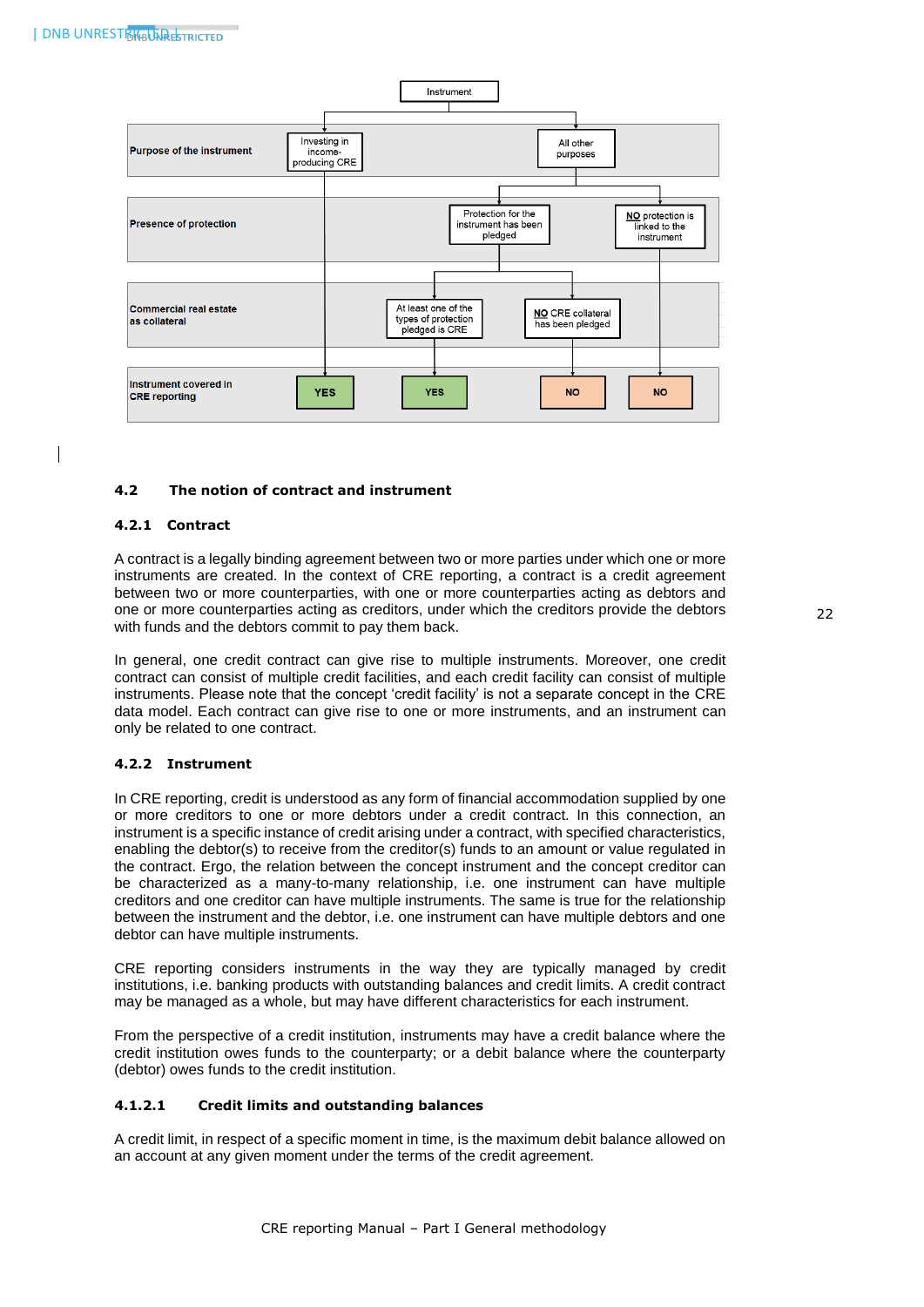Credit limits are established during the origination process (approval process) and are intended to restrict the amount of debt that the creditor extends to a debtor for the respective credit limit. When a debtor exceeds the credit limits, excesses occur.

Outstanding balances with regard to a specific reporting reference date are the total payments made by or to the debtor on the instrument's account, i.e. the balance of the instrument's account at any point in time is the outstanding balance of the instrument. In other words, outstanding balances are the amount of credit owed by the debtor at a certain point in time. For most instruments, the outstanding balance is the total amount of drawings and other amounts that are open under the instrument. In the context of RRE reporting, all instruments' outstanding balances are measured and reported without netting of protection, even in the case of 100% cash-backed instruments.

Please note, that credit limits and outstanding balances may be measured at different levels under the so-called credit cross-limit structures. Depending on the type of business, credit limits only are granted at certain levels of the credit cross-limit structure, whereas outstanding balances are measured at all levels of the structure. Multi-product credit facilities are typical examples of credit cross-limits, in such case the amounts of credit available under two or more related products might not only be restricted by the individual credit limits set for the products but also by the credit cross-limit.

For a given instrument reported in the CRE reports, the individual outstanding balances under the instrument are reported in the data attribute "outstanding nominal amount", whereas the maximum amount by which the outstanding balance can still be increased within the credit limit associated with the instrument (and/or within the cross-limit following the credit cross-limit structure of which the instrument is a part) is reported in the data attribute "off-balance sheet amount".

Whether or not there is any undrawn amount (off-balance sheet amount) for an instrument depends on the credit limit associated with the instrument (and if relevant on the cross-limit of which the instrument is a part) and the drawing possibilities agreed on in relation to the instrument. In this respect, the following distinction is made:

23

- a) a revolving credit is an instrument under a credit contract whereby the debtor's outstanding balances are permitted to fluctuate (i.e. increase and decrease) such that, taking into account payments made by or to the credit of the debtor, the credit limit is not exceeded;
- b) a non-revolving credit is an instrument under a credit contract whereby the debtor is enabled to receive funds (whether in one amount or in instalments) and which does not replenish after payments are made by the debtor (or to the credit of the debtor).

#### <span id="page-23-0"></span>**4.2.3 Type of instrument**

Regarding the type of instruments, the following instruments should be in scope of CRE reporting.

- Reverse repurchase agreements
- Deposits other than reverse repurchase agreements
- Overdraft
- Credit card debt
- Revolving credit other than overdrafts and credit card debt
- Credit lines other than revolving credit
- Trade receivables
- Financial leases
- Other loans

This classification of instruments coincides with the scope and classification within AnaCredit reporting. Any instrument which does not fall under any of the instrument types listed above, are not considered in CRE reporting. As regards the distinction between the different instrument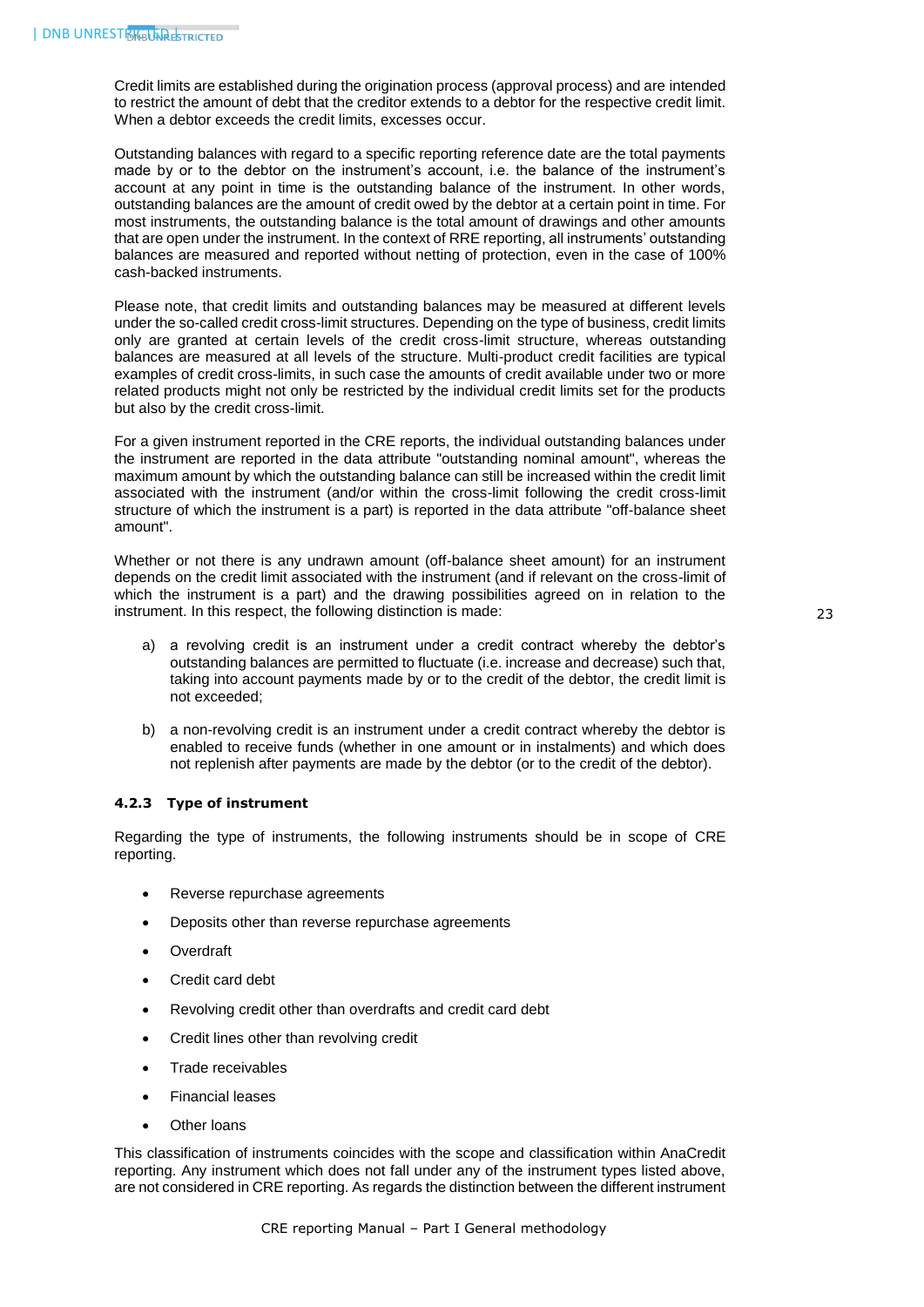types, more detailed guidance will be provided in another part of the Manual dealing specifically with the definition of separate attributes (including the "Type of instrument" attribute).

#### <span id="page-24-0"></span>**4.3 Acting as creditor or servicer**

This paragraph considers the activity of observed agents as creditors or servicers and provides a description of how to identify the instruments subject to CRE reporting. The activity of an observed agent as creditor or servicer is reported by the reporting agent. While the creditor is the counterparty bearing the credit risk of an instrument, the servicer is the counterparty responsible for the administrative and financial management of an instrument. Although for many instruments the same counterparty typically acts as both the creditor and the servicer, there are instruments for which the two roles are assumed by different counterparties. For CRE reporting, every instrument for which a debtor and a creditor are expressly distinguished as different counterparties (including different institutional units) is subject to credit risk, which means that the creditor may not receive (in full) a payment which it has the right to receive under the instrument. In other words, such an instrument gives rise to credit risk for the creditor. Finally, for every instrument where there is a debtor and a creditor, there is a counterparty - the servicer - that is responsible for the administrative and financial management of the instrument.

Instruments should be reported to CRE where:

- a) the observed agent acts as the creditor, or
- b) the observed agent acts as the servicer, in case the creditor is a third party which is not classified as a credit institution. The creditor should – in this regard – not be a credit institution in order to avoid double counting. After all, the credit institution being the creditor reports the instrument on its own. So instruments otherwise transferred by the originator to a credit institution which becomes the creditor are out of scope of CRE reporting, even when the originator (i.e. the observed agent) still services the instrument. However, instruments securitised by the originator (i.e. the observed agent) to a FVC which becomes the creditor should still be reported by the originator (i.e. observed agent) in case it still services the instrument.

To establish whether an instrument is subject to CRE reporting, it's necessary to consider which roles the observed agent assumes. As a general rule, the observed agent may assume the roles of both creditor and servicer, or just take one of the two roles (either creditor or servicer), in relation to the same instrument. From the perspective of an observed agent, a distinction is made between:

- a) instruments in which the observed agent acts as creditor;
- b) instruments in which the observed agent does not act as creditor but does act as servicer;
- c) instruments in which the observed agent acts neither as creditor nor as servicer.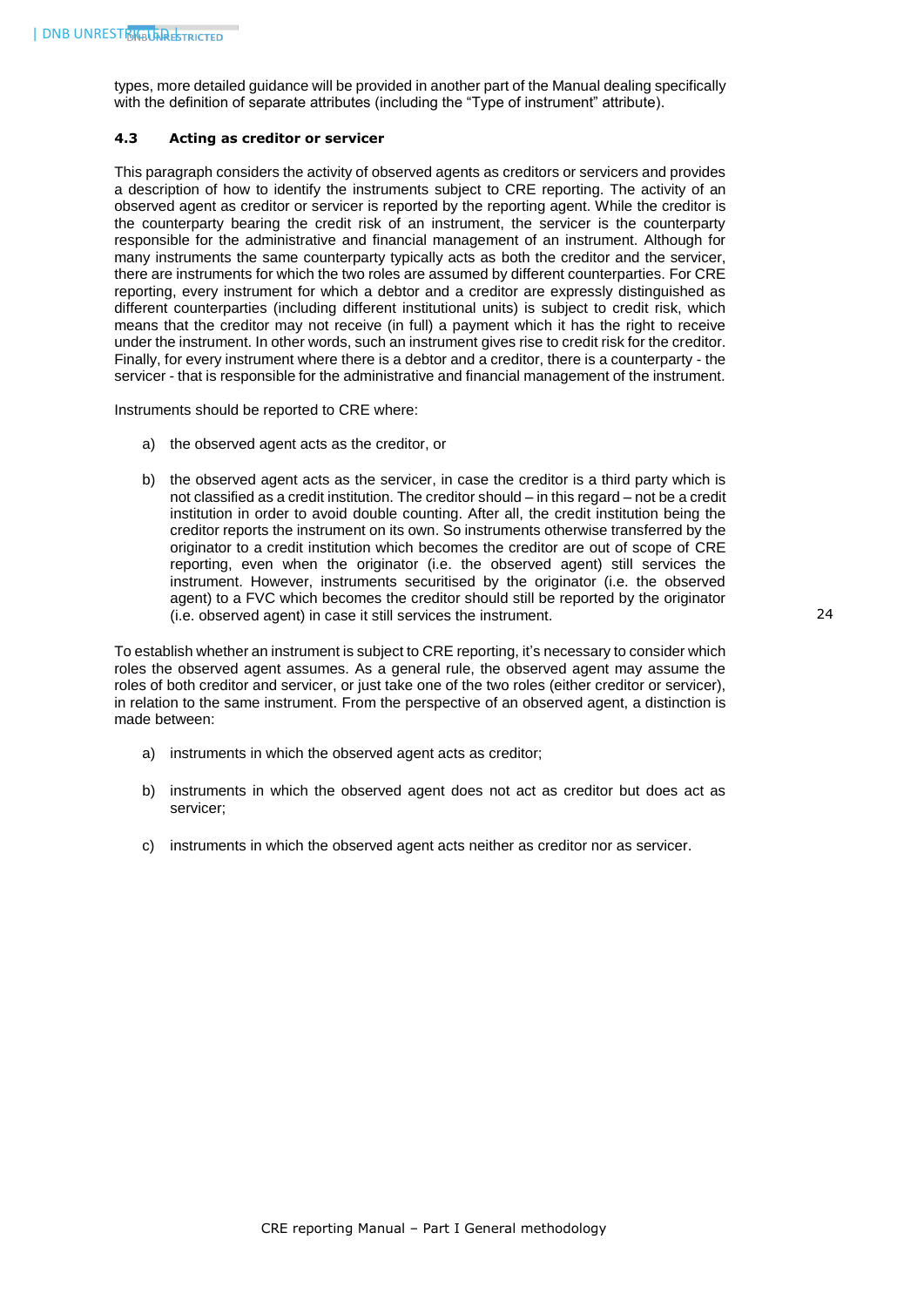Box 10 below presents an overview of the roles that an observed agent can have in relation to an instrument, by concentrating on the relationship between the creditor's role and the servicer's role.

| Box 10 – The observed agent's roles               |                                                                      |                                                                       |  |  |
|---------------------------------------------------|----------------------------------------------------------------------|-----------------------------------------------------------------------|--|--|
|                                                   | <b>Observed agent acts</b><br>as creditor                            | <b>Observed agents does</b><br>not act as creditor                    |  |  |
| <b>Observed agent</b><br>acts as servicer         | Observed agent acts as<br>both creditor and<br>servicer (Case I)     | Observed agent acts as<br>servicer, but not as creditor<br>(Case III) |  |  |
| <b>Observed agents</b><br>acts not as<br>servicer | Observed agent acts as<br>creditor, but not as<br>servicer (Case II) | Observed agent acts as<br>neither creditor nor servicer<br>(Case IV)  |  |  |

From the observed agent's perspective:

- Instruments in relation to which the observed agent acts as creditor trigger the reporting obligation to CRE (cases I and II indicated in green).
- Instruments in relation to which the observed agent acts as servicer but does not act as creditor are subject to CRE reporting only if certain conditions apply (case III indicated in orange). See below for more information.
- Instruments in relation to which the observed agent acts neither as creditor nor as servicer are not required to be reported to CRE (case IV indicated in red).

#### *Case I - Observed agent is the creditor and the servicer*

This case comprises all instruments in which the observed agent acts as both creditor and servicer, i.e. the credit institution has granted the loan and is also responsible for the administrative and financial management. Other examples include synthetic securitisations where the credit risk of (a portfolio of) the instruments is transferred by means of a credit protection agreement, without transferring the ownership of the securitised instruments, i.e. leaving the underlying instrument in the ownership of the observed agent and on its balance sheet. More specifically, although the credit risk of the observed agent is mitigated by a credit derivative or a financial guarantee, the observed agent retains the right to receive the payment from the debtor of the instrument and therefore meets the definition of a creditor. Consequently, the observed agent acts as creditor and servicer of instruments subject to synthetic securitisations. Instruments included in Case I have to be included for CRE reporting.

#### *Case II - Observed agent acts as creditor but does not act as servicer*

This case comprises all instruments in which the observed agent acts as creditor, but where the responsibility for the administrative and financial management of the instrument remains with a counterparty other than the observed agent. Examples of such instruments include instruments granted by the credit institution but for which the administrative and financial management of the instrument is outsourced to a third party. Instruments in this class have to be included for CRE reporting.

#### *Case III - Observed agent acts as servicer but does not act as creditor*

The third case covers instruments where the observed agent does not act as creditor, but does act as servicer of such instruments. Examples of such instruments include traditional securitisations that are a "true sale", where the observed agent transfers an instrument to a FVC, but retains servicing rights. In such securitisation transactions the observed agent is responsible for the administrative and financial management of the instrument but does not act as creditor of the instrument. The creditor of such instruments is the FVC.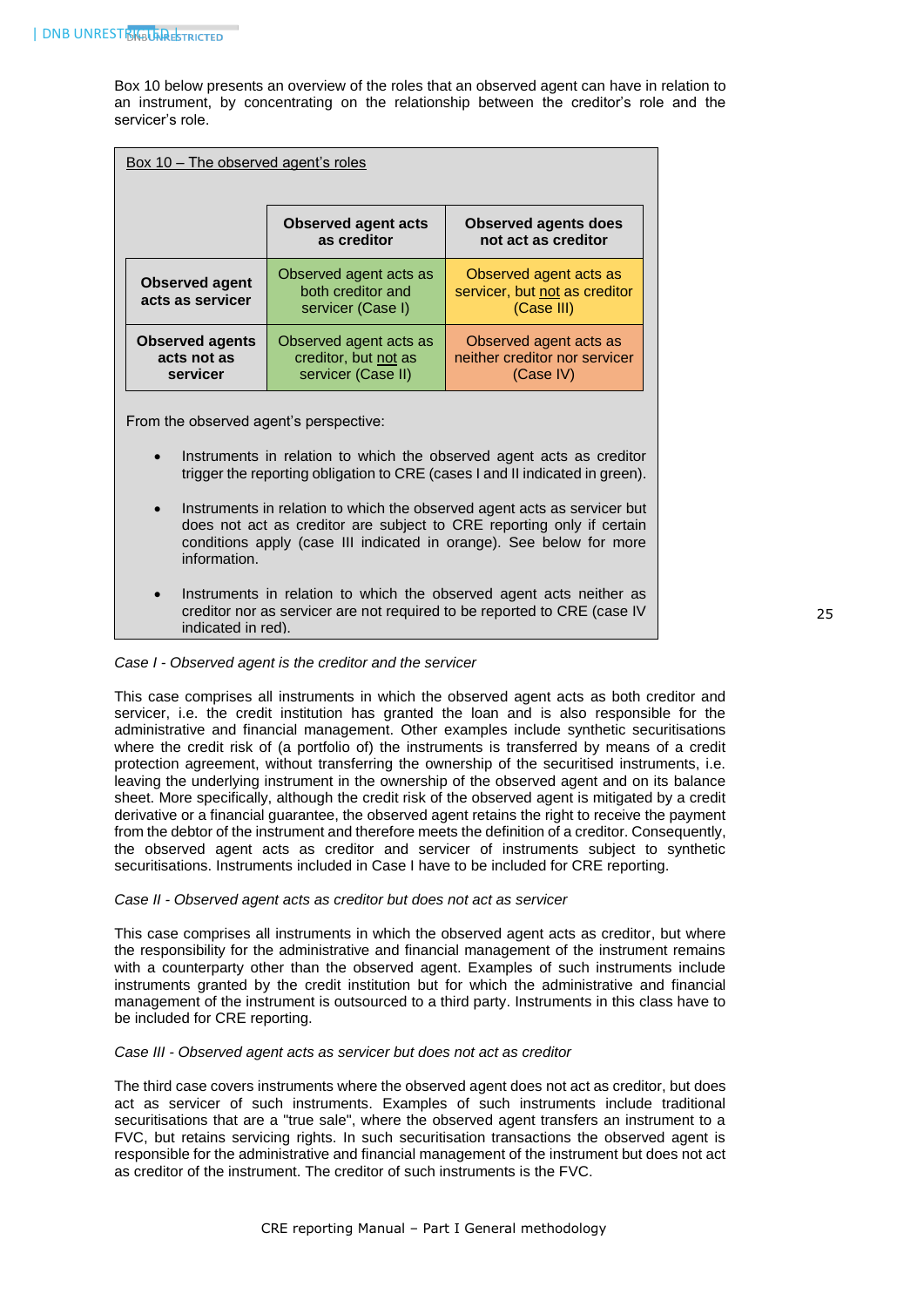Instruments in this class have to be included for CRE reporting as they may be relevant. However, whether instruments are actually required to be reported depends on whether or not they are assets of the observed agent (i.e. when the observed agent should report these instruments as assets in accordance with the applicable accounting standard) or whether or not the third party that acts as creditor of those instruments is a credit institution (please refer to paragraph 3.3 for details).

*Case IV - Observed agent acts as neither creditor nor servicer* 

Instruments in which the observed agent acts as neither creditor nor servicer are not considered for CRE reporting. Case IV above comprises no cases relevant for CRE reporting and is not considered further.

#### <span id="page-26-0"></span>**4.4 Activities of an observed agent**

CRE reporting requires that instruments in which an observed agent acts as creditor or servicer are reported. From the perspective of an observed agent, a distinction is made between the activity of the observed agent as creditor and the activity of the observed agent as servicer.

In general, for an instrument one of the following conditions should hold before considering the instrument for CRE reporting. The instrument:

**Condition a)** gives rise to credit risk for the observed agent, or

**Condition b)** is an asset of the observed agent, or

**Condition c)** is recognised under the relevant accounting standard used by the observed agent and gave rise to credit risk for the observed agent in the past, or

**Condition d)** is serviced by the observed agent; and is held by a legal entity which is not a credit institution.

This information and the information provided in Box 10 can be rewritten in the decision tree depicted in Chart 3 below. The parts of the decision tree are further discussed in the following paragraphs.

#### **Chart 3. Observed agent's roles and CRE reporting**



#### <span id="page-26-1"></span>**4.4.1 The activity of the observed agent as creditor**

The activity of the observed agent as creditor vis-à-vis an instrument implies that the instrument gives rise to credit risk for the observed agent. In this case, the instrument is subject to CRE reporting (irrespective of whether or not the observed agent is the servicer of such instrument), because it fulfils the condition that the instrument gives rise to credit risk for the observed agent.

The activity of the observed agent as creditor is covered in cases I and II, as referred to in Box 9. Please note that although instruments to which the observed agent acts as creditor generally constitute assets of the observed agent, for the condition that the instrument gives rise to credit risk to be fulfilled, it's irrelevant whether or not an instrument is an asset of the observed agent (i.e. condition b) and condition c)), as long as the observed agent acts as creditor of such instruments.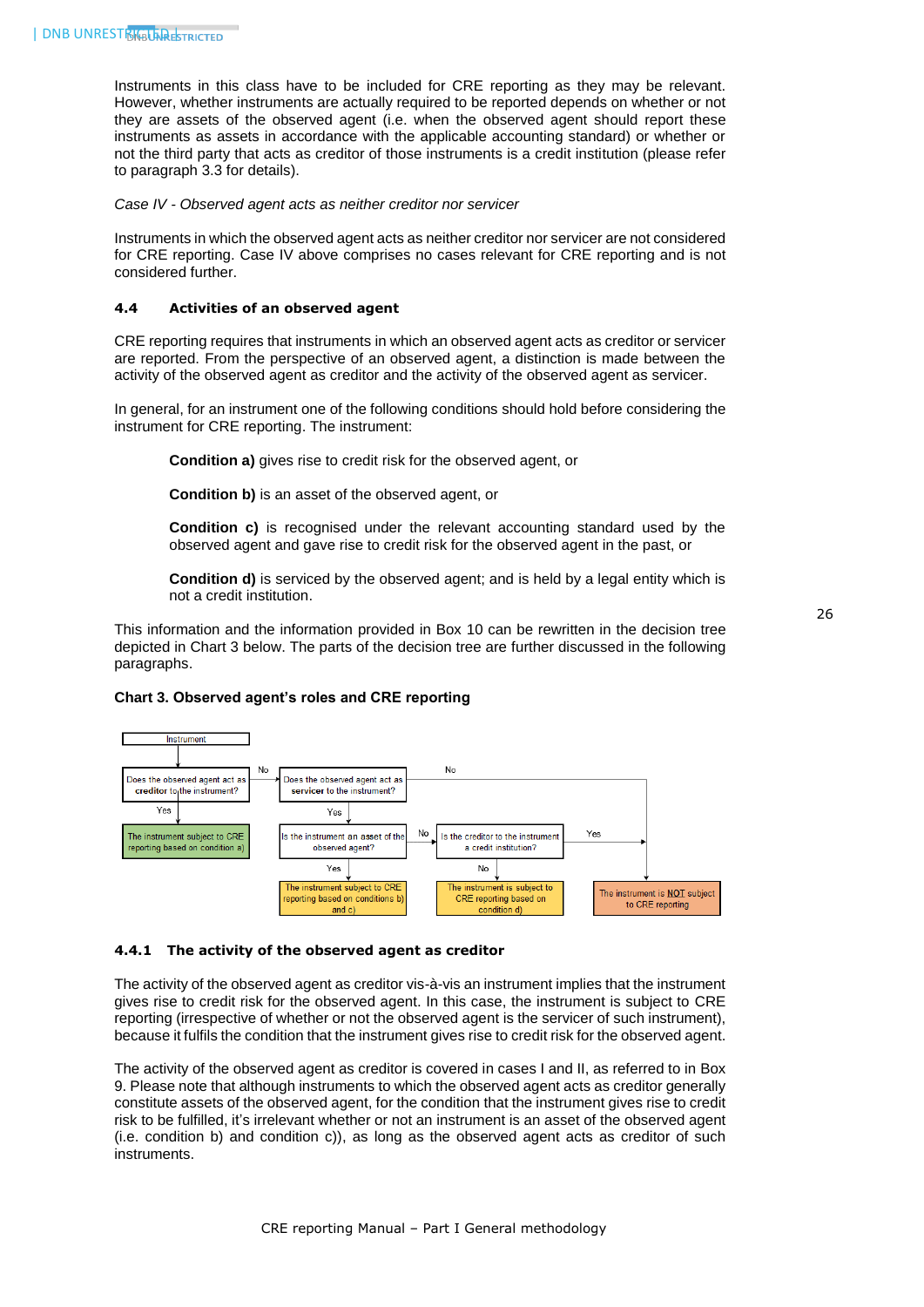#### <span id="page-27-0"></span>**4.4.2 The activity of the observed agent as servicer**

If the reporting obligation in respect of an instrument is not triggered by an observed agent acting as creditor of the instrument, it may still be triggered by an observed agent acting as servicer. A servicer is the counterparty responsible for the administrative and financial management of an instrument, and case III, as referred to in Box 9, may arise under any of the conditions b), c) and d) mentioned above. Please note that condition c) is considered to be superseded by condition b) and is not analysed separately.

Instruments which are subject to a traditional securitisation in which an FVC acquiring the instruments acts as creditor and the observed agent that retains servicing rights acts as servicer fulfil the condition d).

Please note that instruments that are assets of the observed agent to which the observed agent acts as servicer (but not as creditor) are considered for CRE reporting.

#### <span id="page-27-1"></span>**4.5 Instruments relevant for the activity as creditor**

This section considers in more detail instruments in which the observed agent acts as creditor. Cases I and II referred to in Box 9 above cover all instruments held by the observed agent. It is irrelevant whether or not such instruments are actually serviced by the observed agent. Depending on the relevant accounting standard, an instrument to which the observed agent acts as creditor may be an asset of the observed agent or an off-balance sheet item.

#### <span id="page-27-2"></span>**4.5.1 Instruments that are assets of the observed agent**

The accounting standard relevant for CRE reporting is the accounting standard used by the observed agent. In this connection, Condition b) is deemed to refer to economic assets recorded on the balance sheet of the observed agent.

Furthermore, condition c) is regarded to have the same meaning as condition b). Consequently, condition c)) is considered to be superseded by condition b) and is not further considered separately. In general, a counterparty may be the legal and/or economic owner of an asset. The economic owner bears the risks and is entitled to claim the benefits associated with the asset. The economic owner thus treats the instrument as an asset. Therefore, the economic owner has to report to CRE according to condition a) and condition b). If the legal owner is not the economic owner of the instrument, however, the legal owner does not assume the benefits and risks associated with the instrument.

#### <span id="page-27-3"></span>**4.5.2 Instruments not recognised under the relevant accounting standard**

Instruments in which the observed agent acts as creditor, but which are not recognised under the relevant accounting standard are not assets of the observed agent. The general principle is that the category of instruments in which the observed agent acts as creditor is broader than the category of instruments that are assets of the observed agent.

Such instruments include instruments that are written off, in which the observed agent still has a claim on a third party (debtor), but the instruments are no longer recognised under the relevant accounting standard. Such instruments are subject to CRE reporting. More details will follow in subsequent chapters.

#### <span id="page-27-4"></span>**4.6 Instruments relevant for the activity as servicer but not as creditor**

This paragraph considers instruments in which the observed agent acts only as servicer where the instrument is not subject to reporting by the creditor of the instrument. Instruments in which the observed agent is also the creditor are considered in paragraph 3.4.

In the case of an instrument held by a third party (in which a third party acts as creditor), the activity of an observed agent as servicer to the instrument is subject to CRE reporting if the activity of the third party as creditor of the instrument is not already subject to CRE reporting. In this connection, the CRE reporting requirements stipulate that the instrument serviced by the observed agent (which does not act as creditor) is subject to reporting if the instrument is not held by a credit institution.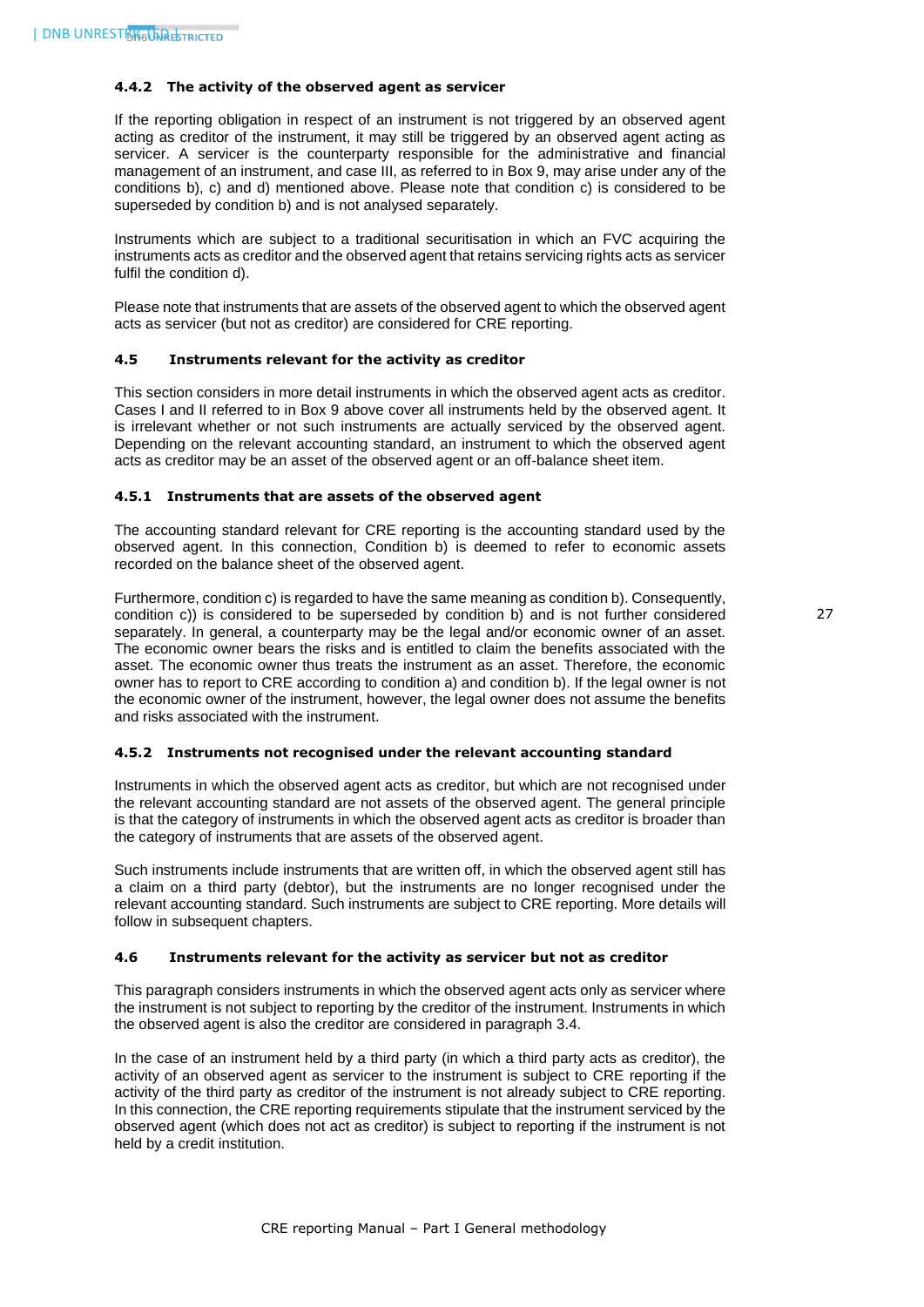For instance, instruments that are subject to a traditional securitisation where the observed agent transfers the instrument to an FVC while retaining servicing rights are in principle considered to fulfil the condition d). Upon the transfer of the instrument, the observed agent acts as servicer (and originator) of the instrument, whereas the FVC, upon acquiring the right to receive the principal and interest payments for the instrument, acts as creditor of the instrument. As the FVC is not a credit institution, the instrument, which is serviced by the observed agent, is subject to reporting (in relation to the activity of the observed agent as servicer but not creditor). The country of residence of the FVC is irrelevant with regard to the reporting obligation of the observed agent.

The decision tree above (page 19) summarises the reporting obligations from the observed agent's perspective, where the boxes in orange focus on instruments that are serviced but not held by the observed agent. Please note that – broadly speaking – securitised or otherwise transferred instruments in relation to which the observed agent acts as servicer constitute the main category of instruments relevant for the activity as servicer but not as creditor. The category also includes fiduciary instruments, but as these instrument are deemed less or not relevant in the context of CRE reporting, these instruments are not further considered.

#### <span id="page-28-0"></span>**4.6.1 Not reporting serviced instruments to avoid double reporting**

Instruments that are serviced (but not held) by one observed agent and held by another observed agent are in principle subject to double reporting. However, the CRE requirements aims to avoid double reporting in such cases by stressing condition d) that serviced instruments are reported only on condition that they are not held by another credit institution.

More specifically, given the fact that instruments held by observed agents are in principle subject to mandatory CRE reporting, double reporting – which essentially arises in the case of instruments that are held by one observed agent but serviced by another observed agent – appears to be avoided by exempting the activity of the servicer from reporting. In this connection, condition d) should be interpreted to mean, in respect of instruments in which a third party acts as creditor, that the activity of an observed agent as servicer to the instrument is subject to reporting to CRE reporting only if the third party acting as creditor to the instrument is not a credit institution.

#### <span id="page-28-1"></span>**4.6.2 Securitised or otherwise transferred instruments except synthetic securitisations**

The primary aim behind including CRE instruments that are serviced by the observed agent but held by a third party is to collect instruments that are securitised by transferring the actual underlying instruments and their (economic) ownership to an FVC. Such a situation typically concerns traditional securitisations and loan transfers other than synthetic securitisations, where by selling or otherwise transferring the instruments rather than holding them the observed agent ceases to be the creditor of the instruments but retains servicing rights.

In the case of traditional securitisations the economic ownership of the instrument is transferred, generally leading to derecognition of the instrument by the originator (the transferor) and recognition by the new owner on their balance sheet. The transferor is no longer to be identified as the creditor but as the originator. The transferee, which is the new owner of the instrument from an economic perspective, is to be recognised as the creditor. If the transferor retains servicing rights in respect of the transferred instruments, the transferor should also be recognised as the servicer. From the perspective of an observed agent who acts as servicer, such instruments therefore should in principle be considered for CRE reporting.

In the case of transfers of instruments according to Part 5 of the BSI Regulation, other than securitisation transactions, where the economic ownership of the instrument has been partly or fully transferred to a third party, the counterparty responsible for its administrative and financial management may differ from the creditor. The counterparty which originally held the instrument is generally registered as the servicer.

#### <span id="page-28-3"></span><span id="page-28-2"></span>**4.7 Other instrument-related aspects for consideration**

# **4.7.1 Instruments recorded on the liabilities side of the balance sheet**

Instruments that give rise to credit risk to the observed agent are either assets of the observed agent or are not recorded on the balance sheet. Such instruments are never liabilities of the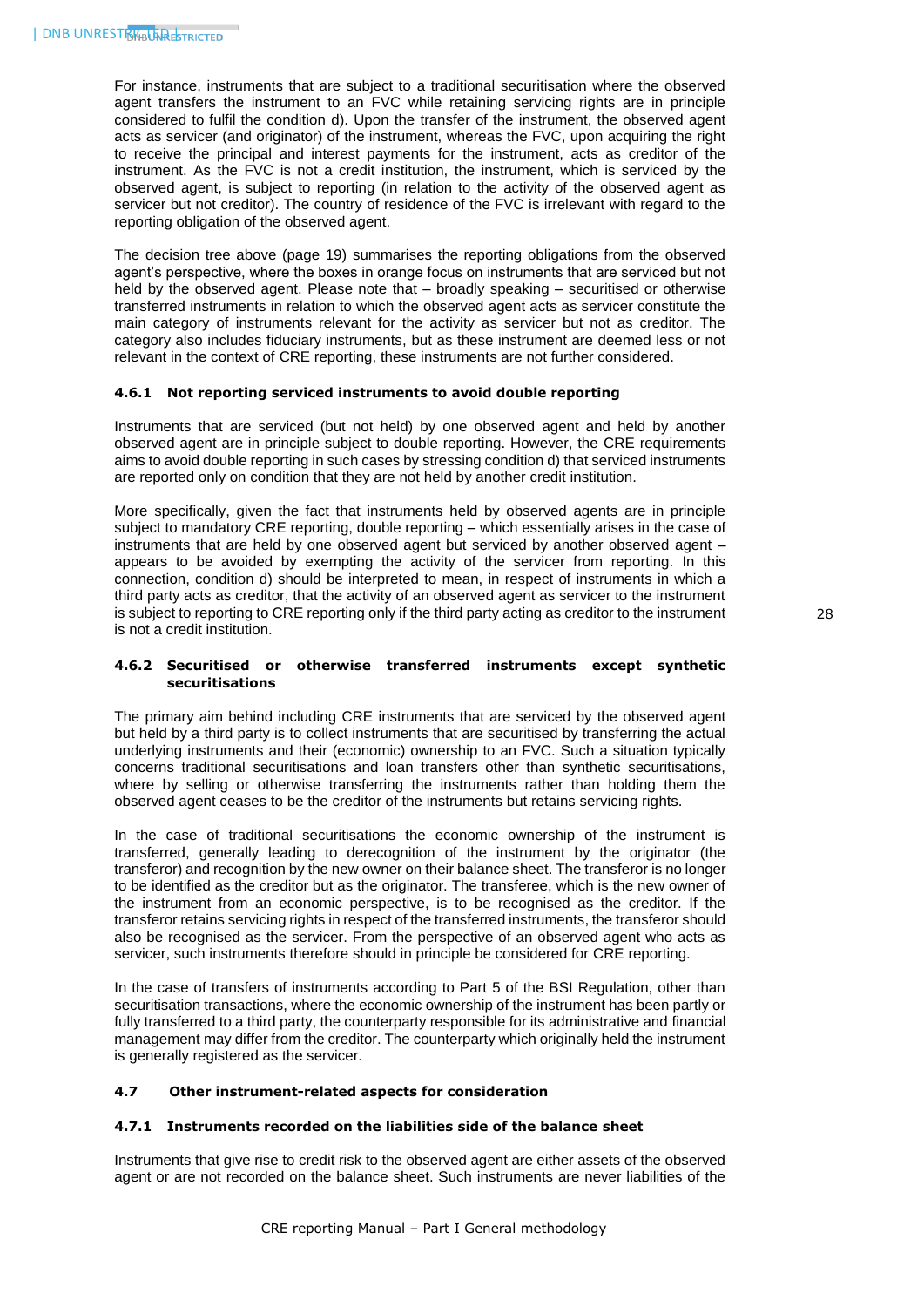observed agent, however. Conversely, any instruments that are of any of the specified types, but are a liability of the observed agent are not considered for reporting.

#### <span id="page-29-0"></span>**4.7.2 Instruments that are not eligible**

Instruments which are held or serviced by the observed agent but which are not one of the types of instrument referred to in paragraph 3.1.3 do not fall within the scope of the collection.

#### <span id="page-29-1"></span>**4.7.3 Instruments comprising off-balance sheet amounts**

Instruments that are held or serviced by the observed agent are subject to CRE reporting – subject to the fulfilment of other conditions, such as at least one debtor of the instrument is not a natural person or types of instrument are within the scope of paragraph 3.1.3 – could comprise of an off-balance-sheet amount. To this end, this paragraph provides relevant clarification with regard to instruments which comprise off-balance-sheet (undrawn) amounts.

Whether there is any off-balance-sheet amount for an instrument depends on:

- a) the general drawing possibilities vis-à-vis the instrument (for example, some instruments by definition do not have any off-balance-sheet amount) and
- b) whether the instrument is associated with an independent credit limit or it is associated with a sublimit which is linked with a credit cross limit.

Generally, there are three generic types of credit limits and all types of credit limits can be set using these generic types of credit limits:

- i. credit cross-limits, which are given to limit the amount of credit for two or more related instruments; credit cross limits always have credit sublimits;
- ii. credit sublimits, which are individual credit limits under a credit cross-limit that limit the amount of credit that a debtor can have under a given instrument;
- iii. independent credit limits, which are individual credit limits that do not have a superior credit limit (i.e. a credit cross-limit) to restrict the use of credit thereunder.

Given the context of CRE reporting, all the abovementioned types of limits will exist, given the relatively complex nature (compared to e.g. RRE) of CRE lending.

#### <span id="page-29-2"></span>**4.6.3.1 The off-balance sheet amount in relation to credit limits**

Insofar as determining the off-balance-sheet amount for instruments with independent credit limits (type iii.) is generally straightforward, the subsequent paragraphs illustrate the most important parts of credit limit structures and which data elements are essential for determining the off-balance-sheet amounts for instruments in the context of CRE reporting.

Specifically, in the case of an instrument with an independent credit limit, the off-balance-sheet amount is generally determined as the difference between the credit limit and the amount drawn (provided that the drawing possibilities are not restricted by other factors, such as the type of product).

However, for instruments with credit sublimits and a credit cross-limit, the off-balance-sheet amount (for each individual instrument) is linked to the credit cross-limit and generally cannot be determined solely on the basis of the sublimits (as it is for instruments with independent credit limits), without considering the cross-limit and the total amount drawn under the other related instruments of the credit cross limit. This is a direct consequence of the fact that, with regard to credit cross-limit structures, credit limits and outstanding balances are measured at different levels. Specifically, credit cross-limit structures are points where outstanding balances are measured and compared to credit limits. Depending on the type of business, credit limits are granted only at certain levels of the credit cross-limit structure whereas outstanding balances, however, are measured at all levels of the structure.

Multi-product credit facilities are typical examples of credit cross-limits. The amounts of credit available under two or more related products are restricted, in addition to the individual credit sublimits set for the products, by the credit cross-limit.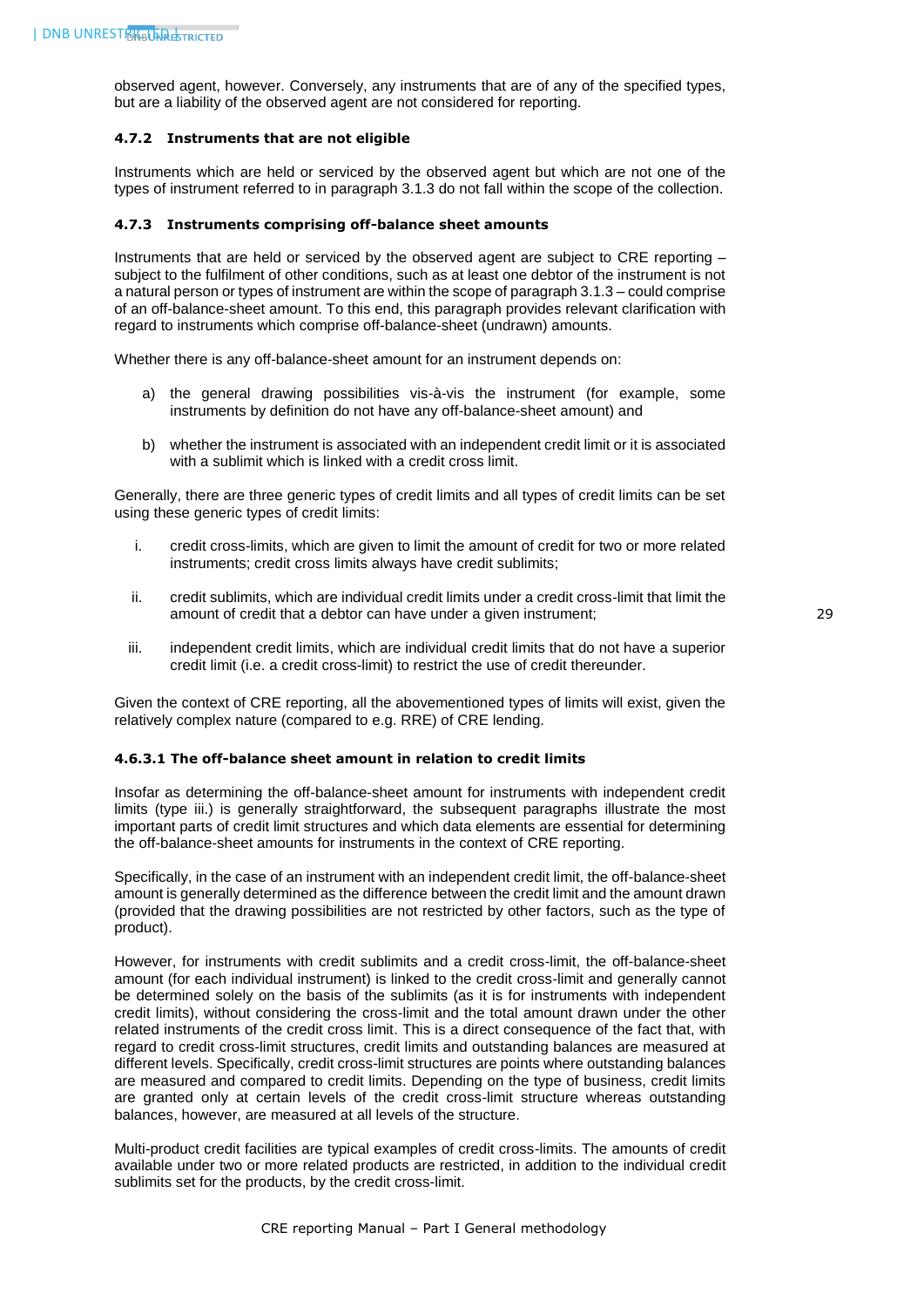Please note that in the general case the amount still available to be drawn under one individual instrument of a credit cross-limit structure depends on the outstanding balances of all instruments of the credit cross-limit (as well as drawing possibilities in relation to the instrument as it is with instruments in general - for example, some instruments by definition do not comprise any off-balance sheet amount). As the procedure has to be applied recursively, however, determining the amount available to be drawn for all related instruments at once is generally not possible. Consequently, the off-balance-sheet amount cannot generally be established for all related instruments of a credit cross-limit. Nevertheless, the expectation is that the data essential in relation to the off-balance-sheet amounts vis-à-vis credit cross limit structures should at least include the information about:

- whether a given instrument is associated with a credit cross-limit or a sublimit;
- the contract that gives rise to the credit cross-limit and the individual instruments;
- the amount of the credit cross-limit;
- all the instruments via which the credit available under the credit cross-limit can be drawn by the debtor;
- the link between the cross limit and the instruments the credit cross-limit structure;
- the individual sublimits of all the instruments under the credit cross-limit;
- all the outstanding balances (amounts drawn) under the individual instruments of the credit cross-limit.

With regard to the off-balance-sheet amounts vis-à-vis the individual instruments, it is necessary to take account of the constraint that the sum of the off-balance-sheet amounts visà-vis the related instruments may not exceed the off-balance-sheet amount of the cross-limit itself.

# <span id="page-30-0"></span>**4.6.3.2 Criteria for reporting instruments in the case of a credit cross-limit structure**

In general, whether or not an instrument is reportable is determined by the criteria triggering reporting, in which the type of instrument as referred to in paragraph 3.1.3 plays an essential role. Therefore, with regard to instruments in the case of a credit cross-limit (e.g. a multi-product credit facility), for each instrument it is necessary to establish the type of instrument in accordance with the CRE reporting requirements.

Generally, two possibilities arise:

- 1. If at the reporting reference date the type of instrument is determined to be one of the types of instrument referred to in paragraph 3.1.3, the instrument is subject to reporting. If so, then both the drawn amount and the undrawn amount (if any) should be reported to CRE.
- 2. If at the reporting reference date the overall features of the instrument do not make the instrument compatible with any of the types of instrument referred to paragraph 3.1.3, the instrument is not subject to CRE reporting.

As a general principle, a credit cross-limit itself is not one of the types of instrument referred to in paragraph 3.1.3, since any drawings of the cross-limit take place solely by means of the individual instruments under the cross-limit. This superior credit cross-limit instrument is therefore not subject to CRE reporting.

Furthermore, as in the general case, for an instrument which is subject to reporting, any undrawn amount that is intrinsically linked with the instrument should be reported under the data attribute "off-balance sheet amount" and has to be taken into account when calculating the commitment amount. In the case of instruments under a credit cross-limit, the commitment amount for each such instrument is the credit sublimit amount of the individual instrument.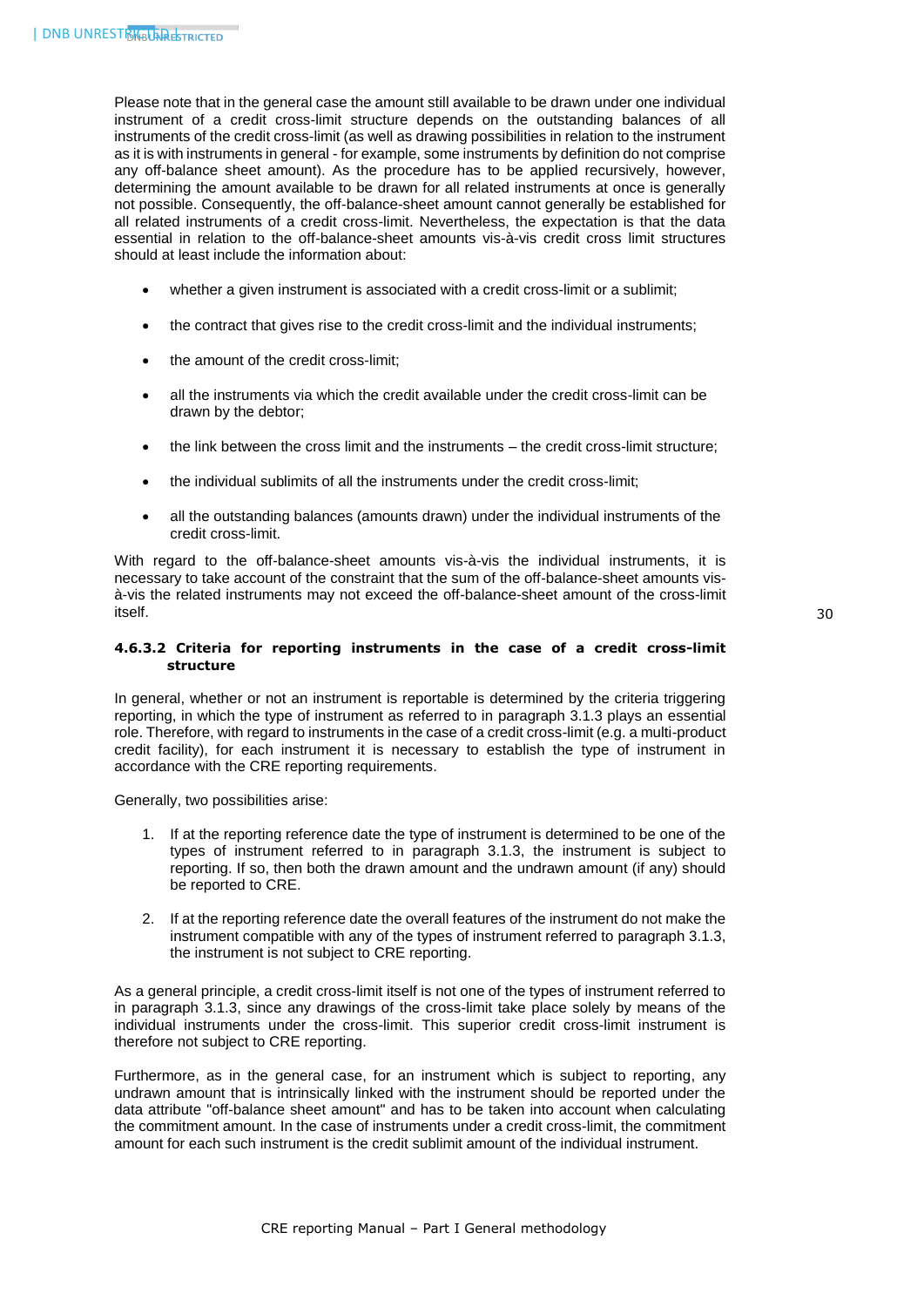#### <span id="page-31-0"></span>**4.6.3.3 The off-balance sheet amount in relation to building deposits**

It could be possible that an instrument relevant for CRE reporting is linked to a so-called building deposit (bouwdepot). Especially in cases where the real estate is being build or refurbished, building deposits could occur.

Generally, in case of a building deposit, the instrument granted to the debtor is paid out in full (i.e. the building deposit and the part of the instrument not characterized as a building deposit) and coincidentally the building deposit part of the instrument is placed on a dedicated deposit account. The deposit account can be used to pay for costs made by for example contracted, mostly subject to the approval of the deposit holder and the credit institution.

Because the instrument is paid out in full, including the building deposit. The building deposit amount is not regarded as an off-balance sheet amount of the instrument (which could be drawn in tranches).

#### <span id="page-31-1"></span>**4.7.4 The commencement of the reporting of an instrument**

The following guidelines should be considered when establishing the moment at which an instrument becomes relevant for CRE reporting. Generally, an instrument first becomes subject to reporting at the moment the creditor enables the debtor to draw funds after entering into a legally binding agreement with the debtor. Moreover, whether the creditor commits to the debtor in irrevocable or revocable terms is irrelevant for the commencement moment of the reporting of an instrument.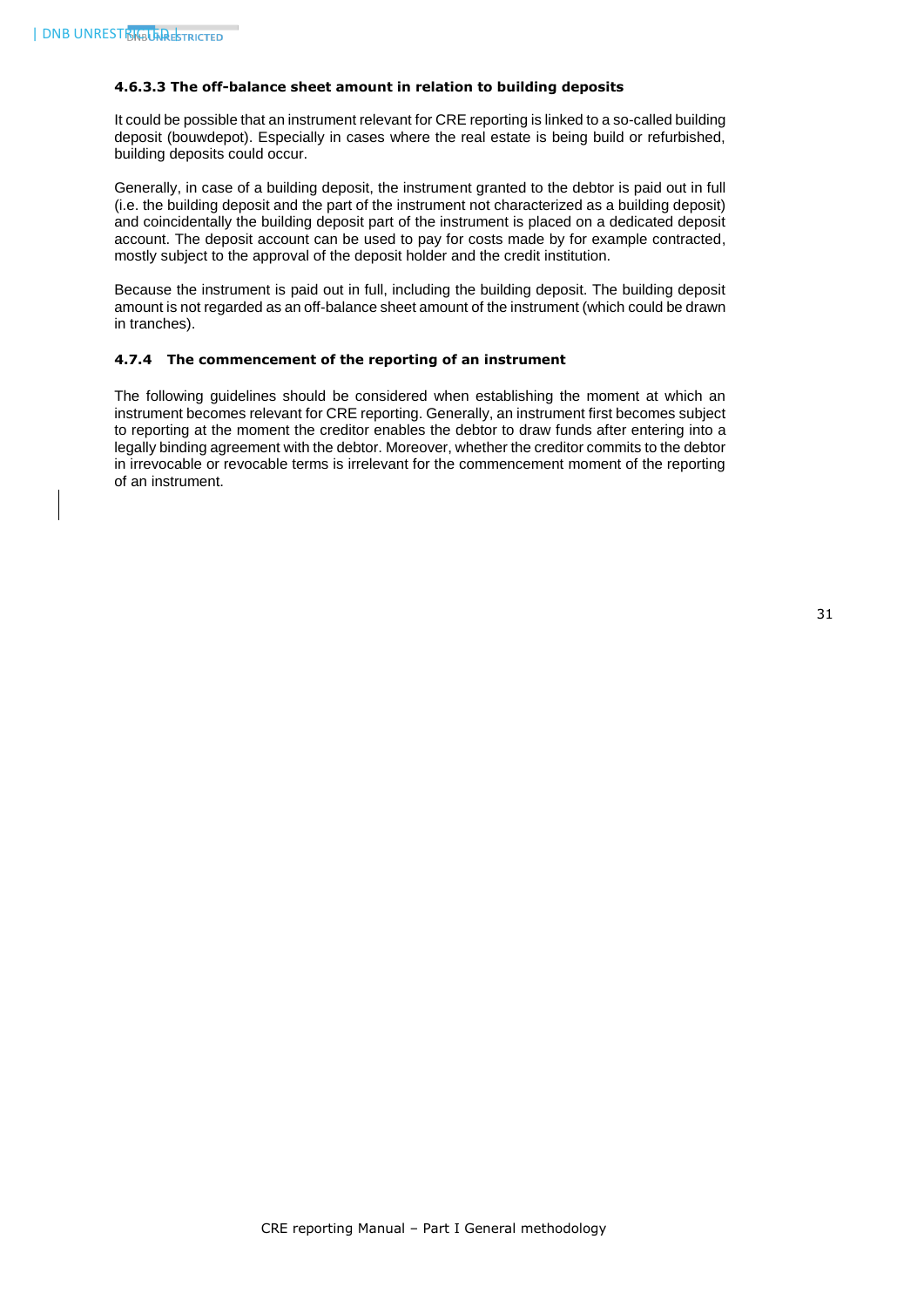# <span id="page-32-0"></span>**5. Criteria triggering the reporting obligation**

This section provides a technical explanation of the criteria triggering the reporting obligation of instruments under CRE reporting.

For any observed agent of a given reporting agent, the instrument is the centerpiece of the reporting obligation in the sense that once an instrument held or serviced by the observed agent is determined to be subject to reporting pursuant to the CRE requirements, the reporting agent is required to report the full set of information as specified in the logical data model and data delivery agreement.

#### <span id="page-32-1"></span>**5.1 Criteria triggering reporting as of a reporting reference date**

Reporting agents are required to report the full set of information as specified in the logical data model and data delivery agreement as of a certain reporting reference date and related to the instruments held or serviced by the observed agents.

The reporting reference date for CRE reporting is always the last day of the quarter of the year (31 March, 30 June, 30 September and 31 December).

In relation to a specific observed agent, the reporting obligation is triggered for a certain reporting reference date if:

- a) the instrument held or serviced by the observed agent is eligible for reporting under the CRE framework on the reporting reference date (last day of the quarter) or;
- b) the instrument held or serviced by the observed agent has ceased to be eligible for reporting under the CRE framework within the quarter that ends on the reporting reference date.

Chart 4 below describes in more detail when a reporting obligation is triggered for a certain reporting reference date (in this example 30 June 2019).

To establish whether an instrument is required to be reported as of the reporting reference date 30 June 2019, the following steps should be followed:

- a) The reporting agent should check whether the instrument fulfills the conditions mentioned in Section 4 of the manual for the first and last month-end dates within the corresponding reference period. In this example Q2 2019. The reference period relating to 30 June 2019 comprises two month-end dates: 31 March 2019 and 30 June 2019.
- b) If the instrument fulfils the respective conditions on any of these dates (called a qualifying instrument), then the instrument is required to be reported as of the reporting reference date.
- c) If, on the contrary, the instrument does not meet the conditions on any of these dates, then the instrument is not required to be reported as of the reporting reference date.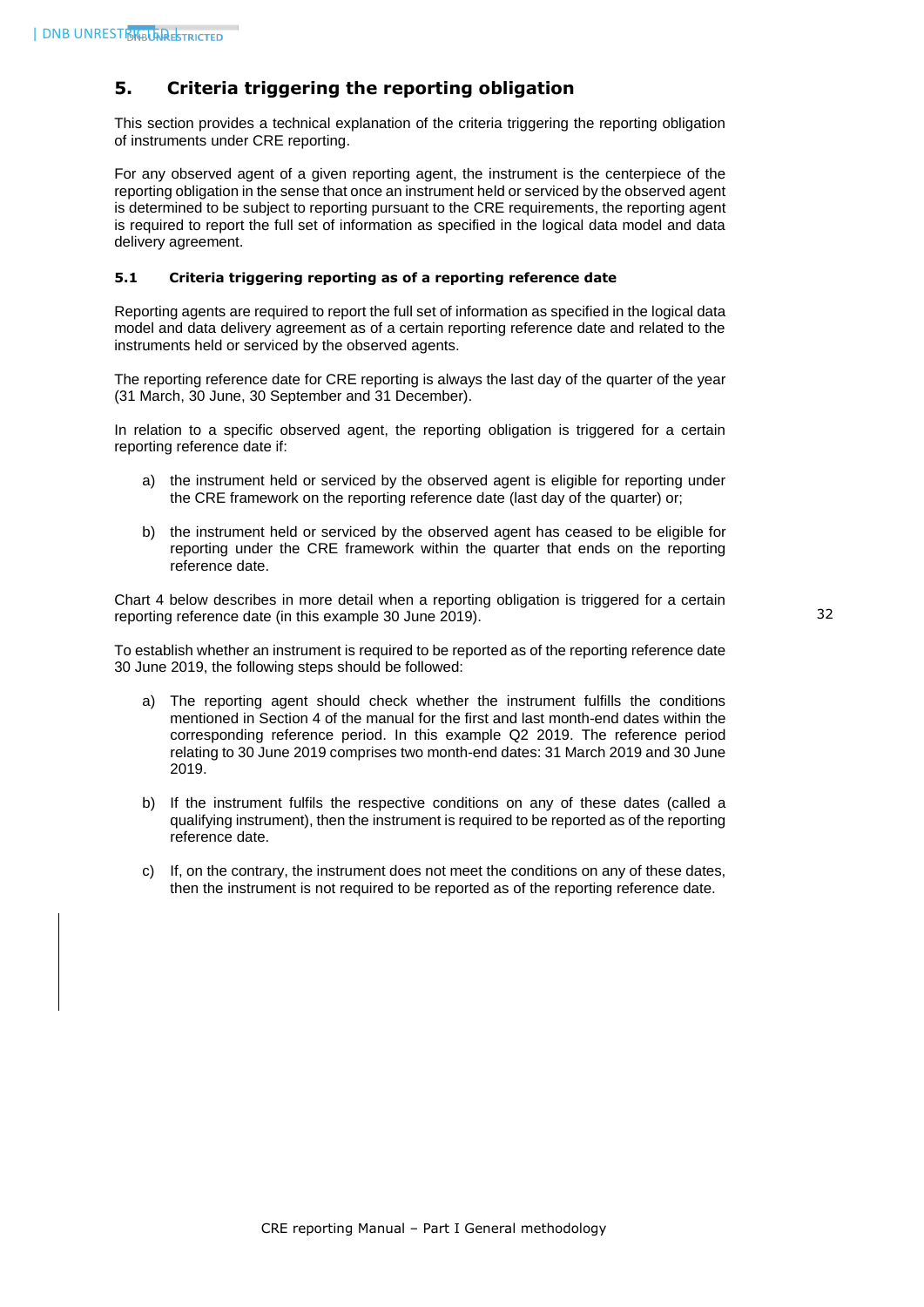

**Chart 4: Establishing whether an instrument is required to be reported as of 30 June 2019**

As mentioned earlier, the reporting reference period always consists of two month-end dates, i.e. the end-date of the last month of the previous quarter and the end-date of the last month of the current quarter. This means that instruments created and redeemed/written-off within one quarter (not passing the end-date of the last month of the quareter) are not in scope and should not be reported (e.g. instruments created on 15 April and redeemed on 15 May).

The use of the reporting reference period should avoid that instruments will disappear unnoticed from the CRE report. In case the instrument ceases to be eligible in the reference period, e.g. in case of written-off and forgiven loans or redeemed loans, then the instrument is reported on the reporting reference date once more, including the reason why this occurred in the attribute "Exit status" in the Financial data entity. For more information on the attribute "Exit status" please refer to the CRE Manual Part II.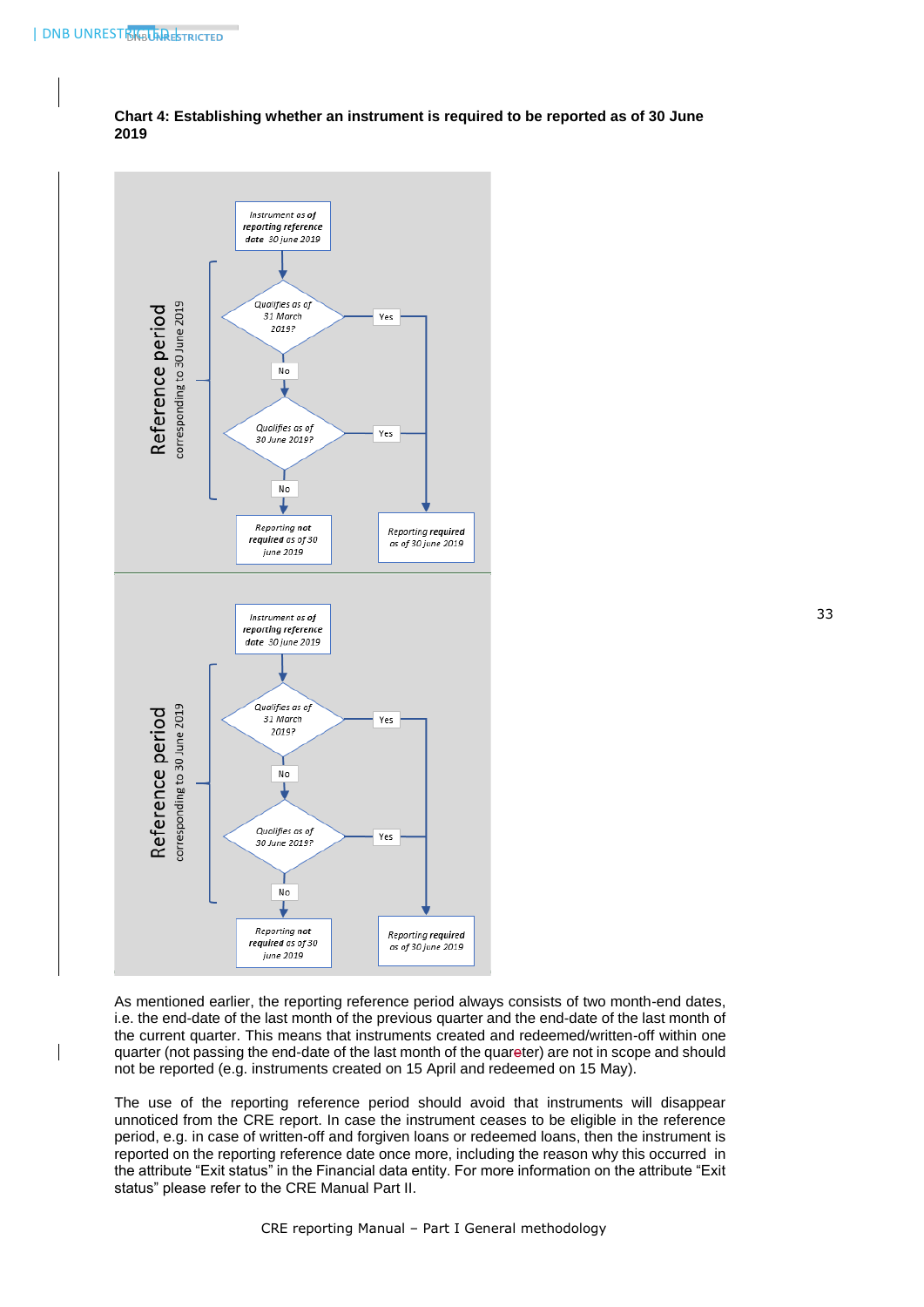# <span id="page-34-0"></span>**5.2 Eligible instruments for CRE reporting**

Besides the fact that an instrument should fall within the reporting reference period in order to be reported on a certain reporting reference date, the instrument should also be eligible for CRE reporting. More information about the delineation of CRE and the eligibility of instruments for CRE reporting can be found in Section 1.4 and Section 4, respectively. Chart 5 below summarizes the criteria used to assess the eligibility of an instrument.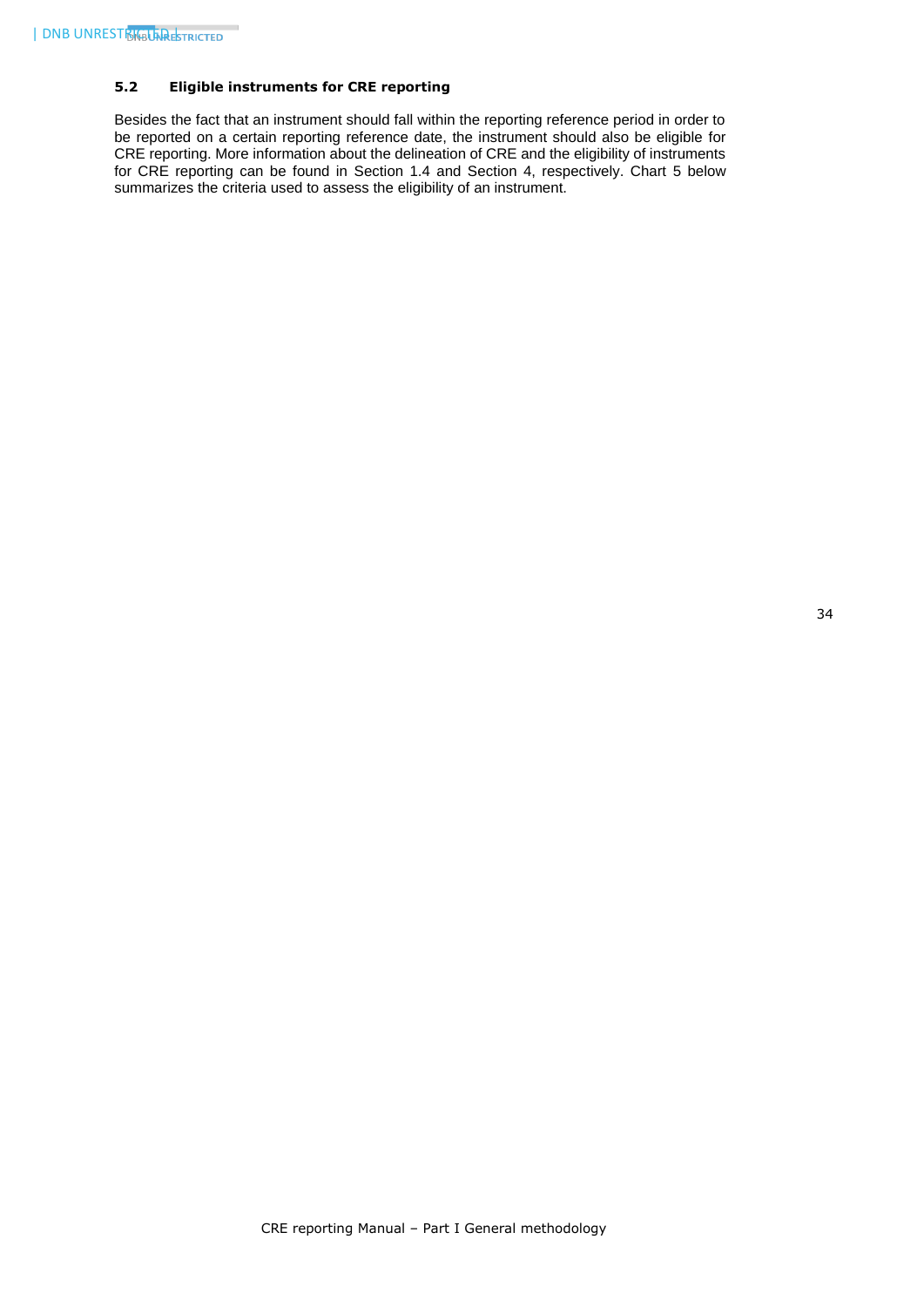#### **Chart 5: Eligibility check – is the instrument eligible as of a quarter-end**



**Condition A:** An instrument held or serviced by the observed agent is considered in the context of CRE reporting if it can be classified as discussed in Section 4.1 above. Commercial real estate has been defined in Section 1.4 above.

**Condition B:** As specified in Section 4.1.3 the following instruments are in scope of CRE reporting.

- Reverse repurchase agreements
- Deposits other than reverse repurchase agreements
- Overdraft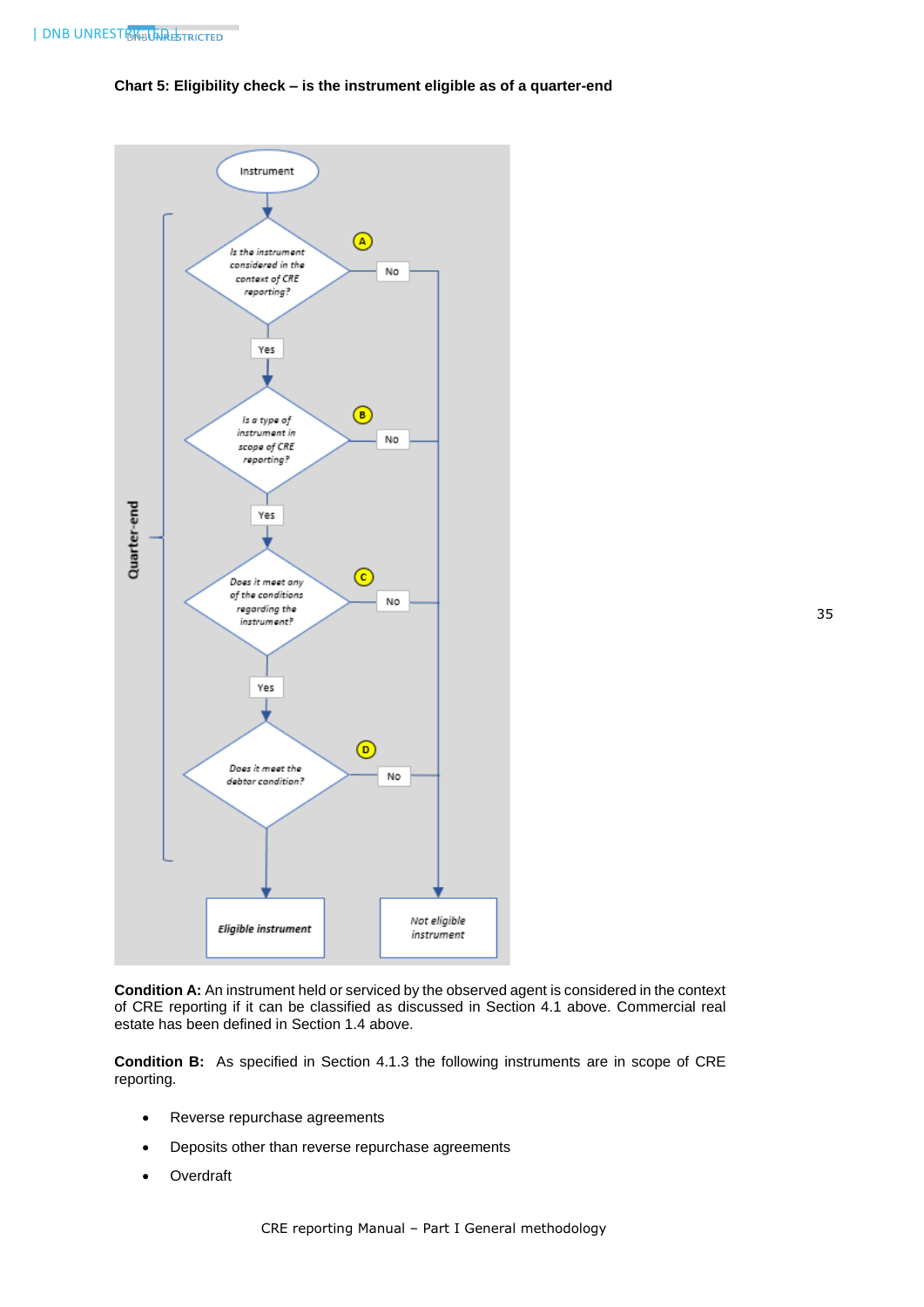- Credit card debt
- Revolving credit other than overdrafts and credit card debt
- Credit lines other than revolving credit
- Trade receivables
- Financial leases
- Other loans

This classification of type of instruments coincides with the scope and classification in AnaCredit. Any instrument that does not fall under any of the instrument types listed above, is not considered in CRE reporting. Further information on the types of instrument is discussed in more detail in Part II of the Manual, which deals specifically with the instruments covered in CRE reporting.

**Condition C:** An instrument held or serviced by the observed agent that is one of the types of instrument listed above is considered in the context of CRE reporting provided that it fulfils any of the following four conditions. The conditions are that the instrument:

- a) gives rise to credit risk for the observed agent, or
- b) is an asset of the observed agent, or
- c) is recognised under the relevant accounting standard used by the observed agent and gave rise to credit risk for the observed agent in the past, or
- d) is serviced by the observed agent; and is held by a legal entity which is not a credit institution.

**Condition D:** An instrument held or serviced by the observed agent is only considered if at least one debtor of the instrument is a legal entity or part of a legal entity, or a quasi-corporation.

This condition means that an instrument held or serviced by the observed agent is eligible if at least one debtor of the instrument is not a natural person. Otherwise, i.e. if the only debtor (or all debtors if there are more than one) of the instrument is a natural person or a partnership, the instrument is not eligible in the context of CRE reporting.

#### <span id="page-36-0"></span>**5.2.1 Written-off loans and other instruments that are not recognised**

A write-off is the full or partial write-down of the carrying amount of an instrument. In the case of a full write-off, the operation leads to the removal of the instrument from the balance sheet. Instruments are often written off when no future economic benefit is expected from them, for example when an instrument is considered to be uncollectible, even though the observed agent may retain the claim against the debtor.

In the context of CRE reporting, an eligible instrument that is written-off should be included in the CRE reports until the moment the instrument is forgiven and no claims exist against the debtor in relation to the instrument. The reason for written-off instruments to be subject to CRE reporting is that the observed agent is a creditor of the instrument and bears the credit risk of the instrument as long as the write-off does not release the debtor from the obligation to pay.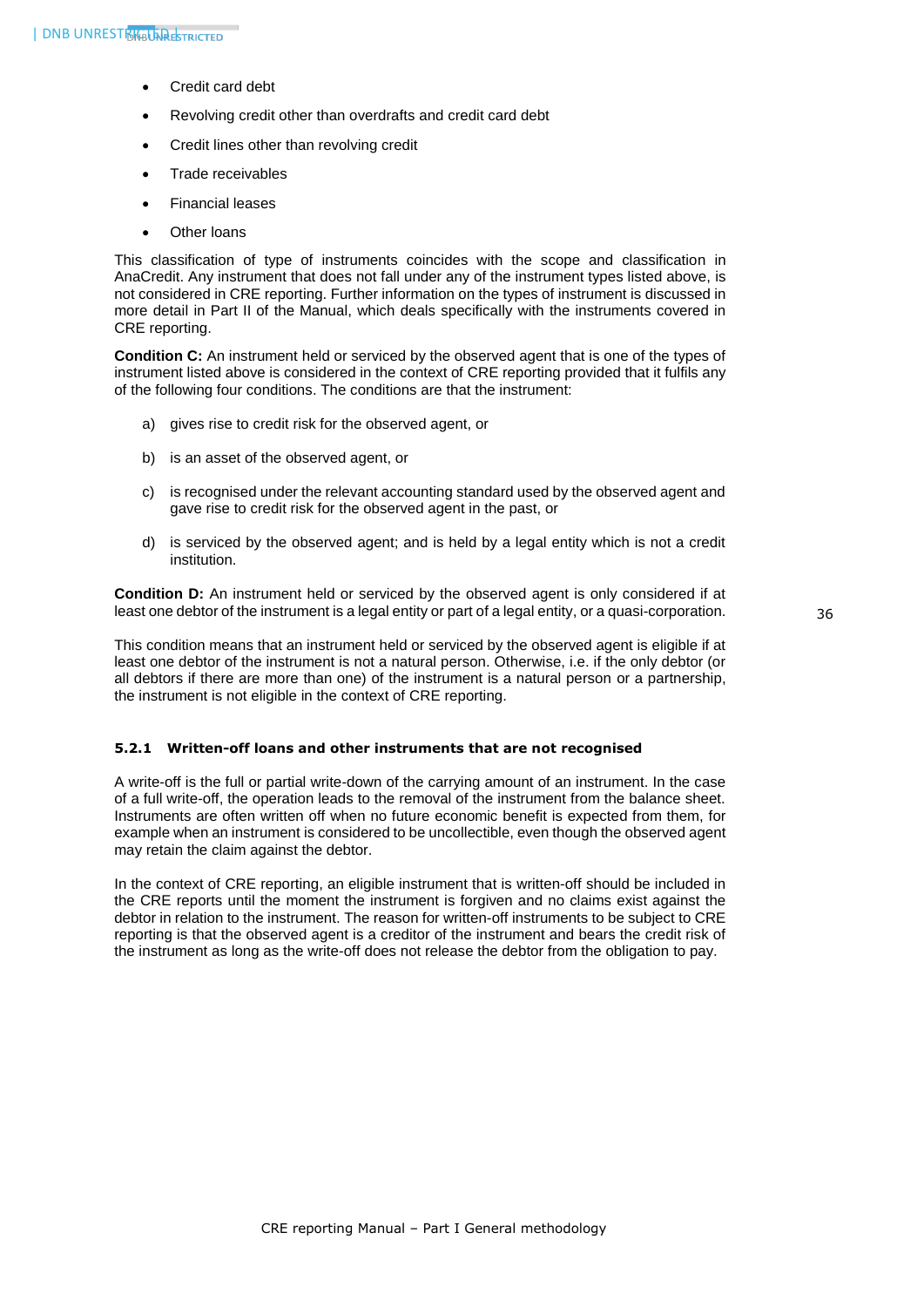# <span id="page-37-0"></span>**6. Other general aspects**

# <span id="page-37-1"></span>**6.1 Collection strategy and relation with AnaCredit and RRE**

The way in which the CRE information will be collected from the reporting agents is fully in line with the collection strategy which DNB uses for other highly granular reports like AnaCredit, residential real estate (RRE), and the national deposit guarantee scheme. In short, the collection strategy comprises - alongside the manual - the development of a highly detailed and non-ambiguous logical data model and an elaborate data delivery agreement. Many nonmethodological details of the CRE reports will be included in the logical data model and data delivery agreement. Thorough knowledge of the both the logical data model and the data delivery agreement is an absolute necessity for the reporting agents. The logical data model and data delivery agreement are published on the DNB website (https://www.dnb.nl/statistiek/digitaal-loket-rapportages/statistischerapportages/banken/commercial-real-estate-cre/index.jsp).

Content-wise the logical data model, the data delivery agreement as well as the general methodology and the definitions of entities and attributes will be - to the maximum extent possible - in line with the AnaCredit and RRE reports. In addition, also granular requirements originating from the supervisory tasks from DNB are taken into account as much as possible. The re-use of existing AnaCredit methodology and the inclusion of as much requirements as possible into one logical data model should facilitate the interconnectedness between separate reports, with the aim of enhancing the added value of the reports. In addition, this strategy should also facilitate a (more) efficient reporting process for reporting agents and a more efficient collection and processing process at DNB.

# <span id="page-37-2"></span>**6.2 Planning for CRE reporting**

CRE reports will be submitted on a quarterly basis with a deadline of 40 calendar days after quarter-end date. In case the  $40<sup>th</sup>$  calendar day falls on a Dutch non-working day, the deadline for the CRE report becomes the next working day.

### <span id="page-37-3"></span>**6.3 Currency conversion**

All monetary values should be reported in euros (see the data delivery agreement for exact details on decimals, etcetera). In case instruments are being granted in another currency than the euro, the non-euro value should be converted into euros.

For most data attributes the relevant mid-market exchange rate prevailing at the end of the reference period is to be used. However, for some data attributes the currency conversion should be done in a different way. For example, for attributes referring to situations at inception of the instrument and which are therefore of a static nature, the exchange rate that should be used is the exchange rate at inception. If this exchange rate is not applied the prerequisite of the attribute being static is violated. The same holds for attributes referring to the valuation of protection at fair value. Please refer to Manual Part II for more details.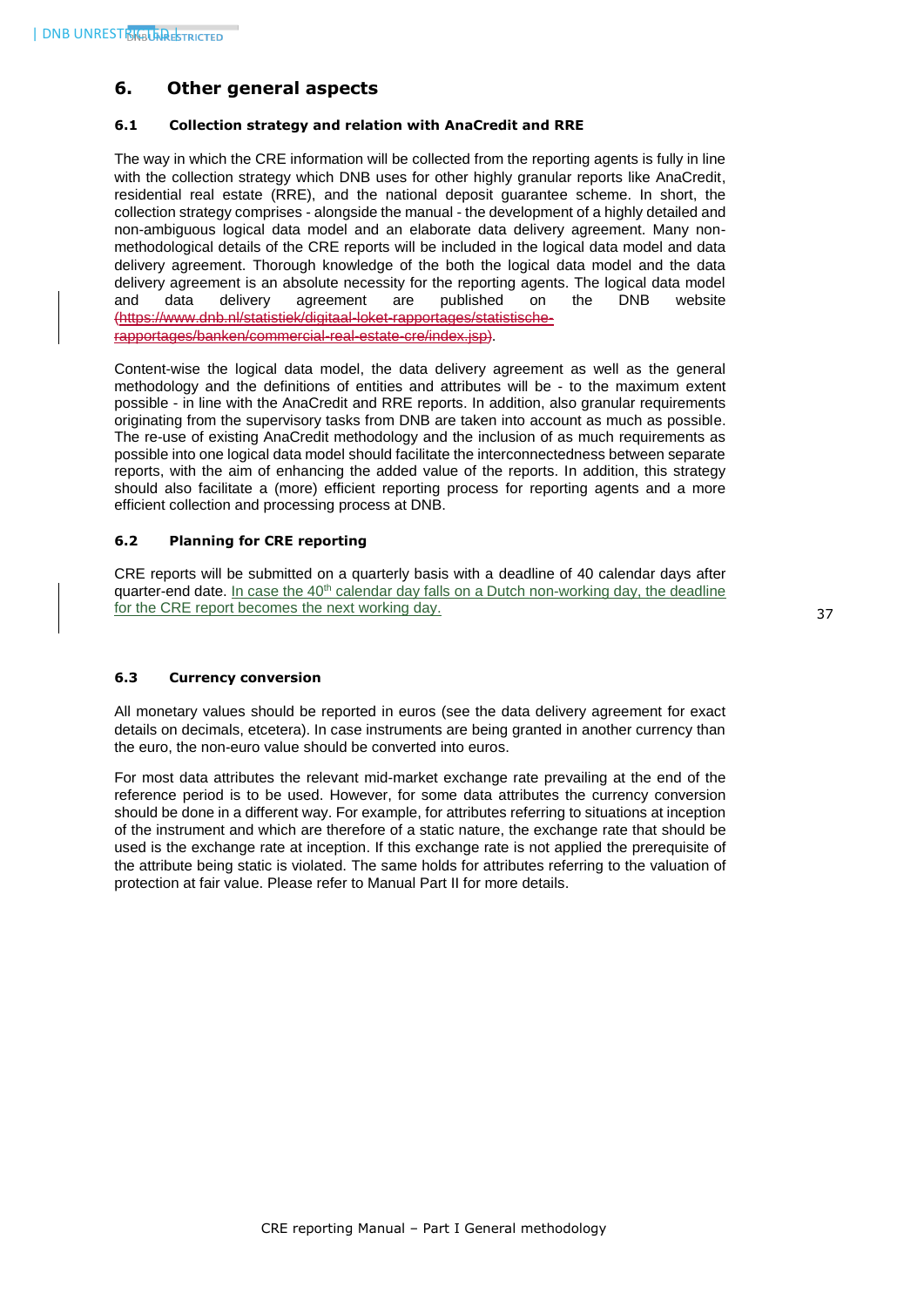# <span id="page-38-0"></span>**7. Annex: attribute list**

| <b>Stage 1 attributes</b>                                              | <b>Stage 2 attributes</b>                                                                   |
|------------------------------------------------------------------------|---------------------------------------------------------------------------------------------|
| <b>Accounting standard</b>                                             | <b>BAG Object-ID</b>                                                                        |
| Accrued interest                                                       | Balance sheet total                                                                         |
| <b>Accumulated write-offs</b>                                          | <b>Cumulative recoveries since default</b>                                                  |
| <b>Amortisation type</b>                                               | Date of enterprise size                                                                     |
| Arrears for the instrument                                             | Date of original protection value                                                           |
| City / town / village                                                  | Debt service coverage ratio at inception                                                    |
| Commitment amount at inception                                         | Economic activity                                                                           |
| Contract identifier                                                    | <b>Enterprise size</b>                                                                      |
| <b>COREP class</b>                                                     | <b>Expected liquidation costs</b>                                                           |
| <b>Counterparty identifier</b>                                         | Immediate parent undertaking identifier                                                     |
| Counterparty role                                                      | <b>Institutional sector</b>                                                                 |
| Counterparty type indicator                                            | Interest coverage ratio at inception                                                        |
|                                                                        |                                                                                             |
| <b>Country</b>                                                         | Interest rate at inception                                                                  |
| Currency                                                               | Legal Entity Identifier (LEI)                                                               |
| <b>Current account type</b>                                            | <b>Liquidation value</b>                                                                    |
| Date of past due for the instrument                                    | Loan to value at inception                                                                  |
| Date of protection value                                               | Measurement date of occupancy                                                               |
| Date of the default status of the counterparty                         | Number of employees                                                                         |
| Date of the default status of the instrument                           | Original protection value                                                                   |
| Date of the forbearance and renegotiation<br>status                    | Outstanding nominal amount at inception                                                     |
| Debt service coverage ratio                                            | Parking space attached                                                                      |
| Default status of the counterparty                                     | Probability of cure                                                                         |
| Default status of the instrument                                       | Rental contract start date                                                                  |
| Drawn instrument indicator                                             | Regulatory EAD at inception                                                                 |
| <b>EAD model identifier</b>                                            | <b>Street</b>                                                                               |
| End date of interest-only periodDutch legal                            | Third party priority claims against the                                                     |
| form                                                                   | <b>protectionStreet</b>                                                                     |
| Energy labelEnd date of interest-only period                           | Ultimate parent undertaking identifierThird<br>party priority claims against the protection |
| <b>Exit status Energy label</b>                                        | Ultimate parent undertaking identifier                                                      |
| <b>Fully derecognised instrument being serviced</b>                    |                                                                                             |
| indicatorExit status                                                   |                                                                                             |
| <b>IFRS 9 stageFully derecognised instrument</b>                       |                                                                                             |
| being serviced indicator<br>Immediate parent undertaking indicatorIFRS |                                                                                             |
| 9 stage                                                                |                                                                                             |
| Immovable property indicatorImmediate                                  |                                                                                             |
| parent undertaking indicator                                           |                                                                                             |
| Inception dateImmovable property indicator                             |                                                                                             |
| Instrument identifierInception date                                    |                                                                                             |
| Interest coverage ratioInstrument identifier                           |                                                                                             |
| Interest rate Interest coverage ratio                                  |                                                                                             |
| Interest rate reset frequencyInterest rate                             |                                                                                             |
| Interest rate spread / marginInterest rate reset                       |                                                                                             |
| frequency<br>Interest rate typeInterest rate spread / margin           |                                                                                             |
|                                                                        |                                                                                             |
| Interest-only indicatorInterest rate type                              |                                                                                             |
| Joint liability amountInterest-only indicator                          |                                                                                             |
| Legal final maturity dateJoint liability amount                        |                                                                                             |

| <b>BAG Object-ID</b><br><b>Balance sheet total</b><br><b>Cumulative recoveries since default</b><br>Date of enterprise size |  |
|-----------------------------------------------------------------------------------------------------------------------------|--|
|                                                                                                                             |  |
|                                                                                                                             |  |
|                                                                                                                             |  |
|                                                                                                                             |  |
| Date of original protection value                                                                                           |  |
| Debt service coverage ratio at inception                                                                                    |  |
| Economic activity                                                                                                           |  |
| <b>Enterprise size</b>                                                                                                      |  |
| <b>Expected liquidation costs</b>                                                                                           |  |
| Immediate parent undertaking identifier                                                                                     |  |
| Institutional sector                                                                                                        |  |
| Interest coverage ratio at inception                                                                                        |  |
| Interest rate at inception                                                                                                  |  |
| Legal Entity Identifier (LEI)                                                                                               |  |
| <b>Liquidation value</b>                                                                                                    |  |
| Loan to value at inception                                                                                                  |  |
| Measurement date of occupancy                                                                                               |  |
| Number of employees                                                                                                         |  |
| Original protection value                                                                                                   |  |
| Outstanding nominal amount at inception                                                                                     |  |
| Parking space attached                                                                                                      |  |
| Probability of cure                                                                                                         |  |
| Rental contract start date                                                                                                  |  |
| Regulatory EAD at inception                                                                                                 |  |
| <b>Street</b>                                                                                                               |  |
| Third party priority claims against the                                                                                     |  |
| <b>protectionStreet</b>                                                                                                     |  |
| Ultimate parent undertaking identifierThird                                                                                 |  |
| party priority claims against the protection<br>Ultimate parent undertaking identifier                                      |  |
|                                                                                                                             |  |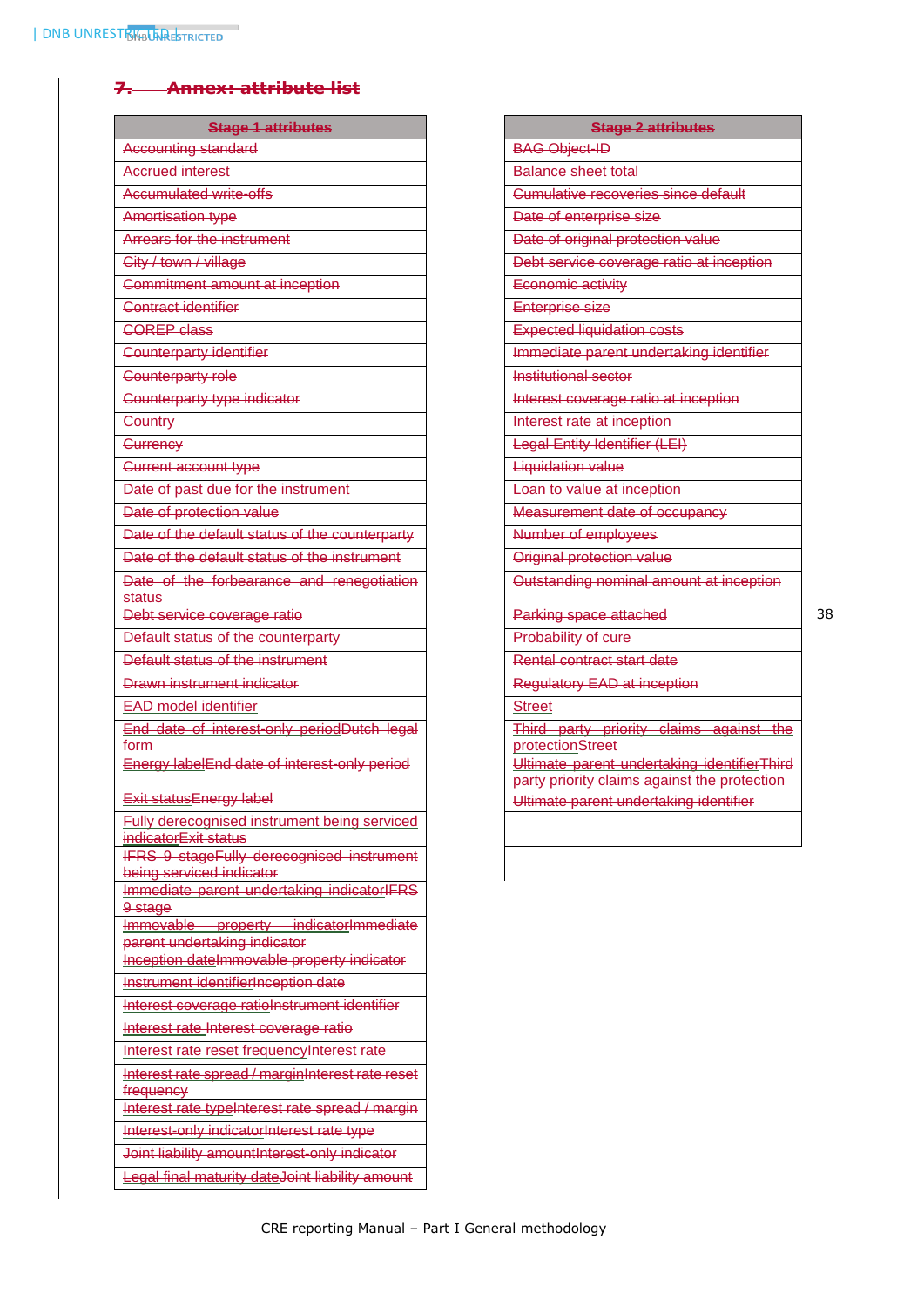| <b>LGD</b> model identifier                                      |  |  |
|------------------------------------------------------------------|--|--|
| Legal formLegal final maturity date                              |  |  |
| <b>LGD best estimateLegal form</b>                               |  |  |
| Loan to valueLGD best estimate                                   |  |  |
| NameLoan to value                                                |  |  |
| National identifierName                                          |  |  |
| National identifier type countryNational                         |  |  |
| identifier                                                       |  |  |
| National identifier type typeNational identifier                 |  |  |
| type_country<br>Next interest rate reset dateNational identifier |  |  |
| <del>type_type</del>                                             |  |  |
| Observed agent identifierNext interest rate                      |  |  |
| reset date                                                       |  |  |
| Occupancy rateObserved agent identifier                          |  |  |
| Off-balance sheet amountOccupancy rate                           |  |  |
| Outstanding nominal amountOff-balance                            |  |  |
| sheet amount<br>Past due instrument indicatorOutstanding         |  |  |
| nominal amount                                                   |  |  |
| Payment frequencyPast due instrument                             |  |  |
| indicator                                                        |  |  |
| <b>Postal code Payment frequency</b>                             |  |  |
| <b>Probability of defaultPostal code</b>                         |  |  |
| <b>Project finance loanProbability of default</b>                |  |  |
| Protection allocated valueProject finance loan                   |  |  |
| Protection identifierProtection allocated value                  |  |  |
| Protection provider indicatorProtection                          |  |  |
| identifier                                                       |  |  |
| Protection valuation approachProtection<br>provider indicator    |  |  |
| Protection valueProtection valuation                             |  |  |
| approach                                                         |  |  |
| <b>Provision amountProtection value</b>                          |  |  |
| <b>RecourseProvision amount</b>                                  |  |  |
| Reference rate - maturity value                                  |  |  |
| Reference rate - reference rate value                            |  |  |
| <b>Regulatory downturn LGDRecourse</b>                           |  |  |
| Regulatory EADRegulatory downturn LGD                            |  |  |
| <b>Regulatory RWARegulatory EAD</b>                              |  |  |
| Rental contract end dateRegulatory RWA                           |  |  |
| Rental contract identifierRental contract end                    |  |  |
| date                                                             |  |  |
| Rental contract typeRental contract identifier                   |  |  |
| Rental incomeRental contract type                                |  |  |
| Reporting agent identifierReported as                            |  |  |
| counterparty identifier                                          |  |  |
| Reporting reference dateReporting agent                          |  |  |
| identifier<br>Resident legal entity indicatorReporting           |  |  |
| reference date                                                   |  |  |
| Settlement dateResident legal entity indicator                   |  |  |
| Special asset managementSettlement date                          |  |  |
| Status of forbearance<br>-and                                    |  |  |
| renegotiationSpecial asset management                            |  |  |